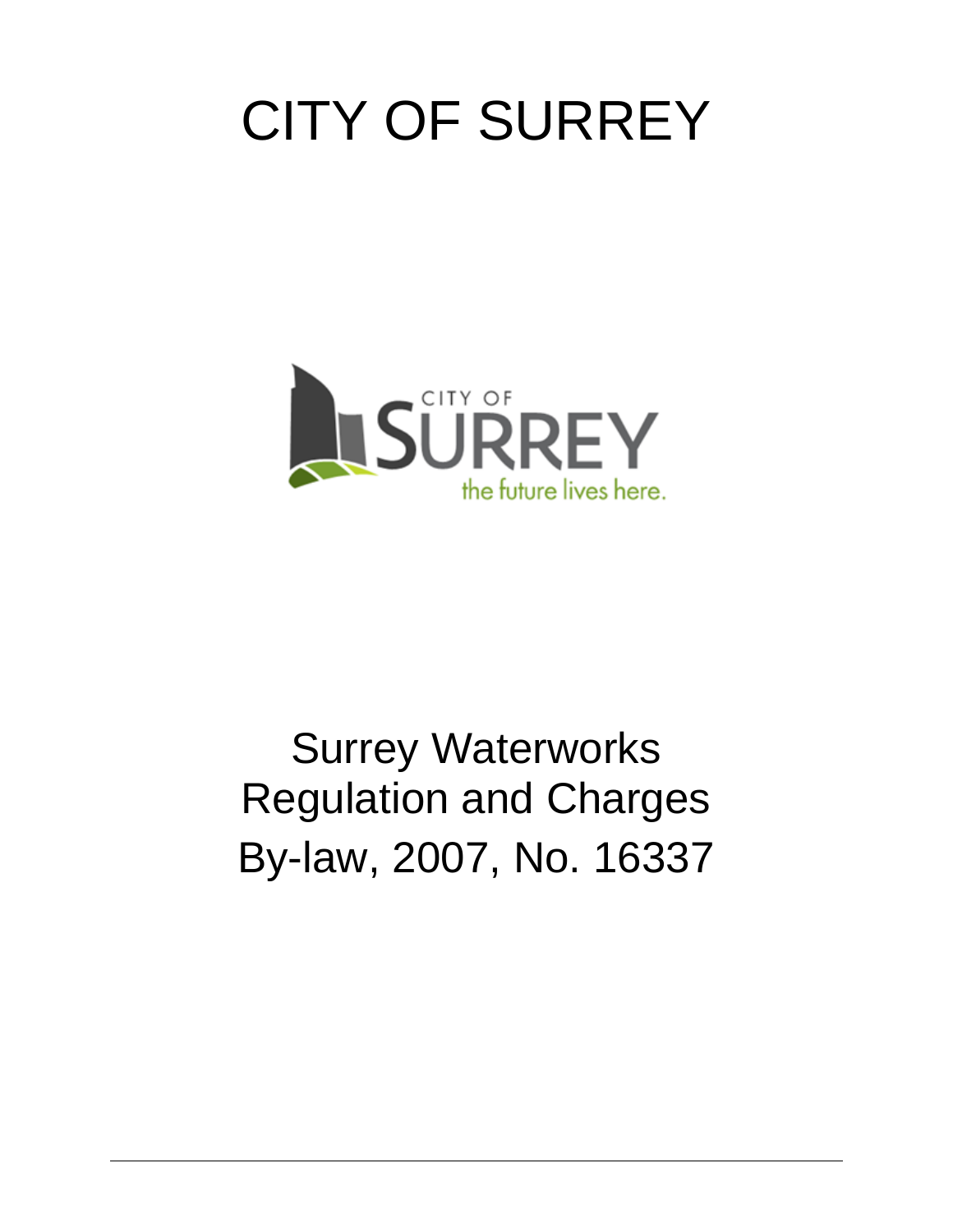# **TABLE OF CONTENTS**

# PAGE

| Role of the General Manager, Finance and General Manager, Engineering |  |
|-----------------------------------------------------------------------|--|
|                                                                       |  |
|                                                                       |  |
|                                                                       |  |
|                                                                       |  |
|                                                                       |  |
|                                                                       |  |
|                                                                       |  |
|                                                                       |  |
|                                                                       |  |
|                                                                       |  |
| Refunds on Water Meter Charges Due to Inaccuracy of Water Meter 22    |  |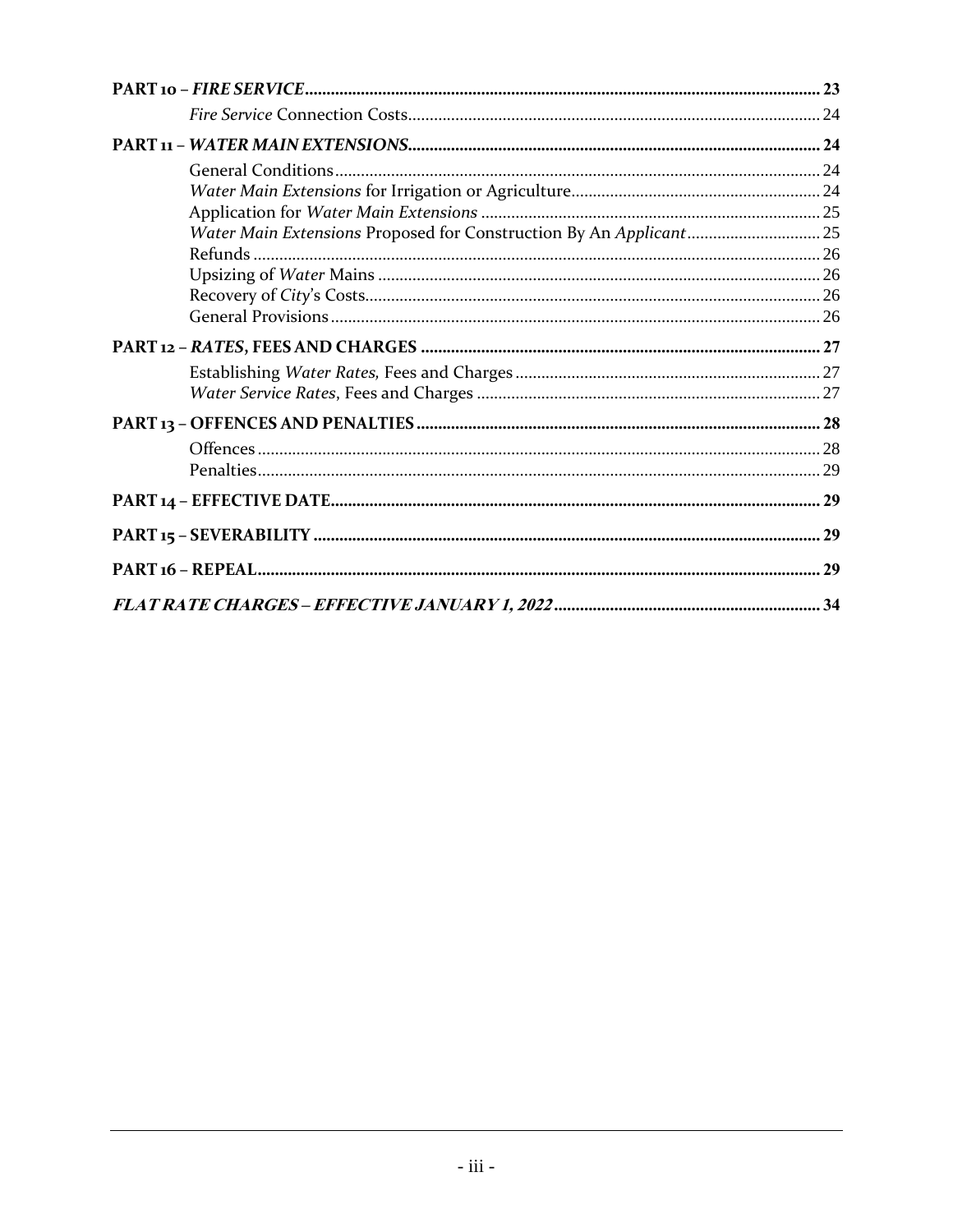# **LIST OF SCHEDULES**

| Schedule A-2: Application for Water Service Connection to Agricultural Lands  33   |
|------------------------------------------------------------------------------------|
|                                                                                    |
|                                                                                    |
|                                                                                    |
|                                                                                    |
|                                                                                    |
| Schedule F: Water Main Extensions By An Applicant Wishing to Front-End Its Costs41 |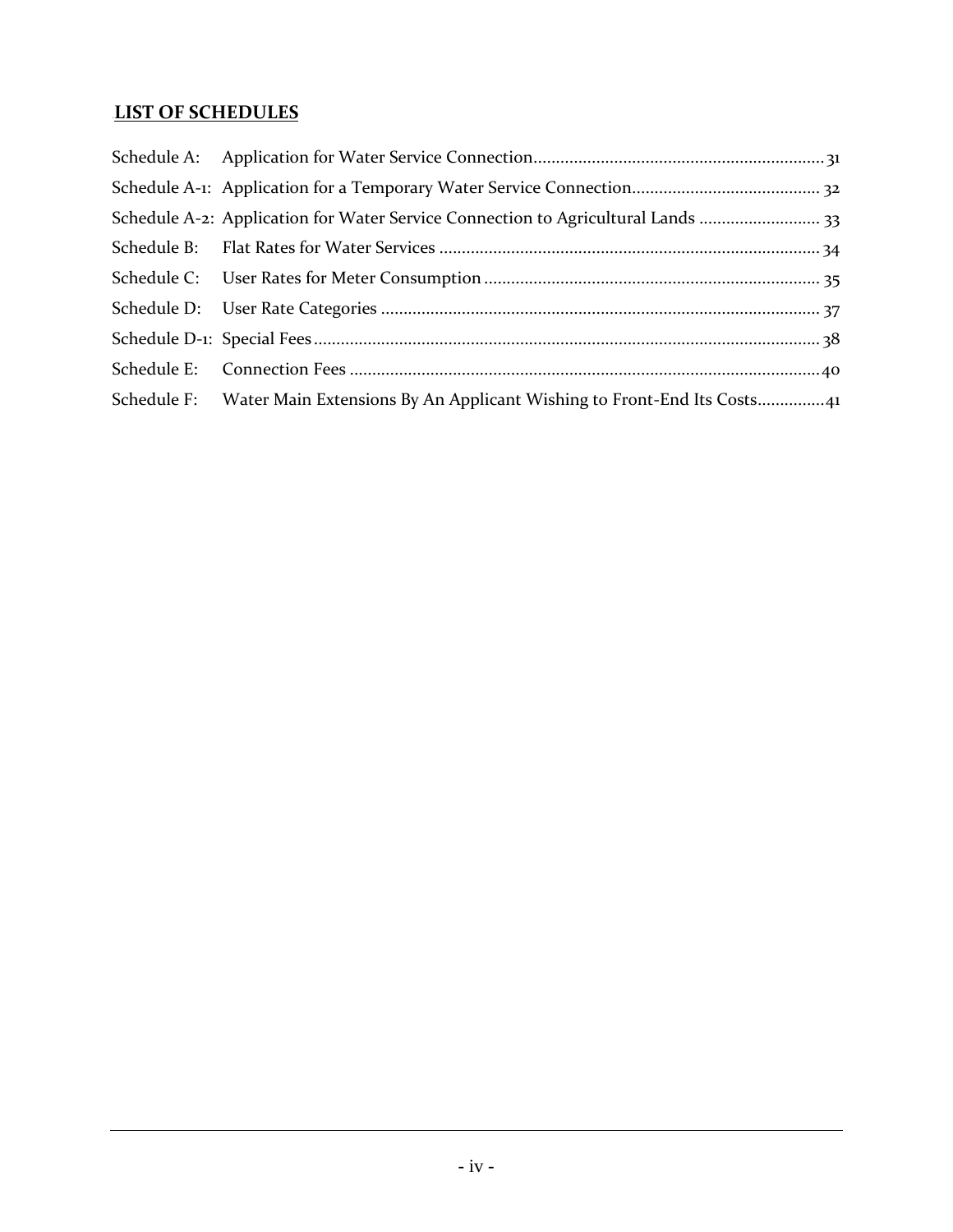#### **CITY OF SURREY**

#### **BY-LAW NO. 16337**

A By-law to authorize the supplying of *water* to inhabitants of the *City,* to fix the *rates*, fees, charges and conditions and terms under or upon which *water* may be supplied, protected and used, and to establish the conditions under which the *City* will expand its *water* system.

. . . . . . . . . . . . . . . . . . . . . . . . . . . . . . . . . . . . . . . . . . . . . . . . . . . . .

**As amended by By-law No: 16579, 02/25/08; 16846, 01/19/09; 17067, 12/14/09; 17308, 01/10/11; 17289, 02/07/11; 17554. 02/06/12; 17829, 12/17/12; 18122, 01/13/14; 18394, 02/02/15; 18576, 12/14/15; 18968, 12/19/16; 19415, 12/18/17; 19729, 12/19/18; 19770, 02/25/19; 19973, 12/16/19; 20053, 04/20/20; 20212, 12/21/20; 20498, 12/24/21**

> THIS IS A CONSOLIDATED BY-LAW PREPARED BY THE CITY OF SURREY FOR CONVENIENCE ONLY. THE CITY DOES NOT WARRANT THAT THE INFORMATION CONTAINED IN THIS CONSOLIDATION IS CURRENT. IT IS THE RESPONSIBILITY OF THE PERSON USING THIS CONSOLIDATION TO ENSURE THAT IT ACCURATELY REFLECTS CURRENT BY-LAW PROVISIONS.

WHEREAS pursuant to its powers under the Community Charter, S.B.C. 2003, c. 26 the City of Surrey has established a self-liquidating utility for *water* distribution to supply *water* to the inhabitants of the *City* and adjacent localities, primarily for the purposes identified within the Bylaw;

AND WHEREAS it is necessary to fix the *rates*, fees, charges and terms and conditions under which *water* may be supplied, protected and used;

AND WHEREAS it is necessary from time to time to expand the *waterworks system* to provide *service* to additional and other residents of the *City*;

AND WHEREAS it is deemed just that the cost of making such expansions to the *waterworks system* should not be permitted to place any undue burden upon the revenues of the *water* utility;

AND WHEREAS it is deemed fair to impose *rates*, fees and charges to defray the costs or portion of the costs of constructing additional *waterworks* and extensions thereof and fix the terms of payment against the *owners* of the *parcels* who connect to, or whose properties front or abut on, the *waterworks* extension;

THEREFORE the *City Council* of the City of Surrey, in open meeting assembled, ENACTS AS FOLLOWS: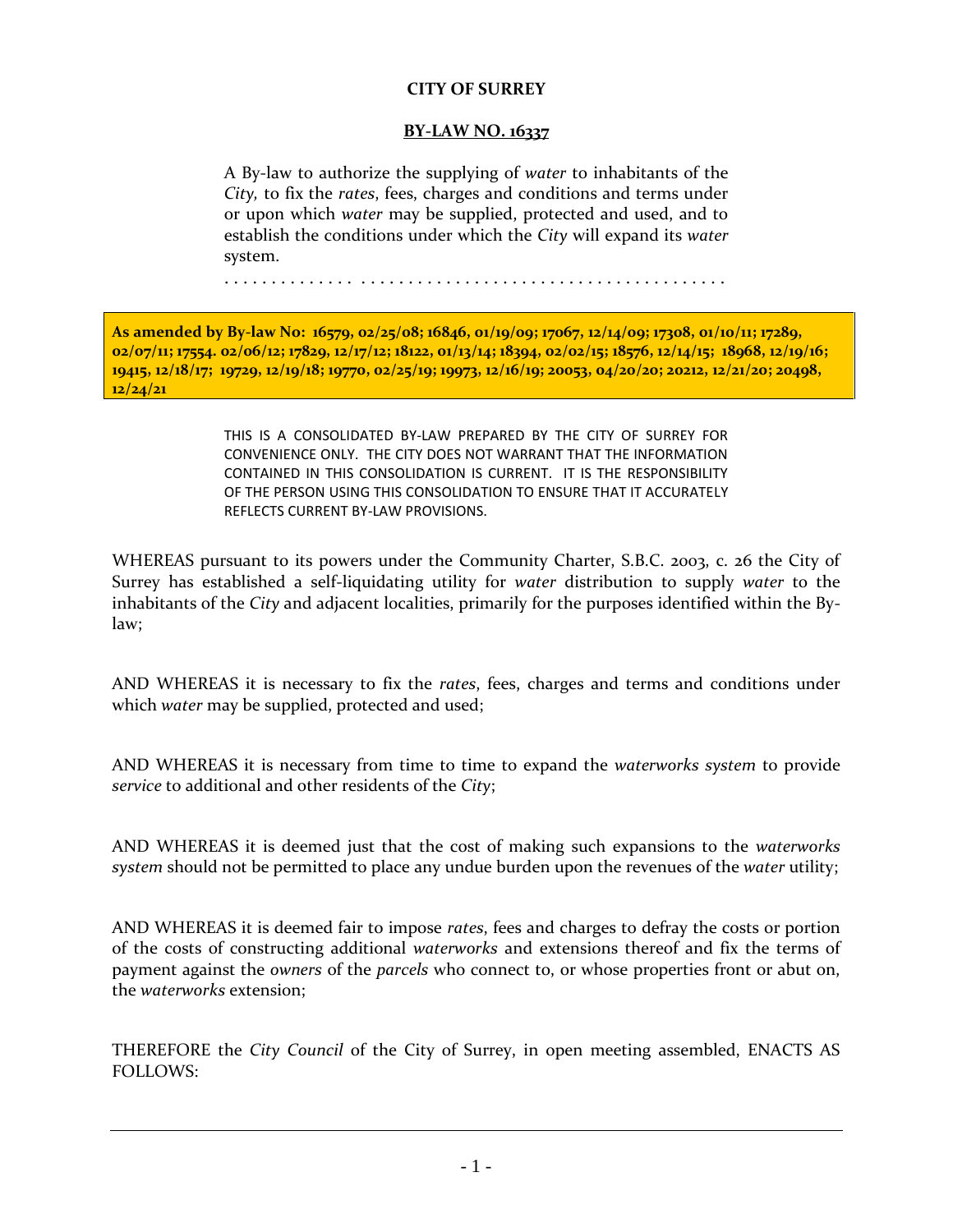#### **PART 1 - CITATION**

<span id="page-5-0"></span>1. This By-law shall be cited for all purposes as "Surrey Waterworks Regulation and Charges By-law, 2007, No. 16337".

#### **PART 2 - DEFINITIONS**

<span id="page-5-1"></span>2. In the construction and for the purposes of this By-law, unless the context otherwise requires, the following words and terms shall have the meaning hereinafter assigned to them:

"ABANDONMENT" means discontinuance of the *water service* to a *parcel* at the request of the *consumer*.

"ACTUAL COST" means the final cost of *works* which shall include all relevant costs incurred to achieve completion of the *works*. These costs shall include engineering, supply of materials, construction, inspection, supervision, administration, processing, right-of-way negotiations and registration, and liaison with, and/or, fulfilling requirements of other utilities or agencies.

"AGENT" means a professional engineer or contractor appointed by the *General Manager, Engineering* to install and construct a *waterworks* on behalf of the *City*.

"APARTMENT HOUSE" OR "MULTIPLE DWELLING" means any building, not being a *lodging-house* or *hotel*, or portion thereof, which is designed, built, rented, leased, let or hired out to be occupied, or which is occupied, as the home or residence of three or more families living independently of each other and doing their own cooking within their apartment, suite or *dwelling unit.*

"APPLICANT" means an *owner* or *authorized representative* for the *owner* who requests the *City* to:

- (a) install new or alter existing *service connection;*
- (b) approve the use of an existing *service connection* for a new development; or
- (c) extend the *waterworks*,

and the *City* may expect to receive revenue on a continuing basis from the *owner* for this *service* at the current *rates* as established by this By-law.

"AUTHORIZED REPRESENTATIVE" means a person, body, entity or company retained by the *owner* and authorized by the *owner* to act on the *owner*'s behalf.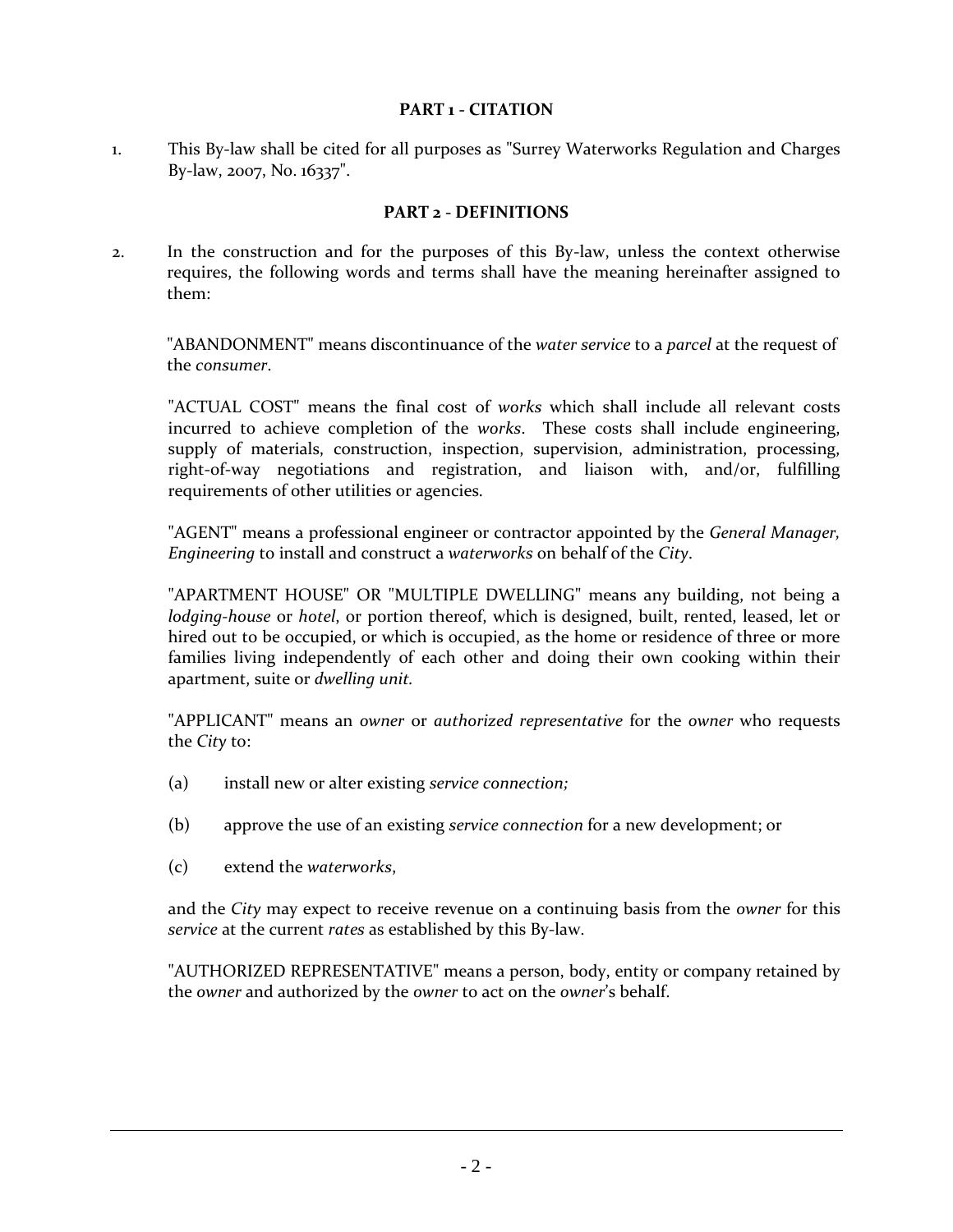"AUTO COURT" means a group of furnished rooms or separate buildings providing sleeping and parking accommodation for transient tourist trade and commonly known as tourist cabins, motor courts or motels, as distinguished from furnished rooms in an existing residential building.

"BACKFLOW" means a flowing back or reversal of the normal direction of flow.

"BACKFLOW PREVENTER" means a device or method that is designed to prevent *backflow*.

"BENEFITING LAND" means a *parcel* fronting, flanking or abutting a *water main extension,* or otherwise benefiting from the *water main* extension.

"BOARDING HOUSE" means a building containing not more than five (5) sleeping rooms, where lodging and meals for three  $(3)$  or more individuals are provided for compensation pursuant to previous arrangements or agreements, and with no provision for cooking in any such sleeping room so contained.

"BUILDING BYLAW" means the "Surrey Building Bylaw, 2012, No. 17850", as may be amended or replaced from time to time.

"BUILDING INSPECTOR" means the General Manager, Planning and Development for the *City*, or his or her duly appointed representatives and assistants.

"CITY" means the City of Surrey.

"COMMERCIAL PREMISES" means all land and premises, on or within which any interchange of commodities, or any dealing or trading in any article of commerce or other thing is carried on as a business, and shall include all premises in which any service, professional or otherwise is provided, given, or made available and for which any fee, charge, rent or commission is payable, and without limiting the foregoing shall include *auto courts, hotels*, *lodging houses*, *boarding houses*, offices, theatres, bowling alleys, billiard rooms, places of entertainment or amusement, tent camping grounds and dependent *mobile homes*.

"COMMERCIAL UNIT" means any business which is operated separately from any other business on or within *commercial premises*.

"CONNECTION CHARGE" means the amount due and owing to the *City* for the installation and construction of a *service connection* as set out in Schedule "E" to the By-law.

"CONSUMER" means any *person*, company, or corporation who is the *owner*, or agent of the *owner* of any premises to which *water* is supplied or made available from any of the *Works* and shall include any *person* who is the occupier of such premises and any *person* who is a user of *water* supplied to any premises or by any *service* from the *Works*.

"COOKING EQUIPMENT" means equipment, devices or appliances that can be utilized to prepare a meal within a *dwelling unit* and includes a sink, counter-top, gas or electric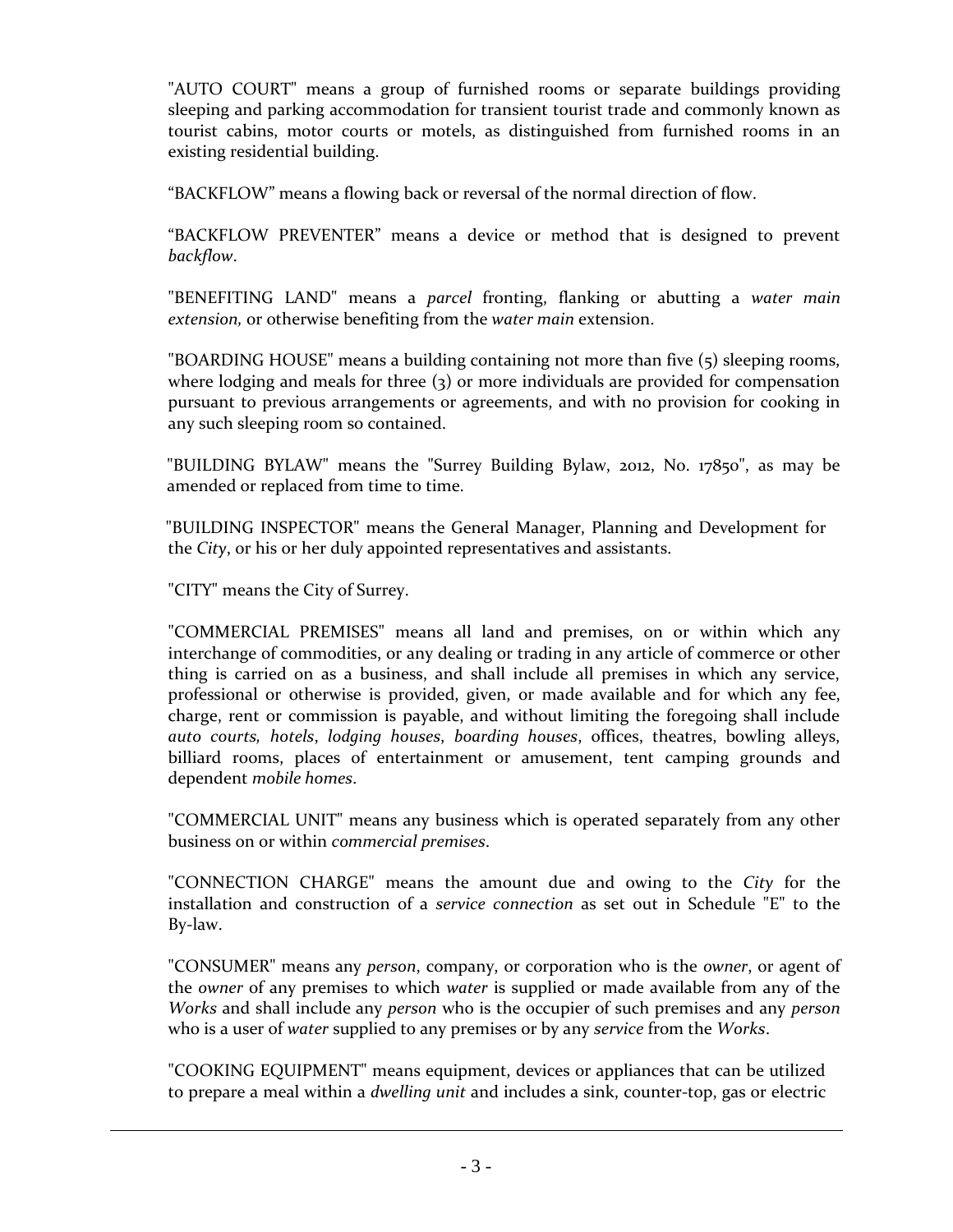range or stove, counter-top cooking unit, hot plate, wall oven, microwave oven, convection oven, toaster oven, electric frying pan, electric wok, pressure cooker, crock pot, cabinet for the storage of food or any other such culinary facility or any combination of such culinary facilities and includes the arrangement of service lines which provide the energy source being used or intended to be used to service such facilities.

"COUNCIL" means the City Council of the *City*.

"CROSS CONNECTION" means any actual or potential physical connection between the *waterworks system* or any *potable water* system connected to the *waterworks system* and any auxiliary water source or pipe, vessel, machine or other source that may contain a non-potable fluid or other contaminates, such that it is possible to enter the *waterworks system* or any *potable water* system due to *backflow*.

"CROSS CONNECTION CONTROL BY-LAW" means "Surrey Waterworks Cross Connection Control By-law, 2013, No. 17988" as may be amended or replaced from time to time.

"CURB STOP" means the *City*-owned valve on a *service* pipe located on a *City* street or lane or right-of-way or within an easement at or near the *consumer's* property line, or easement line.

"DETECTOR METER BACKFLOW PREVENTER" means a *backflow preventer* assembly that is equipped with an integral meter.

"DESIGN AND CONSTRUCTION STANDARDS" means the documents related to design and construction standards, referred to and incorporated into Schedule "A" of the "Surrey Subdivision and Development By-law, 1986, No. 8830" as may be amended or replaced from time to time.

"DUPLEX HOUSE" means any building used or designed to be used by two families.

"DWELLING UNIT" means one or more habitable rooms which constitute one selfcontained unit used or intended to be used for living and sleeping purposes for which is provided:

- a) *cooking equipment* or the facilities for the installation of *cooking equipment*; and
- b) one or more bathrooms with a water closet, wash basin and shower or bath.

"FIRE SERVICE" means the supply of *water* to a *parcel* for fire fighting purposes only.

"FLANKAGE" means the greater measurement of the boundary of a *parcel* abutting a *City* road right-of-way, where the *parcel* abuts more than one *City* road right-of-way.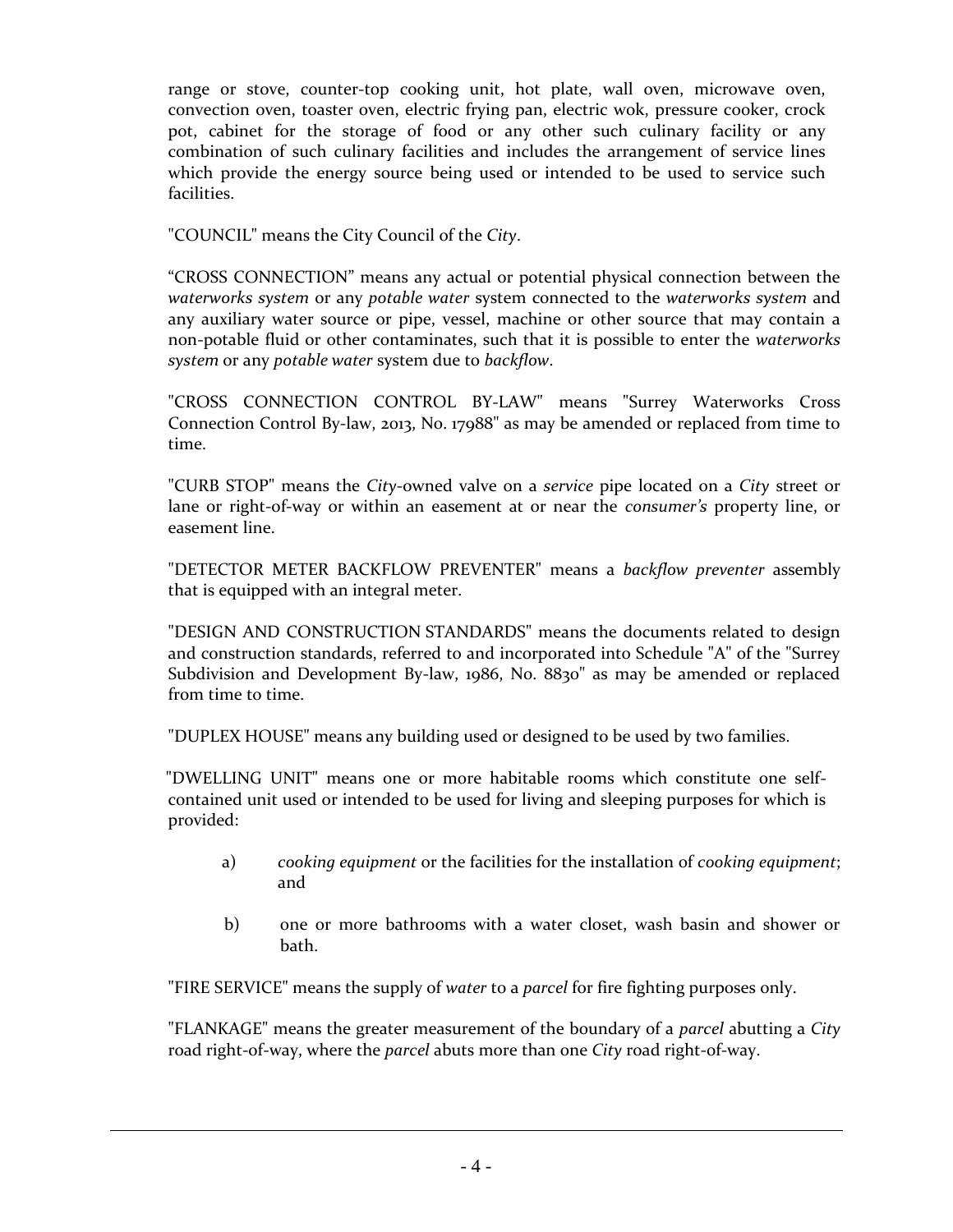"FLANKING WATER MAIN" means any *water* main located along the full *flankage* of a *parcel,* except for the *water* mains described in Section 20 of this By-law.

"FRONTAGE" means the boundary of a *parcel* abutting a *City* Road right-of-way. Where the *parcel* abuts more than one *City* road right-of-way other than a lane, the frontage shall be that boundary having the least measurement.

"FRONT-ENDER" is a *person* who pays the *actual costs* of an *extension* and who may enter into a *latecomer agreement* or development cost charge front-ending agreement or development works agreement with the *City*, and shall include the assignee of the *latecomer agreement* or development cost charge front-ending agreement or development works agreement.

"FRONTING WATER MAIN" means a *water* main located along the full *frontage* of a *parcel* except for the *water* mains described in Section 20 of this By-law*.*

"GARDEN IRRIGATION" means the *sprinkling* or pouring of *water* by means of a hose, pipe or any *sprinkling* device upon, over or under the surface of the ground.

"GENERAL MANAGER, ENGINEERING" means the General Manager, Engineering for the *City* and shall include his or her duly appointed assistants and representatives.

"GENERAL MANAGER, FINANCE" means the General Manager, Finance for the *City* and shall include his or her duly appointed assistants and representatives.

"HIGHWAY" includes:

- (a) every highway within the meaning of the *Transportation Act*, S.B.C. 2004, c. 44, as may be amended or replaced from time to time;
- (b) every road, street, roadway, boulevard, *laneway*, walkway, pathway, bridge, viaduct, road allowance, or any other way used by or intended for use by the public; and
- (c) disabled zones.

"HOTEL" means a building occupied as the more or less temporary abiding place of individuals who are lodged therein with or without meals and in which there are more than five (5) sleeping rooms, and with no provision for cooking in any such individual sleeping room or apartment.

"LANEWAY" means a *highway* not assigned a name or number which usually provides direct access to a *parcel*.

"LATECOMER" means the *owner* of a *parcel* within the *benefiting lands* and who has not initially participated in the costs of the *water main extension*.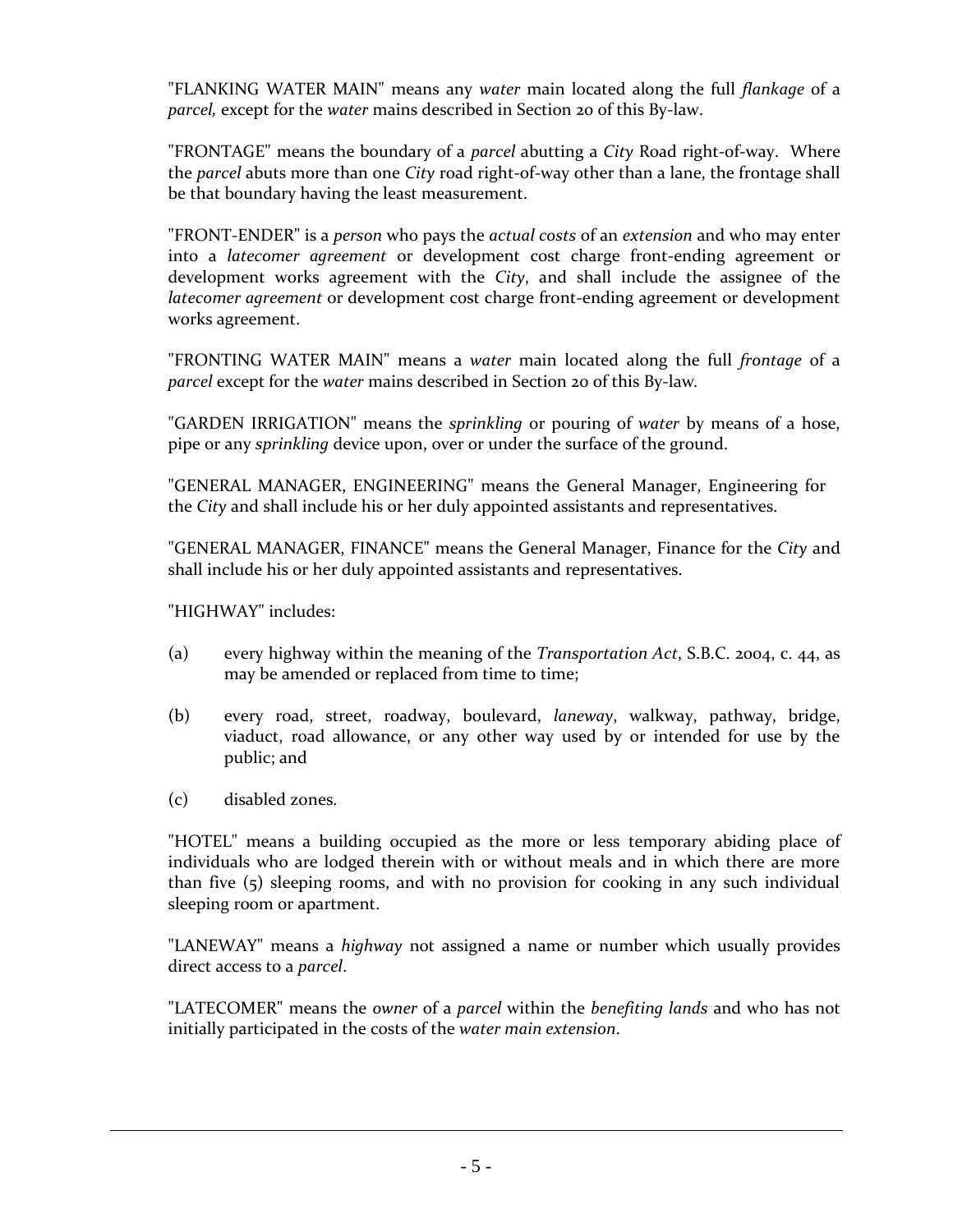"LATECOMER AGREEMENT" means a written agreement in the form prescribed by the *General Manager, Engineering* under which the *City* agrees to impose a charge on the *benefiting land* and for which there is a *front-ender*.

"LATECOMER CHARGE" means that portion of the *actual cost* of an *extension* that the *City* charges each *parcel* of land within the *benefiting lands* pursuant to a *latecomer agreement*.

"LOCAL SERVICE TAX" means a tax imposed under Section 216 (local services taxes) of the Community Charter, S.B.C. 2003, c.26 as may be amended or replaced from time to time.

"LODGING HOUSE" means a building (other than a *hotel*) containing not more than five (5) sleeping rooms where lodging for three (3) or more individuals is provided for remuneration and with no provision for cooking in any such sleeping room so contained.

"METERED SERVICE" means a *service* having attached to it a meter or other measuring device for determining the quantity of *water* used or supplied through the *service*.

"MOBILE HOME", "MOBILE HOME PARK" and "INDEPENDENT MOBILE HOME" shall have the meaning assigned to them by "Surrey Mobile Homes and Trailer Regulation and Control By-law, 1980, No. 6142".

"NORMAL USE" means *water* used for essential purposes including household sanitation, human consumption and food preparation and *water* essential for the needs of commerce and industries, other than that required for fire fighting purposes.

"OWNER" means an owner of a *parcel* of *real property* including:

- a) the registered owner of an estate in fee simple;
- b) the tenant for life under a registered life estate;
- c) the registered holder of the last registered agreement for sale, and
- d) the holder or occupier of land held in the manner referred to in the definition of "Owner" in the Schedule to the *Community Charter*, S.B.C. 2003, c.26 as may be amended or replaced from time to time.

"PARCEL" means any lot, block, or other area in which *real property* is held or into which *real property* is subdivided, but does not include a road or *highway* dedication.

"PERSON" shall, when necessary, mean and include the *Owner*, natural persons of either sex, associations, corporations, bodies politic, co-partnerships whether acting by themselves or by a servant, agent, or employee and the heirs, executors, administrators and assigns or other legal representatives of such person to whom the context can apply according to law.

"PROPERTY" or "REAL PROPERTY" means land, with or without improvements so affixed to the land as to make them in fact and in law a part of it.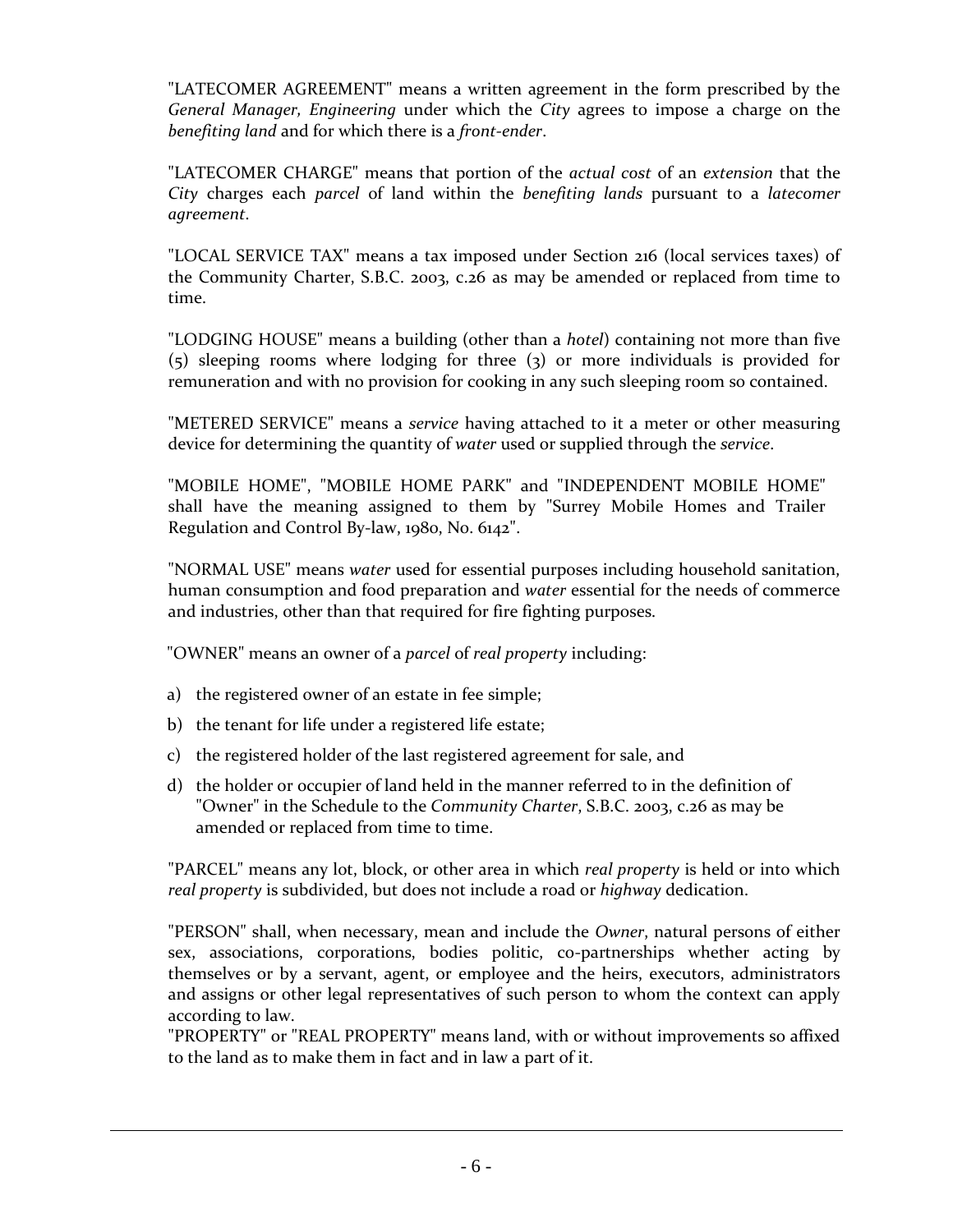"RATE" means the price or sum of money to be paid by any *consumer* for any *water* supplied or made available from the *Works*.

"REAR OR SIDE YARD SERVICE CONNECTION" means a *service connection* that connects a *parcel* to the *City water* main where the *City water* main connected is not the *fronting water* main or *flanking water* main for the *parcel*; and there is no existing *fronting water* main or *flanking water* main for the *parcel.*

"REDEVELOP" means changes on or to a *parcel* proposed and described in an application for any one or more of the following in relation to the *parcel*:

- (a) building permit where the total building value, as defined in the *Building By-law*, is greater than \$120,000;
- (b) building permit for constructing a new building;
- (c) subdivision;
- (d) development permit; or
- (e) rezoning.

"SECONDARY SUITE" means an additional *dwelling unit* within the structure of a *single family dwelling* or an additional *dwelling unit* located on the same *parcel* but not within the structure of a *single family dwelling*.

"SERVICE" means the supply of *water* from the *Works* to any *person*, company or corporation, including all pipes, taps, valves, connections, meters, *backflow preventer* and other appurtenances necessary to or actually used for the purpose or protection of the supply.

"SERVICE CONNECTION" means the connecting pipe and appurtenances between the *City water* main and the property line of the premises served and shall include the necessary *City* valves and meters. The part of the *service connection* between the *City water* main and the *curb stop,* including the *curb stop,* is owned and maintained by the *City*. Anything downstream of the curb stop, with the exception of the meter, is owned and maintained by the *owner*.

"SERVICE CONNECTION (CONSTRUCTION)" or "CONSTRUCTION SERVICE CONNECTION" means the connecting pipe and appurtenances between the location of a construction project and a *City water* main which are being used temporarily for construction purposes and shall include the necessary valves and meters.

"SERVICE CONNECTION (TEMPORARY)" or "TEMPORARY SERVICE CONNECTION" means a *temporary* connecting pipe between a *City water* main and the property line of premises which do not have a *fronting water main* or a *flanking water main* or any *City water* main in a *laneway*, and shall include the necessary valves and meters. Except for the *water* meter, the whole section of a *temporary service connection* from its connection point to the *City water* main is owned and maintained by the *owner*.

"SERVICING AGREEMENT" has the meaning set out in Part VI of the "Surrey Subdivision and Development By-law, 1986, No. 8830" as amended or replaced from time to time.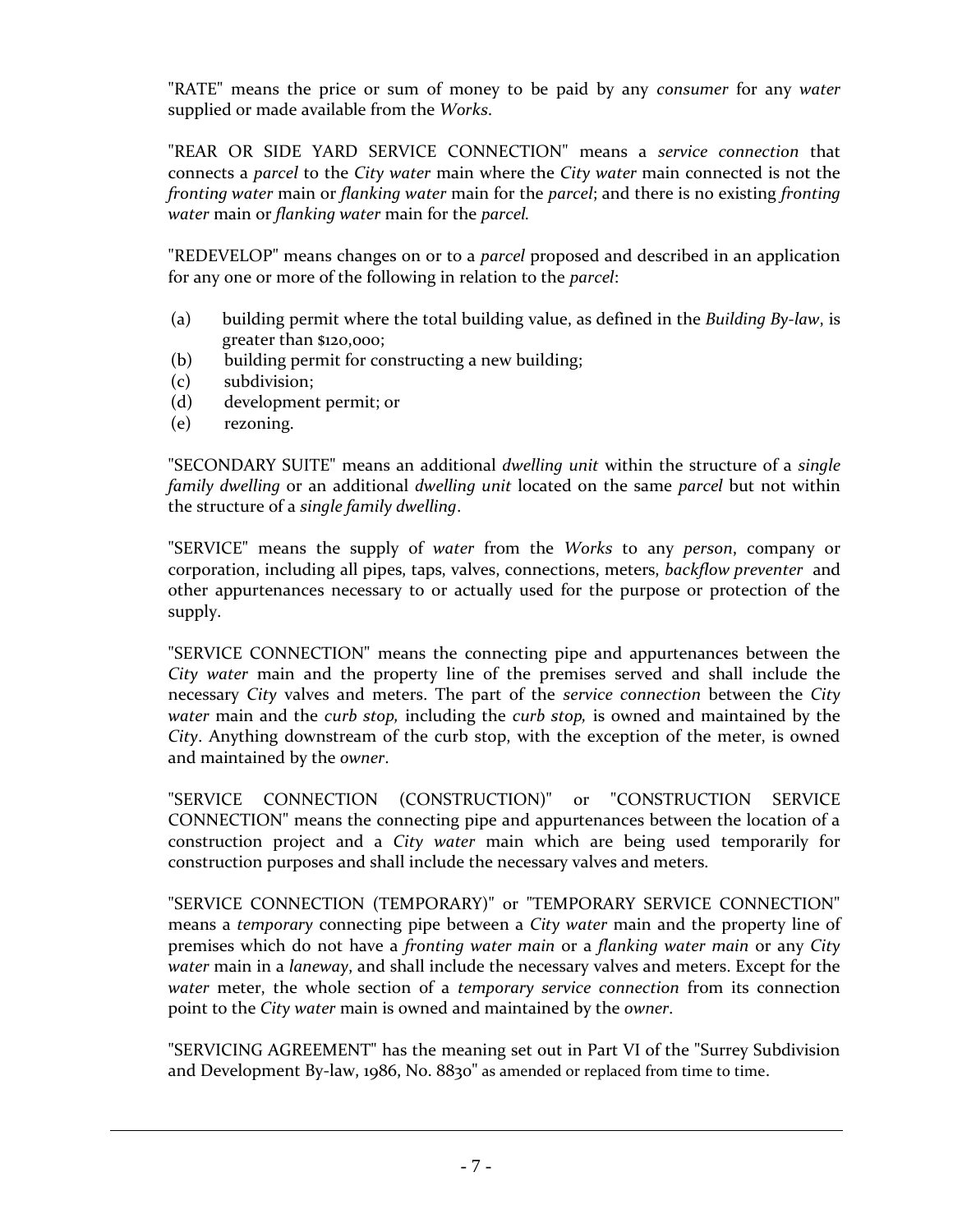"SINGLE FAMILY DWELLING" means a building used for residential purposes that consists of one *dwelling unit* and may contain one or more *secondary suites*, whether or not the *secondary suite* is permitted under "Surrey Zoning By-law, 1993, No. 12000" as amended or replaced from time to time.

"SPRINKLING" means the application or distribution of *water* on lawns or boulevards by sprinkling or spraying but does not include the method known as "drip irrigation" i.e. supplying *water* to plants through capillary tubing at a rate of a few drops a minute as and when required.

"TEMPORARY" means lasting, or intended to last, only for a short time and supplied by others under agreement with the *City* as determined by the *General Manager, Engineering*.

"WATER" means water supplied by the *City*.

"WATER MAIN EXTENSION" means any installation requiring the construction of a water main on any highway, or municipal right-of-way or easement, from the most suitable existing *Waterworks System* having sufficient surplus capacity and pressure to provide *service* to the properties to be served, in accordance with the current municipal *Design and Construction Standards*. Water main extension shall not include upgrading or replacement of an existing main or *service connections*.

"WATERWORKS" or "WORKS" means the *waterworks system* of the *City* of Surrey.

"WATERWORKS SYSTEM" means all waterworks and all appurtenances thereto, including *water* mains, *service connections*, pumping stations, wells, *water* storage facilities and treatment plants, and owned, controlled, maintained and operated by the *City* or by agreement between the *City* and others.

#### **PART 3 – GENERAL PROVISIONS**

- <span id="page-11-0"></span>3. *Council* may from time to time amend this By-law in whole or in part and may without limiting the generality of the foregoing establish or amend policies, criteria, *rates* fees and charges.
- 4. In this By-law words importing the male gender include the female gender and either includes the neuter gender and vice-versa and words importing singular number include the plural number and vice versa.
- 5. The Schedules annexed hereto shall be deemed to be an integral part of this By-law.

#### <span id="page-11-1"></span>**Applicability of By-law**

6. This By-law shall have reference and apply to the *waterworks system* owned and operated by the *City*.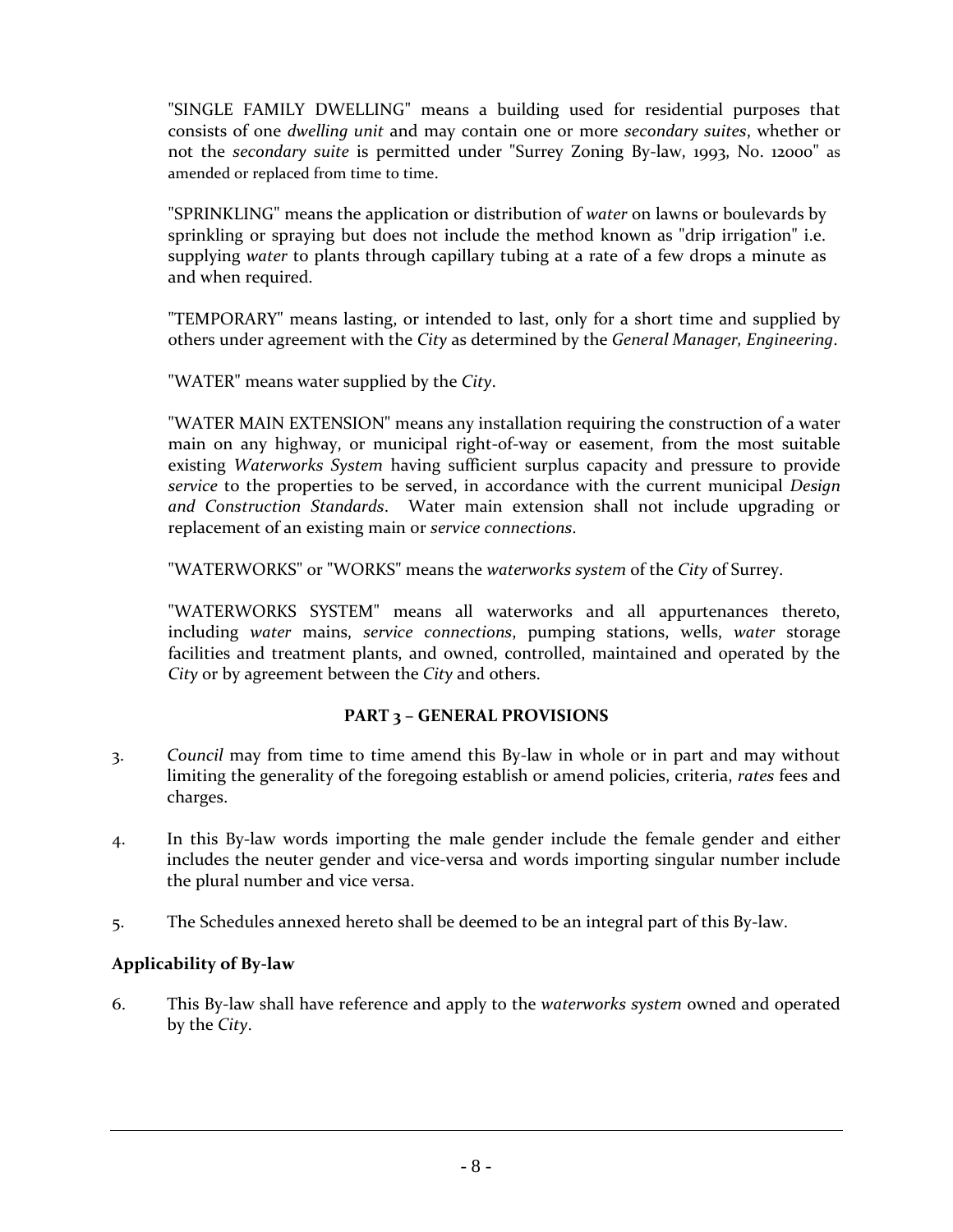#### <span id="page-12-0"></span>**Role of the** *General Manager, Finance* **and** *General Manager, Engineering*

7. For the purposes of this By-law the *General Manager, Finance and Technology* shall have charge of the rating of all buildings and premises supplied with *water* and the *General Manager, Engineering* shall have charge and control of all properties and *works* in connection with the *waterworks system* and of all connected engineering and mechanical work.

#### <span id="page-12-1"></span>**Supply of** *Water* **Throughout the** *City*

8. It shall be lawful for the *City* to supply *water* to the inhabitants of the *City* who can be served from the *City's water* mains and the provisions of this By-law shall extend to and be binding upon all *persons* so served.

#### <span id="page-12-2"></span>**No Obligation to Provide** *Service*

- 9. Nothing in this By-law shall obligate the *City* to supply *water* to any *person* when the cost of laying the supply of *service* mains to the premises of such *person* would be excessive and create an additional burden upon the revenues of the system, unless such *person* shall be prepared to pay to the *City* the cost of laying the supply or *service* mains to the *person's* premises and the trunk mains to which such supply or *service* mains are to be connected are of sufficient capacity to provide the additional *water* required for such *service*.
- 10. Nothing in this By-law shall obligate the *City* to enter into an agreement for *water* supply to private *water* utilities within the *City* or to *persons*, properties or areas in the outside localities adjacent to the *City*.

# <span id="page-12-3"></span>*Water* **Supplied to Private** *Water* **Utilities**

- 11. For *water* supply to private *water* utilities within the *City* or to *persons*, properties or areas in the outside localities adjacent to the *City*, the *owners*, *persons* or recipients of such *service* shall execute an agreement with the *City*, which agreement shall contain terms, conditions, remedies and penalties as acceptable to the *City*.
- 12. Each agreement for private *water* utilities within the *City* or to *persons*, properties, or areas in the outside localities adjacent to the *City*, may differ to reflect the different circumstances that may prevail in each case. All agreements shall be approved by *Council*.

#### <span id="page-12-4"></span>**Purpose of the Water Service**

13. Except for distribution to *parcels* in the agricultural land reserve and distribution to construction projects where permitted under this By-law, the *water* supplied by the *City* is for *normal use* and *fire service*. Subject to the availability of *water* in excess of *normal use* and *fire service*, *water* may also be used for other less essential, aesthetic-enhancing purposes such as lawn and *garden irrigation*, car washing and other cleaning processes, such use to be in compliance with the provisions set out within "Drinking Water Conservation Plan By-law, 2004, No. 15454" as may be amended or replaced from time to time.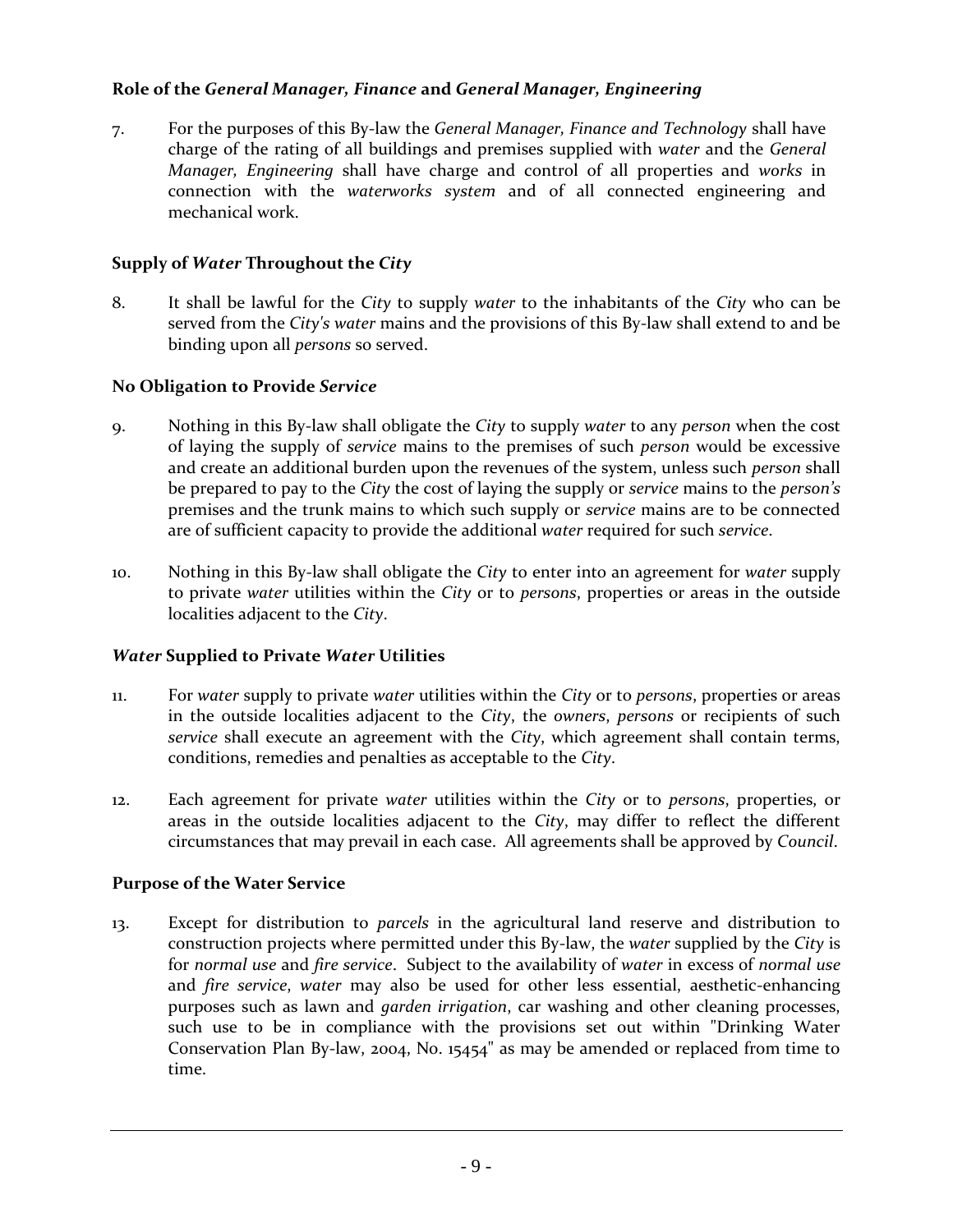- 14. For *parcels* in the agricultural land reserve, the *water* supplied by the *City* is for *normal use*, except for commerce and industries. Subject to the availability of *water* in excess of these purposes, *water* may also be used for other less essential, aesthetic-enhancing purposes such as lawn and *garden irrigation*, car washing and other cleaning processes, such use to be in compliance with the provisions set out within "Drinking Water Conservation Plan By-law, 2004, No. 15454" as may be amended or replaced from time to time.
- 14.1 For construction projects, the *water* supplied by the *City* is for use in the construction of the project including but not limited to machine maintenance, surface and material preparation, and its use shall conform to the requirements of Sections 49 through 49.3 of this By-law, and comply with the provisions set out in "Drinking Water Conservation Plan By-law, 2004, No. 15454" as may be amended or replaced from time to time.

#### <span id="page-13-0"></span>*City* **Not Liable for Failure of the** *Water* **Supply**

15. The *City* shall not be liable for the failure of the *water* supply in consequence of any accident or damage to the *Works*, or for excessive pressure or lack of pressure, or any temporary stoppage on account of alterations or repairs, whether the failure arises from the negligence of any *person* in the employ of the *City* or any other *person* or through natural deterioration or obsolescence of the *City*'s system, or otherwise. In the event of the failure or stoppage continuing for more than thirty (30) consecutive days, an equitable reduction shall be made on all flat *rates* for *service* affected by the failure or stoppage.

#### <span id="page-13-1"></span>**Pressure, Supply and Quality**

- 16. The *City* does not guarantee pressure nor continuous supply of *water*, nor does it accept responsibility at any time for the maintenance of pressure on its lines nor for increase or decreases in pressure. The *City* reserves the right at any and all times, without notice, to change operating conditions of a *service* or *service connection* for the purposes of making repairs, extensions, alterations or improvements, or for any other reason, and to increase or reduce pressure at any time. Neither the *City*, its officers, employees or *agents* shall incur any liability of any kind whatever by reason of the cessation in whole or in part of *water* pressure or *water* supply, or changes in operating pressures, or pressure fluctuation due to thermal expansion, or by reason of the *water* containing sediments, deposits, or other foreign matter.
- 17. *Consumers* depending on a continuous and uninterrupted supply of *water,* consistent *water* pressure or having processes or equipment that require particularly clear or pure *water* shall provide on the *parcel* and at their cost, such emergency storage, over-size piping, pumps, tanks, filters, means of *water* treatment, pressure regulators, check valves, additional service pipes, or other means for a continuous and adequate supply of *water* suitable to their requirements.
- 18. Where steam or hot *water* boilers or other equipment is fed with *water* by pressure direct from the *City water* mains the *City* shall not be liable for any injury or damage which may result from such pressure or from lack of such pressure.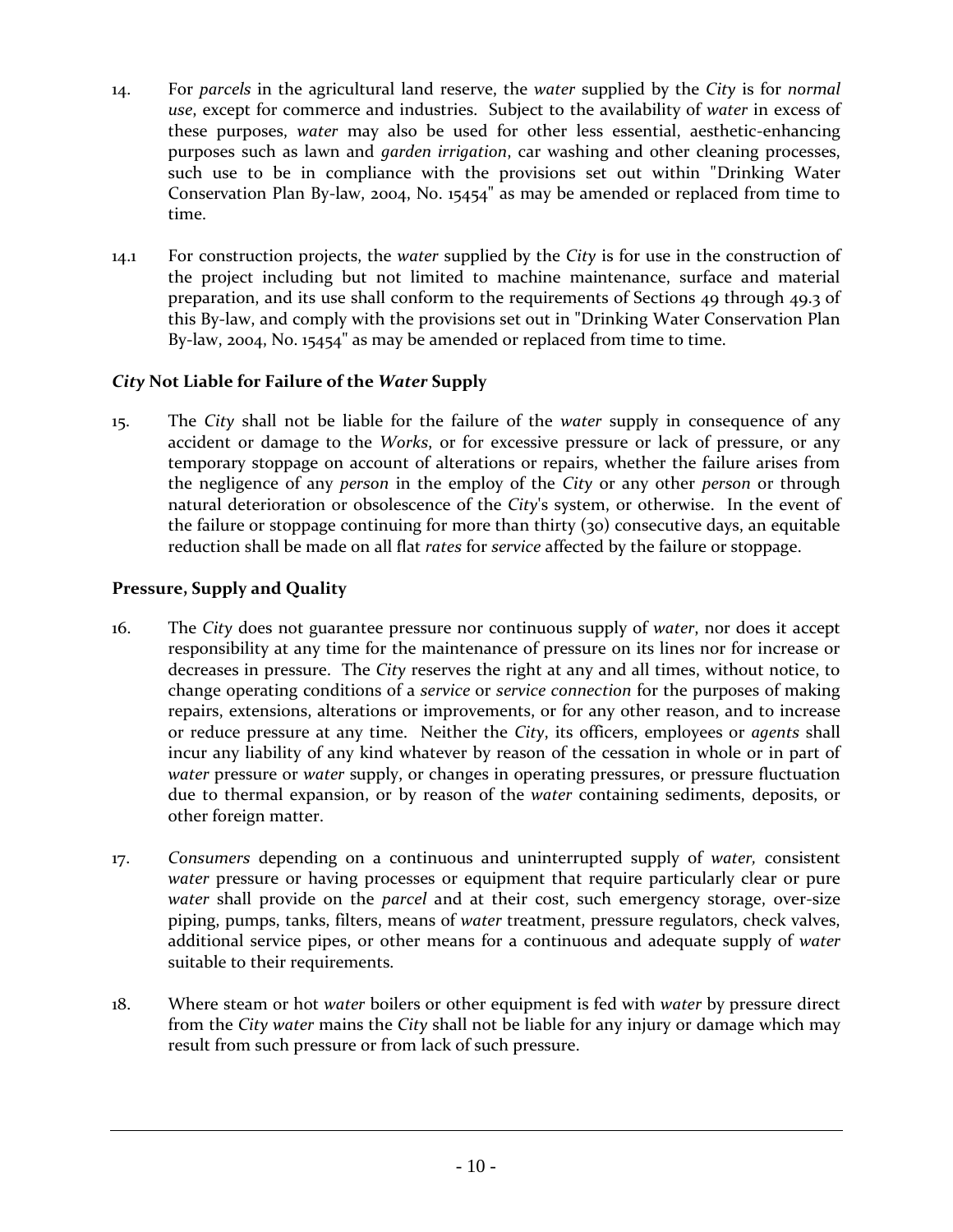#### **PART 4 – ESTABLISHMENT OF** *WATER SERVICE*

#### <span id="page-14-1"></span><span id="page-14-0"></span>**Work on the** *Service Connection*

- 19. No work of any kind connected with the *service connection*, either for the laying of new, or repairing of existing *service connections* shall be permitted within road rights-of-way or statutory rights-of-way by any *person* other than an employee or *agent* of the *City* and no *person* shall make any connection to the *waterworks system* whatsoever without permission in writing from the *General Manager, Engineering*.
- 20. A *water* main will not be considered as a *fronting water main* or a *flanking water main* under the following conditions:
- (a) the *water* main is of size 450mm or greater; or
- (b) the *water* main is located on the opposite side of one of the roads identified in the *Design and Construction Standards* as requiring the *water main* to be on the same side of that road; or
- (c) the *water* main is located in a statutory right of way, easement or any unopened *City* road allowance, including *laneway* and walkway path; or
- (d) the *water* main is not part of *City*'s *waterworks*.

#### <span id="page-14-2"></span>**Interference with** *Water Service*

21. No *person* shall in any manner interfere with the *service connection* or make any addition or alteration in or about or turn on or off any *City curb stop* valve or meter without permission in writing from the *General Manager, Engineering*.

#### <span id="page-14-3"></span>**Hydrant, Standpipe or Valve**

- 22. "No person, except an employee of the *City* in the course of his or her employment, is allowed to use a *City* hydrant without written authority from the *General Manager, Engineering.*
- 22.1 Any person, other than a *City* employee, who wants to use *City* hydrant, standpipe or valve must obtain written approval from the *General Manager, Engineering.*
- 23. Every *person* who receives authority from the *General Manager, Engineering* to open any hydrant, standpipe or valve and take *water* from it shall pay the permit fee plus the *water* usage fees as set out in Schedule "D-1" to this By-law.

#### <span id="page-14-4"></span>**Determination of Source of** *Water Service*

24. In the event that *water service* may be provided to a *parcel* from either of two or more mains the *General Manager, Engineering* shall determine the main from which the *water service* shall be given.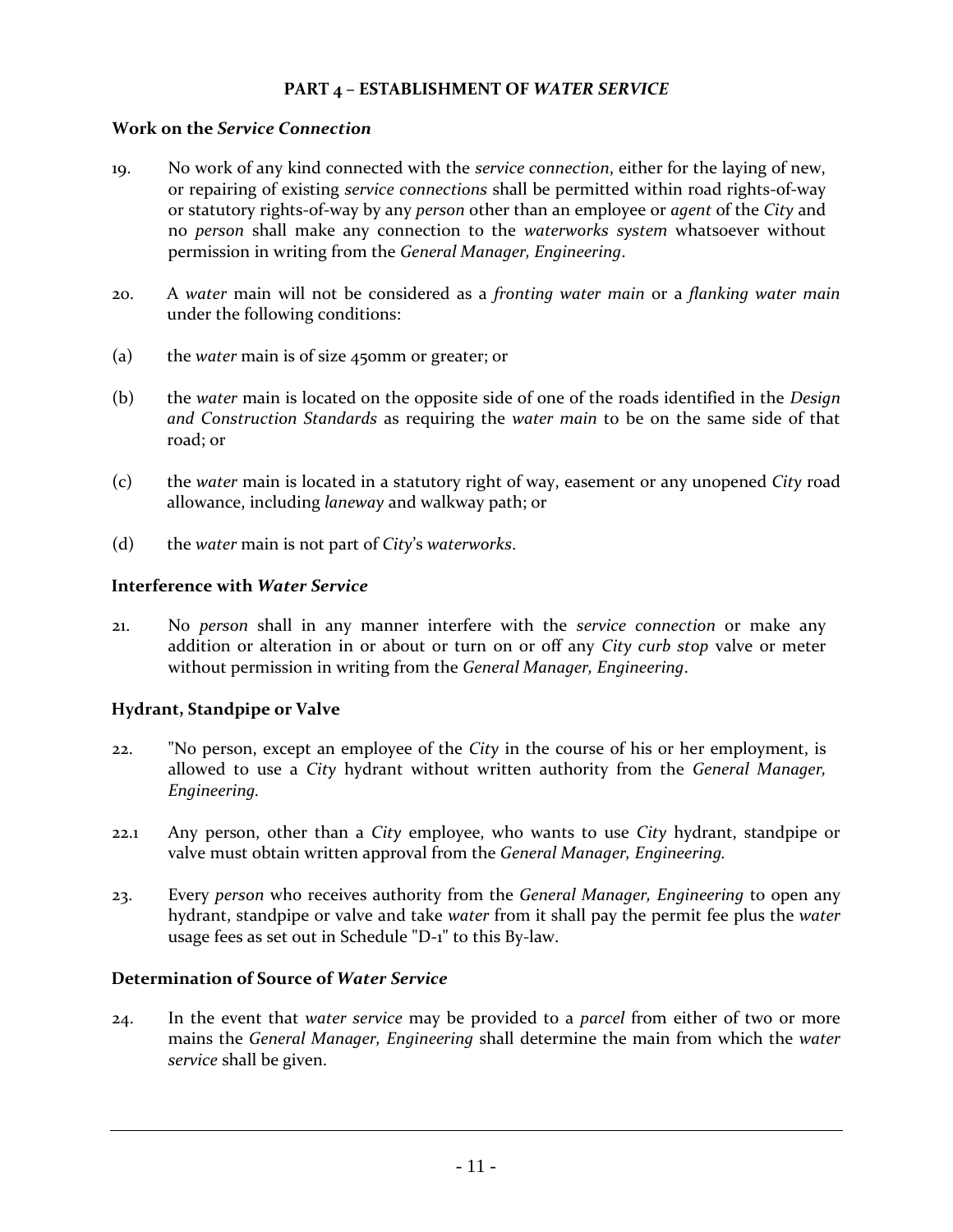#### <span id="page-15-0"></span>*Temporary Service Connection*

- 25. When there is no *fronting water main* or *flanking water main* to a *parcel*, a *temporary water service connection* may be approved by the *General Manager, Engineering* from the nearest *waterworks system*. The *General Manager, Engineering* may refuse a *temporary service connection* if, in the opinion of the *General Manager, Engineering*, such a connection would have a detrimental effect on the *waterworks system*. The *owner* shall be responsible for the installation and maintenance of the *temporary service connection* in accordance with Section 27. The *temporary service connection* is to conform to the conditions listed in Section 27. Where an *owner* requires the installation of a *water service* across or through another *parcel* the *owner* shall be responsible for all costs associated with obtaining and registering an easement. The *owner* shall provide documentation of the easement with the application for *temporary water service*.
- 26. All applications for the installation of a *temporary service connection* shall be made at the *General Manager, Engineering's* office by the *owner*, who shall at the time of making the application, execute an agreement with the *City*, which application and agreement shall be in the form contained in Schedule "A-l" to this By-law. A restrictive covenant in a form acceptable to the *City* will be required to be registered against the *parcel*.
- 27. Every *temporary service connection* provided in the *City* shall be of such size, type, length and capacity as may be prescribed by the *General Manager, Engineering*, who shall determine the location of the main to which the *temporary service connection* shall be connected. All *temporary service connections* shall be provided subject to the following conditions:
	- (a) Each connection shall serve one *parcel* of land only.
	- (b) Each *owner* shall pay the *connection charge* plus any applicable any *local service tax* and *latecomer charges* and the *City* will provide a connection to the main within the boundaries of the road allowance where the main is laid.
	- (b.1) By signing and submitting to the *City* the form contained in Schedule "A-1" to this By-law, the *owner* acknowledges that the *service connection* is a *temporary service connection* and agrees to support and pay the *owner*'s respective share of a *local service tax* or *latecomer charge* as may be applicable in the future for a *water main extension* to serve the *parcel*.
	- (c) Each *owner* shall provide, construct and maintain at the *owner's* expense the *temporary service connection* from the point of connection to the *City water* main, complete to the *parcel* for which the connection is provided. Where the pipe is to be laid within any road allowance or *City* right-of-way or easement, the *owner* shall conform to the requirements of the "Highway and Traffic By-law, 1997, No. 13007" as amended or replaced from time to time. Where the pipe is to be laid through lands not owned by the *owner*, an easement to which the City is a party must be executed and registered in the land title office by the *owner* prior to any connection being provided by the *City*.
	- (d) Deleted.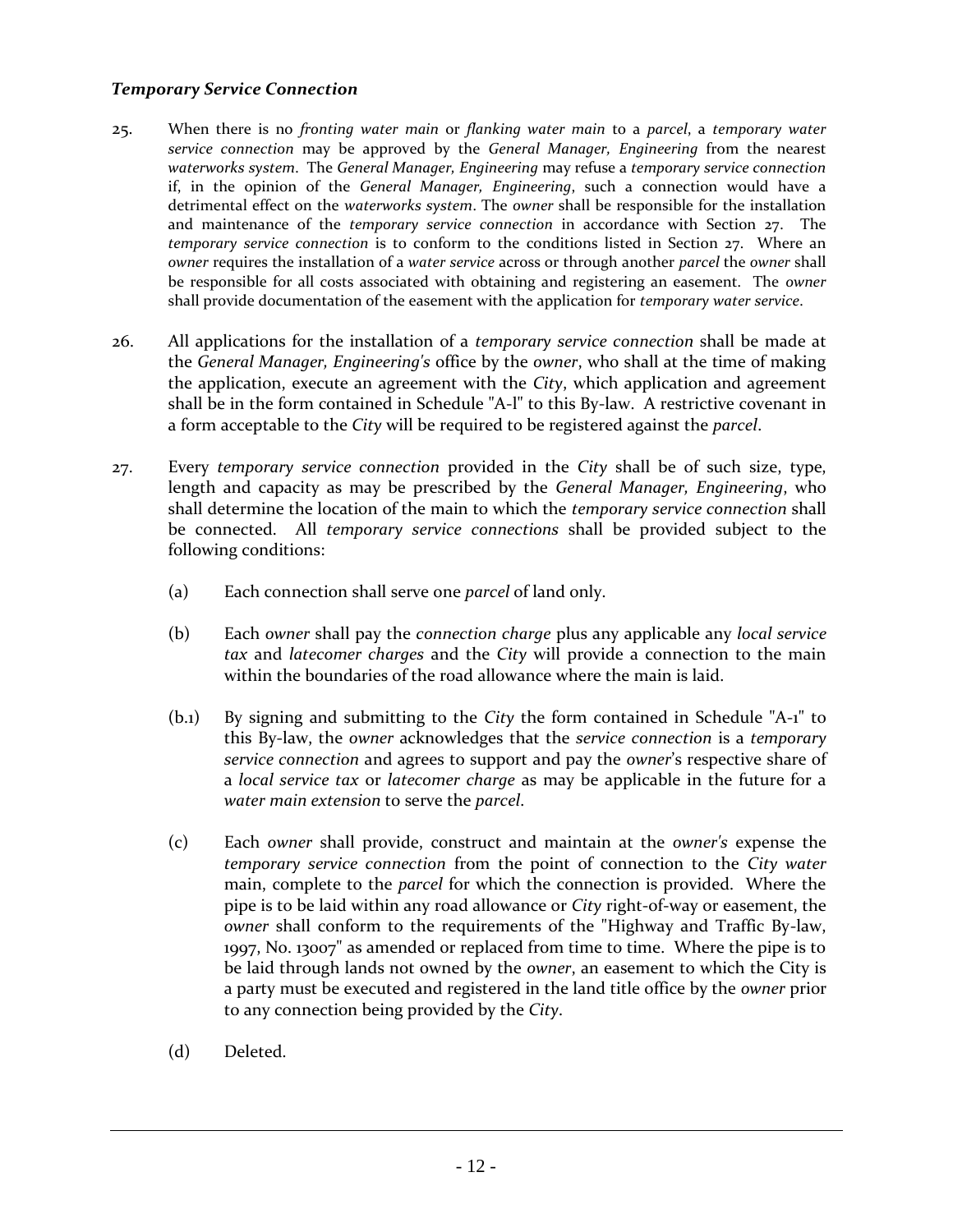- (d.1) If the *parcel* to which the *temporary service connection* is provided is rezoned, subdivided, consolidated with another *parcel*, undergoes a renovation with a total building value, as defined in *Building By-law*, of greater than \$400,000, or if the existing *dwelling unit* is demolished, or if a larger *service connection* is requested by the *owner*, the existing *temporary service connection* will be discontinued and the *owner* must apply for a new *service connection* to connect to the existing *fronting water main* or *flanking water main* for that *parcel*. The *owner* is responsible for all the costs associated with abandoning the *temporary service connection*. If there is no existing *fronting water main* or *flanking water main* for the *parcel*, a new *water* main must be installed on that street either as a local area service, or installed by the *applicant* or by another party as approved by the *General Manager, Engineering.*
- (e) Every connection shall be deemed to be *temporary* and the *City* may discontinue *service* in any of the following circumstances:
	- (i) When application is made by any other *person* or *persons* for extension of a *water* main along the road allowance which will provide service to the *parcel;*
	- (ii) When the *City* decides to proceed with the construction of a *water* main on the road allowance which will provide service to the *parcel*;
	- (iii) If the *owner* fails to properly maintain the *temporary service connection* from the point of connection to the *City water* main, complete to the *parcel* for which the connection is provided; or
	- (iv) If the *owner* contravenes any of the provisions of this By-law.
- (f) Where any *temporary service connection* is discontinued pursuant to (i) or (ii) of sub-section (e) of this Section 27 and the *parcel* served thereby is to be subsequently connected to a *water* main which has been constructed to serve the *parcel*, the *owner* shall pay:
	- (i) the *actual cost* incurred by the *City* to disconnect and remove the *temporary service connection*;
	- (ii) the *connection charge* to provide the new *service connection* to the *parcel*; and
	- (iii) any *local service tax* and *latecomer charges*, as applicable.
- (g) Each *owner* shall register a restrictive covenant on title to the *parcel* in form satisfactory to the *General Manager, Engineering*, and the restrictive covenant shall include the conditions prescribed in (a) to (f) of this Section 27.
- (h) Each *owner* shall pay all costs associated with the *temporary service connection* including the *connection charge* and all other *rates*, fees and charges.
- 27.1 Where there is already one (1) *temporary service connection,* servicing *real property* located on the same street as the *applicant*'s *parcel*, whether or not an agreement or restrictive covenant, or both, regarding the *temporary service connection* is registered on title or is on file with the *City*, no new *temporary service connection* will be permitted. Instead, a new *water* main shall be installed on that street either as a local area service,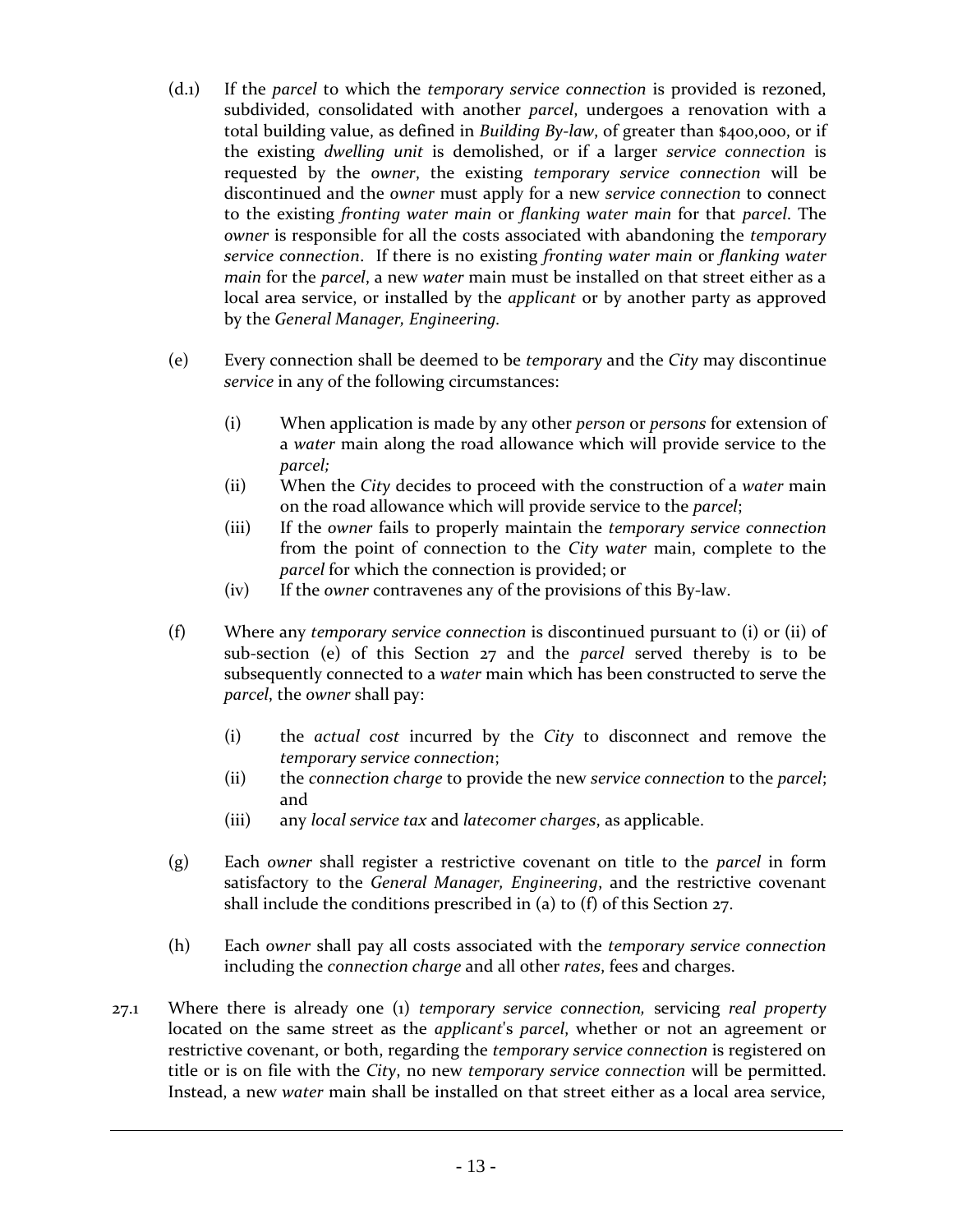or installed by the *applicant* or by another party as approved by the *General Manager, Engineering*.

#### **Application for Installation of** *Service Connection*

- 28. All applications for the installation of *service connections* shall be made at the office of the *General Manager, Engineering* by the *owner(s)* who shall at the time of making the application, execute an agreement with the *City*. The application and agreement shall be in the form contained in Schedule "A" to this By-law except in the case of application for *water service connection* to agricultural lands, where the application and agreement shall be in the form contained in Schedule "A-2" to this By-law.
- 28.1 Every application for a *service connection* must be accompanied by the applicable *connection charge* plus any *local service tax* and *latecomer charges* and all other *rates*, fees and charges set out in this By-law.
- 28.2 A *parcel* may be entitled to a *service connection* if there is an existing *fronting water main* or *flanking water main* for the entire *frontage* or the entire *flankage* of the *parcel*. When there is no *fronting water main* or *flanking water main* for that *parcel*, a new *water*  main shall be installed for the entire *frontage* and *flankage* of the *parcel* as applicable, either as a local area service, or installed by the *applicant* or by another party as approved by the *General Manager, Engineering*, before a new *water service connection* can be granted.
- 29. A replacement *service connection* to an existing *fronting water main* or *flanking water main* is required when there is an application to *redevelop* a *parcel* and the existing *service connection* to the *parcel* meets one or more of the following conditions:
	- (a) the *service connection* is 30 years old or older; or
	- (b) the *service connection* is not connected to an existing *fronting water main* or existing *flanking water main* for that *parcel*; or
	- (c) a larger *service connection* is requested by the *owner*; or
	- (d) the *service connection* has a history of leaks or breaks according to the *City*'s records.

All costs associated with the replacement *service connection*, as determined by the *City*, shall be the responsibility of the *owner*.

29.1 If a *parcel*, with a *service connection* connected to a *water* main that is not part of *Cit*y's *waterworks*, is rezoned, subdivided, consolidated with another *parcel*, undergoes a renovation with a total building value, as defined in the *Building By-law*, of greater than \$400,000, or if the existing *dwelling unit* is demolished, or if a larger *service connection* is requested by the *owner*, the existing *service connection* will be discontinued and the *owner* must apply for a new *service connection* to connect to the existing *fronting water main* or *flanking water main* for that *parcel*. The *owner* is responsible for all the costs associated with abandoning the *service connection*. If there is no existing *fronting water main* or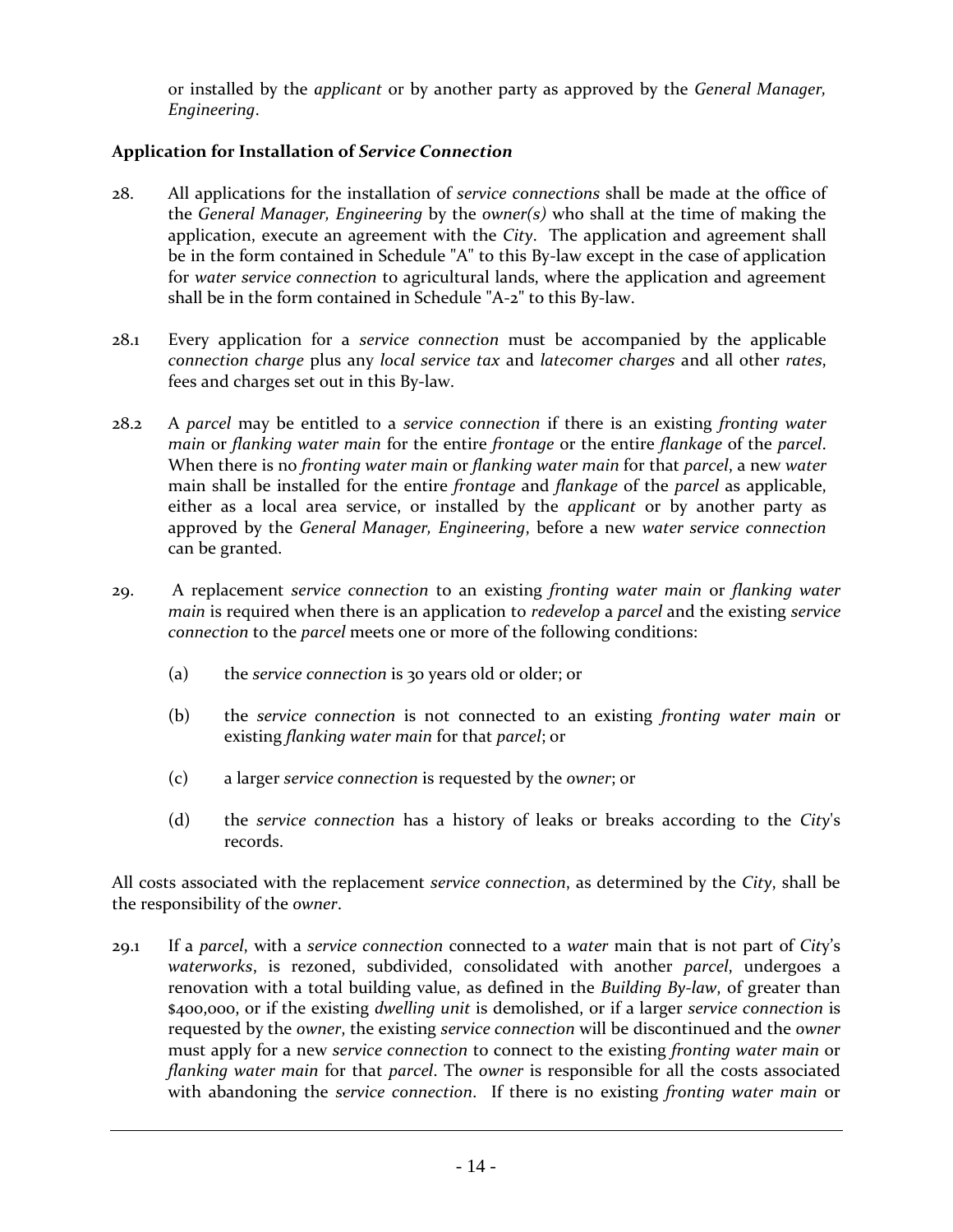*flanking water main* for the *parcel*, a new *water* main must be installed on that street either as a local area service, or installed by the *applicant* or by another party as approved by the *General Manager, Engineering.*

- 29.2 If a *parcel* with *a rear or side yard service connection* is rezoned, subdivided, consolidated with another *parcel*, undergoes a renovation with a total building value, as defined in the *Building By-law*, of greater than \$400,000, or if the existing *dwelling unit* is demolished, or if a larger *service connection* is requested by the *owner*, the existing *service connection* will be discontinued and the *owner* must apply for a new *service connection* to connect to the existing *fronting water main* or *flanking water main* for that *parcel*. The *owner* is responsible for all the costs associated with abandoning the *service connection*. If there is no existing *fronting water main* or *flanking water main* for the *parcel*, a new *water* main must be installed on that street either as a local area service, or installed by the *applicant* or by another party as approved by the *General Manager, Engineering.*
- 29.3 Despite Section 29.2, where the renovation building value, as defined in the *Building By-law*, is \$400,000 or less and there is no existing *fronting water main* or *flanking water main*, the existing *rear or side yard service connection* may be kept. If the existing *rear or side yard service connection* is 30 years old or older, a new *rear or side yard service connection* may be installed.
- 29.4 Despite Section 29.2, where the *rear or side yard service connection* is connected to an existing *City water* main located in a *City*-owned, paved *laneway*, the *rear or side yard service connection* can remain in the existing location, provided that other requirements in this By-law are met. Notwithstanding this provision, the continued use of the *rear or side yard service connection* in any *laneway* is subject to the approval by the *General Manager, Engineering*."

#### <span id="page-18-0"></span>**Statement of Use**

30. Each application for the installation of a *service connection, temporary* or otherwise, shall give a full, true and correct statement on the form (Schedule "A", Schedule "A-l" or Schedule "A-2") prescribed for the purpose, of the size and description of the *applicant's parcel*, the use for which the *service* is required, and all other information which may be necessary to form a correct estimate of the volume of *water* required and the *rates* to be charged for *water* supplied to the *parcel*. If the statement given is not correct, and any additional *rate* shall be chargeable by reason of the statement being incorrect, the additional *rate* shall be payable by the *owner* forthwith. An *applicant* shall be personally responsible for the payment of all *rates*, fees and charges until the *applicant* shall have delivered to the *General Manager, Engineering* a signed notice in writing in the manner prescribed by this By-law, ordering discontinuance of the *service*.

# <span id="page-18-1"></span>**Change or Addition in the Number, Type of Fixtures**

31. No change or addition shall be made by any *person* to the number or type of fixtures to increase the consumption of *water* on any existing *parcel* until approval has been obtained in writing from the *General Manager, Engineering*.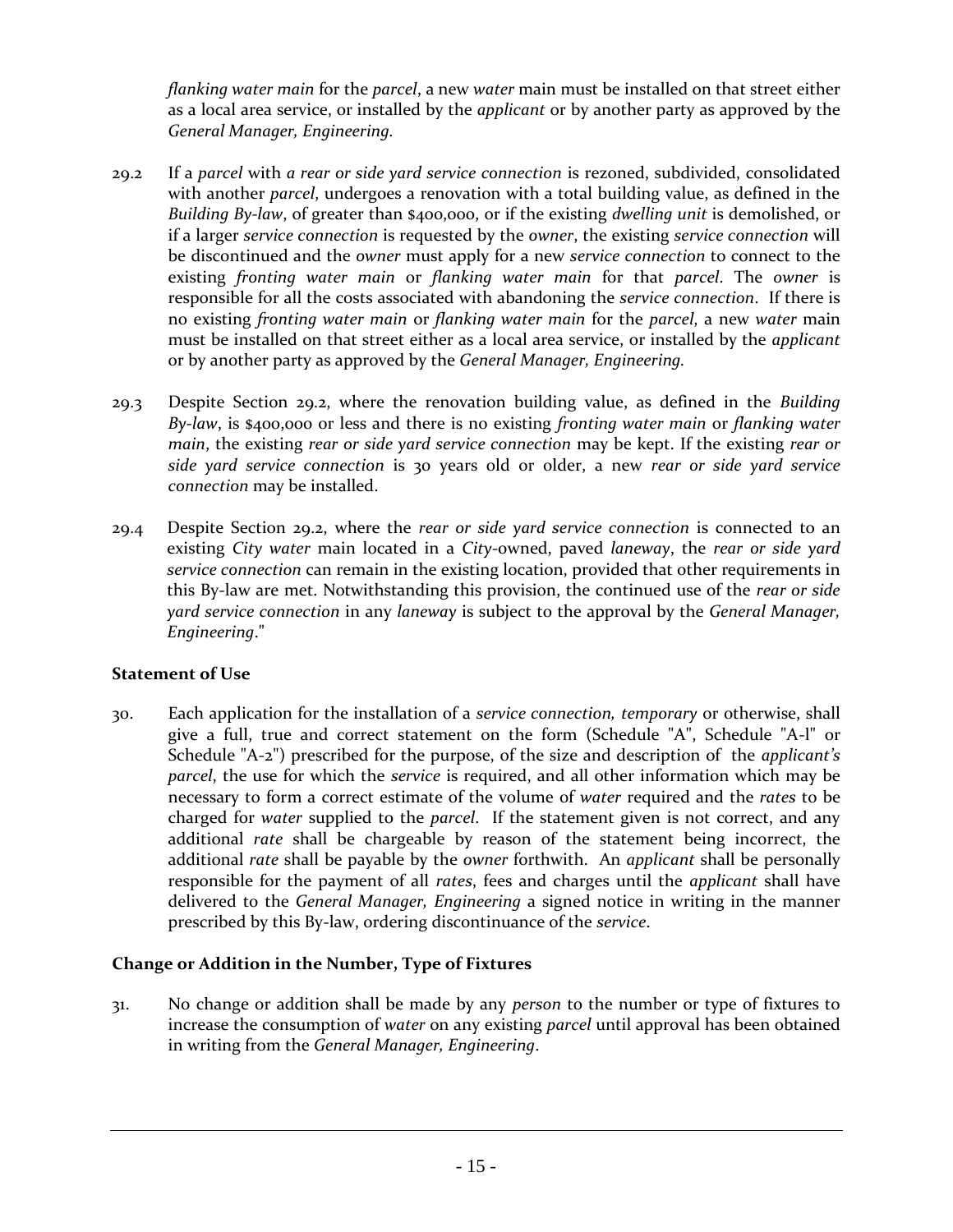#### **PART 5 – DISCONTINUANCE OF A** *WATER SERVICE*

#### <span id="page-19-1"></span><span id="page-19-0"></span>**Discontinuance of** *Water Service*

- 32. It shall be lawful for the *City* to reduce the quantity of *water* supplied to, or to entirely discontinue the *service* to any *consumer* who has violated any of the provisions of this Bylaw, or when, in the opinion of the *Council*, the public interest requires such action.
- 33. (a) Any consumer wishing to have the *water service* discontinued temporarily (not greater than a twelve-month period from the application date) shall make an application for *temporary* turn off to the City and pay the fees set out in Schedule "D-1" to this By-law.
	- (a.1) During the *temporary* turn off of *water service* (not greater than a twelve-month period from the application date), the *consumer* shall pay for:
		- (i) the full amount of *water* as registered by the meter, if any, including the base charge according to the *rate* applicable to the *service* as set out in Schedule "C" of this By-law; or
		- (ii) if the *parcel* is not currently metered, the full amount of flat *rate* charges as set out in Schedule "B" of this By-law.
	- (a.2) To avoid payment of *water rates* during the *temporary* turn off of the *water service* to the *parcel*, the *consumer* must give notice of permanent *abandonment* to the *City* as described in Section 33(b) or install a meter on the *parcel.*
	- (b) In the case of permanent *abandonment*, the *consumer* shall give the *City* not less than five (5) working days notice of the *abandonment* of the *service* to the *parcel*. The notice shall be provided together with the fee as set out in Schedule "D-1" of this By-law*.* The burden of proof of delivery of the notice shall be upon the *consumer*. Every *consumer* shall be liable for the full amount of *rates* chargeable for the *service* as set out in Schedule "B" or Schedule "C" of this By-law, whichever applied to the *parcel* prior to *abandonment*, until the notice of *abandonment* request is received and acted on by the *City.*
- 34. When a flat rate *water* s*ervice* is discontinued upon request by a *consumer* in the manner described in Section 33(b), the *General Manager, Finance* shall allow a rebate of the annual flat *rate* proportionate to the remaining portion of the current year, and shall cause the rebate to be entered upon the current year's *water rates* roll, provided that the *General Manager, Finance* shall apply the rebate first against arrears of charges owing by the *owner* under this By-law.
- 35. Prior to starting any demolition work the holder of a demolition permit shall apply to the *General Manager, Engineering*, and pay the fees set out in Schedule "D-1" to this By-law, to temporarily turn off or permanently abandon the *water service connection*. Failure to make application shall be subject to the fines prescribed in this By-law.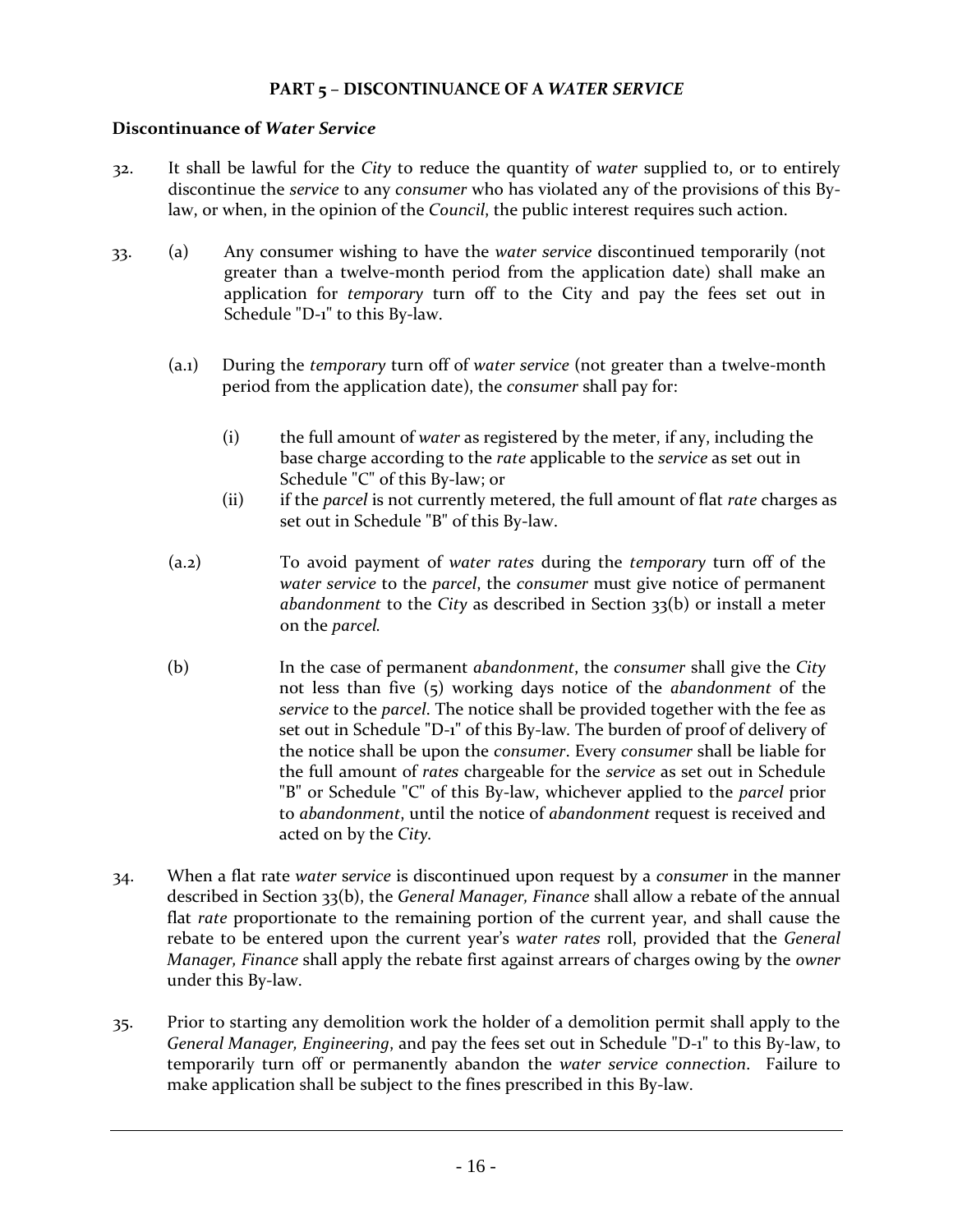#### <span id="page-20-0"></span>**Reconnection of** *Service Connection*

- 36. When any *service* has been discontinued from any *parcel* for non-payment of *rates*, fees or charges or violation of any of the provisions of this By-law, the *City* may, before reconnection is permitted to be made to the *parcel*, require the following payments to be made by the *owner*:
	- (a) all relevant fees as set out in Schedule "D-1" and/or Schedule "E" of this By-law in order to properly reinstate the *service* to the *parcel*; and
	- (b) any outstanding *water rate* charges for metered properties, including the base charge as set out in Schedule "C" of this By-law, or any outstanding annual flat *rate* charge as set out in Schedule "B" of this By-law,

and the *General Manager, Finance* may allow a reduction of the fee proportionate to the remaining portion of the current year at the date of the reconnection. The *General Manager, Finance* may cause the flat *rate*, or part thereof, together with *service* charges, to be entered in the current year's *water rates* roll.

- 37. Deleted.
- 38. No *person* shall turn on any *service* which shall have been turned off by the *City,* and should any *service* be turned on by any *person* other than an employee of the *City,* fines, as prescribed in this By-law shall apply. Further, the *service* shall be deemed to have been continued from the date it was turned off and the *owner* shall be liable accordingly for payment of the user *rates* from that date. Any resulting damage from the *service* being turned on shall be the responsibility of the *owner*.

#### **PART 7 – RESPONSIBILITIES OF THE PUBLIC /** *OWNER / CONSUMER*

#### <span id="page-20-2"></span><span id="page-20-1"></span>**Obstruction or Destruction of the** *Water Works*

- 39. No *person* shall destroy, or damage in any manner any hydrant, standpipe, meter, valve or other fixture or any property of the *works*.
- 40. No *person* shall bury, cover or obstruct, at any time, or in any manner, the access to any hydrant, standpipe, valve, meter or other fixture connected with the *waterworks system*, by placing thereon or in the vicinity thereof, any lumber, timber, wood, brick, stone, gravel, sand or other material or thing and the *General Manager, Engineering* or any other employee or agent of the *City* may remove the obstruction and the expense of the removal shall be charged to and paid by the offending *person* in addition to any other penalty imposed by this By-law.
- 41. No *person* shall bury, cover or obstruct the *water* shut off and/or meter to a *parcel*. The *owner* is responsible for maintaining clear access to shut off and/or meter at all times. The *General Manager, Engineering* may remove the obstruction and the costs associated with the removal of the obstruction and the reinstatement of the *water* shut off and meter shall be charged to the *owner*.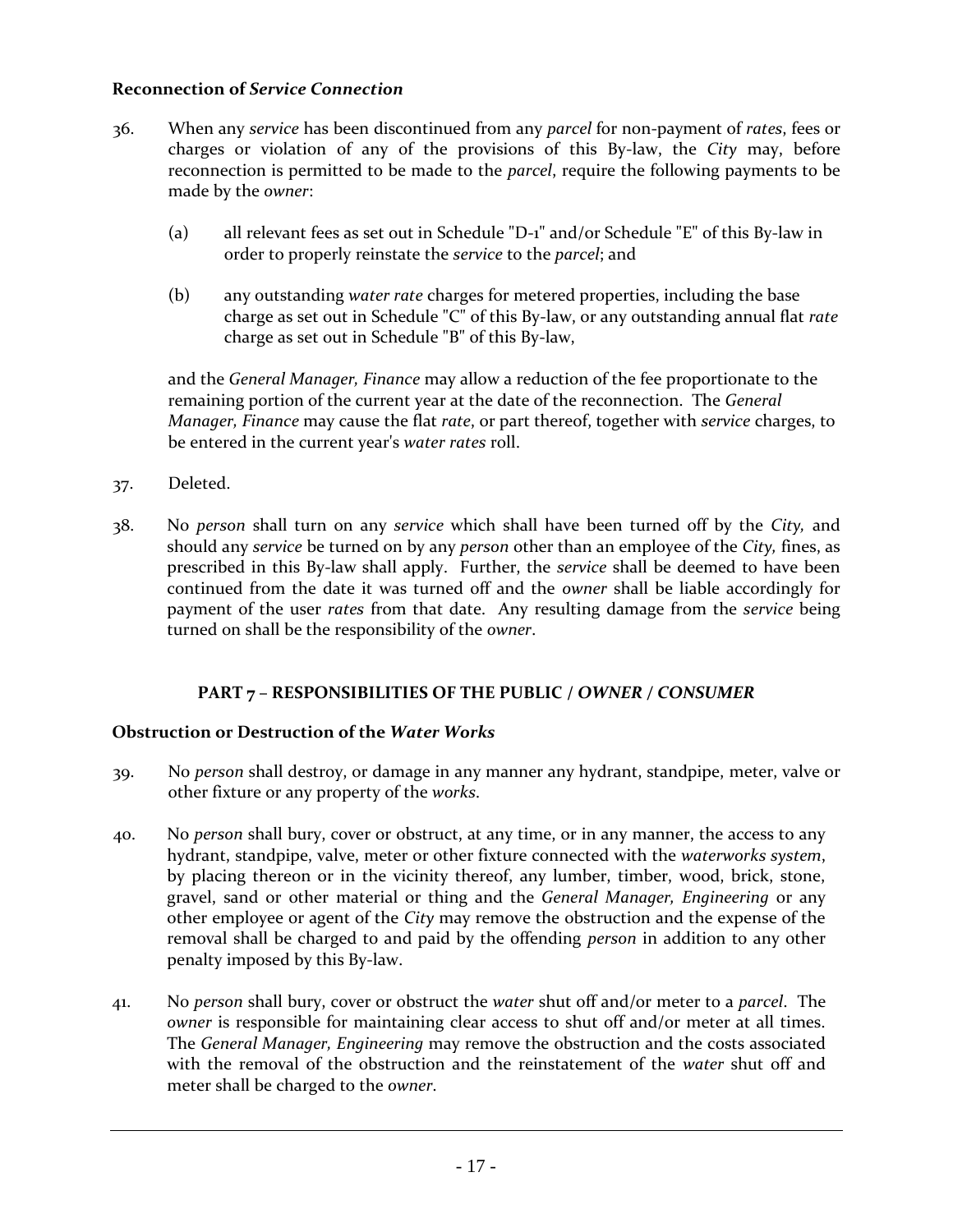#### <span id="page-21-0"></span>**Private Disposition or Sale of** *Water*

42. No *person* being an *owner*, occupant, tenant, or inmate of any premises supplied with *water* by the *City*, shall sell or dispose of any *water* or permit *water* to be carried or taken away, or used, or apply it for the benefit or use of any *parcel* other than for the *person's* own use and benefit within the *parcel* for which the *service connection* is provided without prior written approval of the *City*.

#### <span id="page-21-1"></span>**Maintenance of Private Water Service**

- 43. It shall be the duty of every *consumer* to ensure that all taps, fittings and appurtenants connected with the *service* within the existing parcel *of land* are good and sufficient and installed and connected in accordance with the requirements of the "Surrey Building By-law, 2012, No. 17850" and "Surrey Plumbing By-law, 1981, No. 6569", both as may be replaced or amended from time to time. The *General Manager, Engineering* or any other agent or employee of the *City* shall refuse to turn on the *water* to any existing premises and may discontinue *service* to any existing premises should the provisions not be complied with to the satisfaction of the *General Manager, Engineering*. All *persons* shall maintain in good order and repair the *service* pipes, valves, meters, and meter boxes, plumbing and other fixtures located on the *parcel*.
- 44. Every *consumer* shall provide for each *service connection* to the *consumer's parcel of land* a strainer and a pressure-reducing valve upon the request of the *General Manager, Engineering.* The costs related to the installation of these appurtenances, including plumbing permit application, shall be the responsibility of the *owner*.

#### <span id="page-21-2"></span>**Right of Inspection**

45. Every *person* to whom *water* is supplied under this By-law shall at all reasonable times allow, suffer and permit the *General Manager, Engineering* to enter into and upon the premises in respect of which *water* is supplied, for the purpose of inspecting the *water* pipes, connections, fixtures, taps, meters and any other apparatus used in connection with the *water* supply.

#### <span id="page-21-3"></span>**Wastage of** *Water*

- 46**.** Any *consumer* deliberately wasting *water* shall be guilty of a violation of this By-law.
- 47. If any *consumer* on a flat *rate service* allows *water* to run to waste, whether willfully or by permitting pipes, taps, toilets or other fixtures and means of distributing or storing *water* to remain in disrepair, or by any device or for any change in the use of the premises, increases the amount of *water* consumption or expedites the rate of *water* usage, the *person* shall be guilty of a breach of this By-law. A notice in writing may be given by the *General Manager, Engineering* requiring the *person* owning or using the premises to remedy the defects or leaks or to stop the wastage of *water*. If the requirements set out in the notice are not fulfilled within seventy-two (72) hours of delivery of the notice, the *water* supply to the premises may be shut off, and the *City* may conduct any necessary works to stop the wastage of *water* where the *actual cost* of the works will be billed to the *owner*. In addition to the penalty provided for in this Bylaw, it shall be lawful for the *General Manager, Engineering* to require that a meter be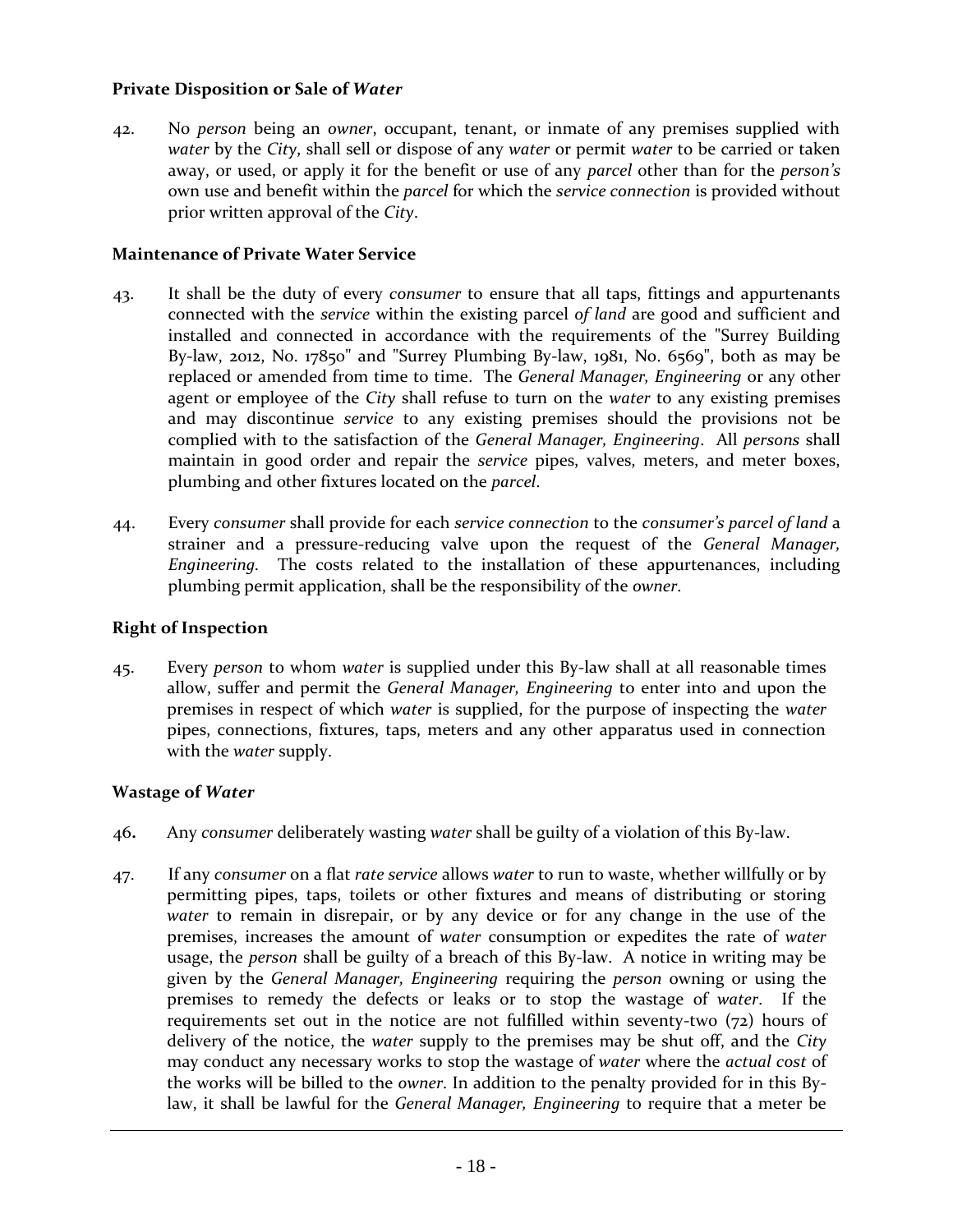installed on the *service connection* at the expense of the *Owner* and the *rates* payable by the *consumer* from the date on which the meter is installed shall be in accordance with Schedule "C" to this By-law.

48. If any *consumer* on a *metered service* allows pipes, connections, fixtures, taps, meters or other fixtures used in connection with the supply of *water* to premises to be leaking or defective, or if any wastage of *water* is found to exist, notice in writing may be given by the *General Manager, Engineering* requiring the *person* owning or using the premises, to remedy the defects or leaks or to stop the wastage. If the requirements are not fulfilled within seventy-two (72) hours from serving the notice, the *person* owning or using the premises shall be guilty of a breach of this By-law, and consequently the *water* supply to the premises may be shut off, and the *City* may conduct any necessary works to stop the wastage of *water*, including relocating any *water* meter currently installed inside to the property line, and the *actual cost* of the works will be billed to the *owner*.

#### <span id="page-22-0"></span>*Water* **Usage for Construction Purposes**

- 49. No contractor or other *person* shall use for construction purposes of any kind or description any *water* from any pipe or main of the *waterworks*, or from any other *consumer*, without the prior written permission of the *General Manager, Engineering* and not until the amount fixed by the *rates* in force at the time has been paid and all provisions made for the proper protection of the supply pipe have been complied with. In addition, the *General Manager, Engineering* must first be satisfied that adequate provision has been made to control a *cross connection* to the *City water* system in compliance with the *Cross Connection Control By-law*.
- 49.1 A contractor or other *person* may use *City water* for construction purposes, either through a *City water* filling station, a *construction service connection* or hydrant as authorized by the *General Manager, Engineering*. The applicable fees set out in Schedules "D-1" and "E" of this By-law, including the charges associated with the actual *water* consumption, must be paid by the *owner* of the *parcel* where the construction occurs.
- 49.2 In order to use an existing *service connection* or to install a new *service connection* as part of creating a *construction service connection*, an application must be made to the *General Manager, Engineering.* Installation of a *construction service connection* shall include the installation of a *water* meter and *backflow preventer.* The applicable fees set out in Schedules "D-1" and "E" of this By-law, including the charges associated with the actual *water* consumption, must be paid by the *owner* of the *parcel* where the construction occurs.
- 49.3 A *construction service connection* will be abandoned by the *City* if that *construction service connection* does not form the permanent *service connection* to any *parcel*. The fee associated with *abandonment* of the *construction service connection* is to be paid by the *owner* of the *parcel* where the construction occurs when making the initial application as described in Section 49.2 of this By-law."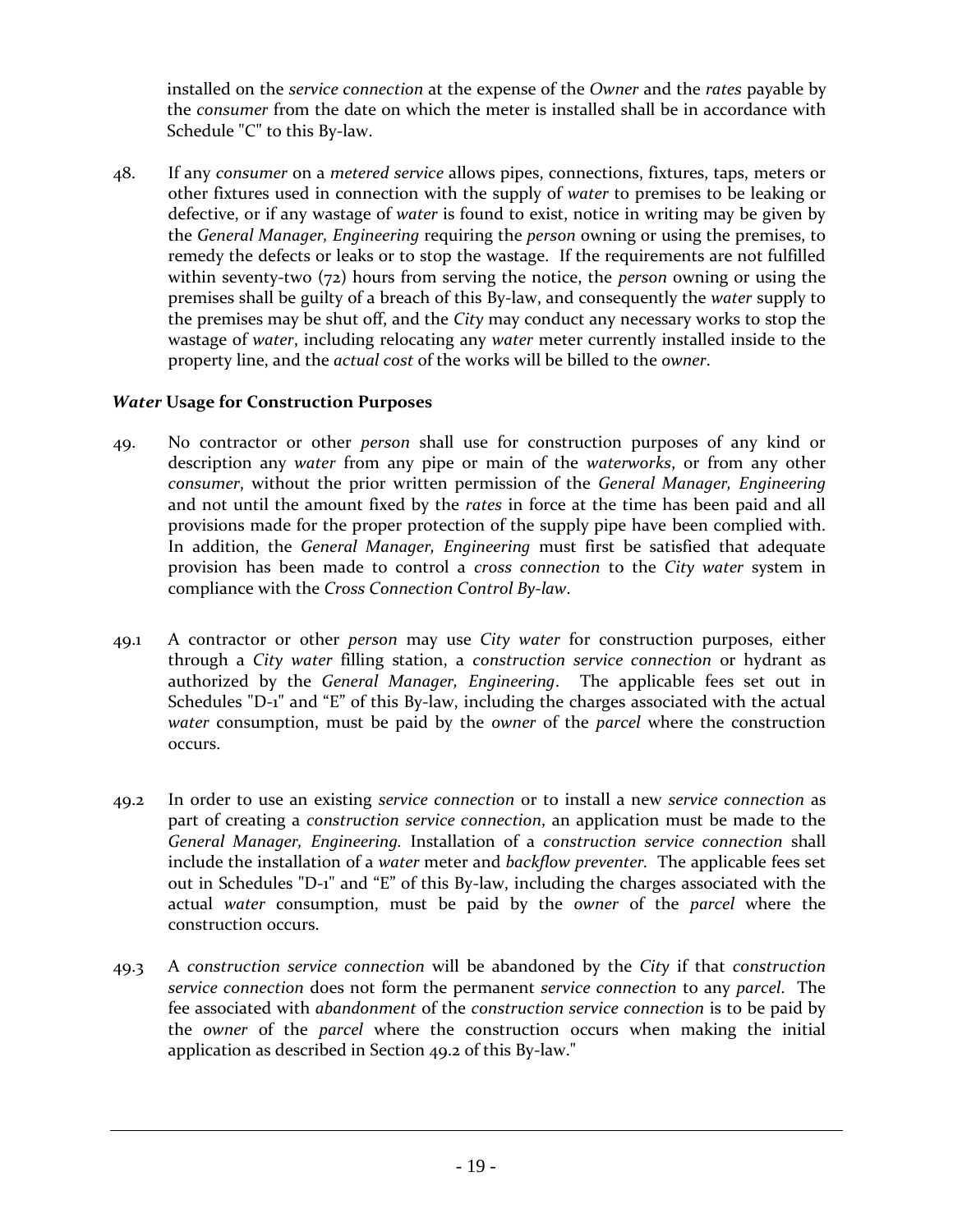#### **PART 8 – PREVENTION OF CONTAMINATION**

#### <span id="page-23-1"></span><span id="page-23-0"></span>**Contamination,** *Cross Connection* **and** *Backflow* **Prevention**

- 50. No *person* shall allow water, waste water, or any harmful liquid or substance, to enter any part of the *waterworks system*, including any water *service* or any fire hydrant or standpipe.
- 51. No *person* shall connect, cause to be connected, or allow to remain connected, any piping fixture, fitting, container, appliance or *cross connection* that could cause or allow drinking water quality, the *service,* or a private service to become contaminated, degraded or polluted in any way. Every *person* shall comply with "*Cross Connection Control By-law*"*.*

#### **PART 9 –** *WATER* **METERS**

#### <span id="page-23-3"></span><span id="page-23-2"></span>*Water* **Meter Requirements**

- 52. Water meters shall be installed on all water services where:
	- (a) a new service connection or upsizing of an existing service connection is made to an existing or new building or premises; or
	- (a.1) an application is made to redevelop a parcel, including where there is a proposed change in use or density on the parcel;
	- (b) the service connection is temporary; or
	- (c) a new irrigation system is installed; or
	- (d) a new swimming pool system or hot tub is installed.
- 53. The *Council* may, whenever it shall deem it advisable, compel the use of *water* meters by any *person* using or consuming *water* supplied by the *City* and may refuse to supply *water* to any premises unless the *person* requiring the *water* shall first enter into an agreement to take, use and pay for the *water* according to the terms and conditions outlined in Schedule "C" to this By-law.
- 54. The *City* shall have the right at any time to install a *water* meter in any existing premises at the expense of the *owner* and to substitute in lieu of a flat *rate* (whether already paid or not) a meter *rate* according to Schedule "C" to this By-law.

#### <span id="page-23-4"></span>**Installation of** *Water* **Meters**

- 55. Meters shall be installed on all *water services* in a manner and of such make and design as is prescribed by the *General Manager, Engineering* from time to time and as documented in the *City* "Water Meter Design Criteria and Supplementary Specifications".
- 56. The cost of supplying and installing a meter, meter box, fittings and all appurtenances shall be borne by the *consumer*.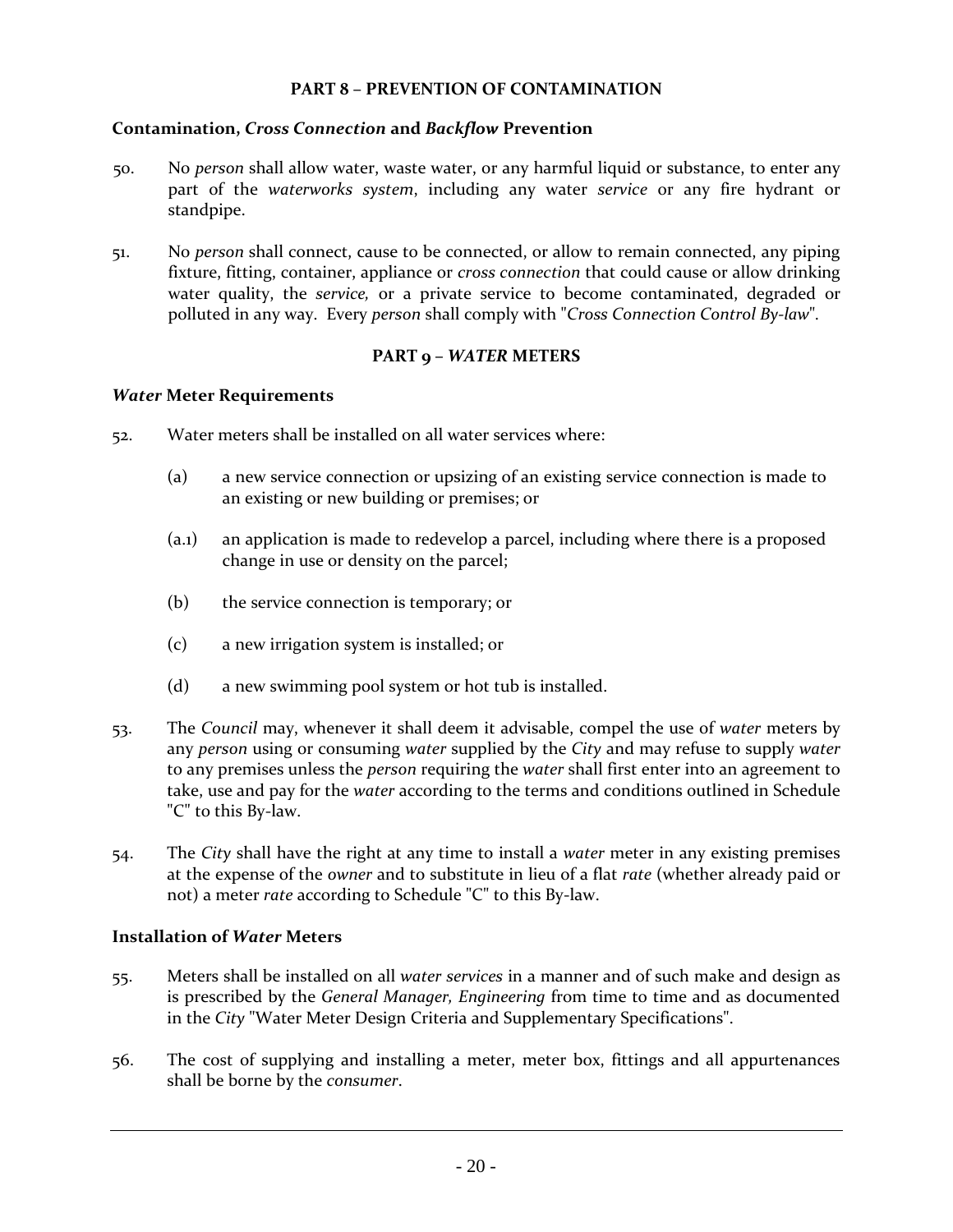- 57. The *City* shall have the right to enter into the premises and onto the *real property* to inspect and maintain the *water* meter, fixtures and appurtenances at any reasonable time. If the *City* is unable to gain access to the premises or *real property* to inspect or maintain the *water* meter, the *City* may install a new or replacement *water* meter at the property line at the location shown in the *City*'s "Water Meter Design Criteria and Supplementary Specifications" at the expense of the *owner*.
- 57.1 When an application is made to *redevelop* a *parcel*, the *consumer* is required to submit *water* meter sizing calculation in accordance with *City*'s "Water Meter Design Criteria and Supplementary Specifications" to confirm if the meter is of appropriate size. The *General Manager, Engineering* shall determine if the meter needs to be replaced, relocated, or both, to meet the sizing requirement.

#### <span id="page-24-0"></span>*Water* **Meter** *Rates* **and Credit**

- 58. Every *consumer* having a *metered service* shall pay for the full amount of *water* as registered by the meter, according to the *rate* applicable to the *service*.
- 59. Despite Section 58, a *consumer* who volunteers to have a meter installed by the *City* under a residential *water* metering program may receive a "voluntary metering bill credit" equal to the difference between the meter *rate* charges for the first twelve (12) months of consumption subsequent to meter installation, and the amount that would have been payable as a flat *rate*. A credit will be applied only to future *water* charges, and only if all of the following conditions are met:
	- (a) the meter *rate* charges in the first twelve (12) months must exceed the flat *rate*; and
	- (b) the difference between the meter *rate* charges and the amount that would have been payable as a flat *rate* must be more than \$100; and
	- (c) a credit will not be applied if there has been a change of ownership of the *parcel*  during the 12-month period; and
	- (d) the credit is available to *single family dwellings* and *duplex houses* only; and
	- (e) the credit must be requested in writing by the *consumer* within 15 months of volunteering for a meter.
- 60. When the *City* imposes a meter on the *water* connection, the *General Manager, Finance* shall adjust the *water rates* roll accordingly and a credit shall be allowed to the *consumer* on the meter *rate* account for the balance of the flat *rate* proportionate to the unexpired portion of the year covered by the flat *rate* payment. The balance of the meter *rate* shall be payable from the time the meter is installed whether during any period already paid for by the flat *rate* or not.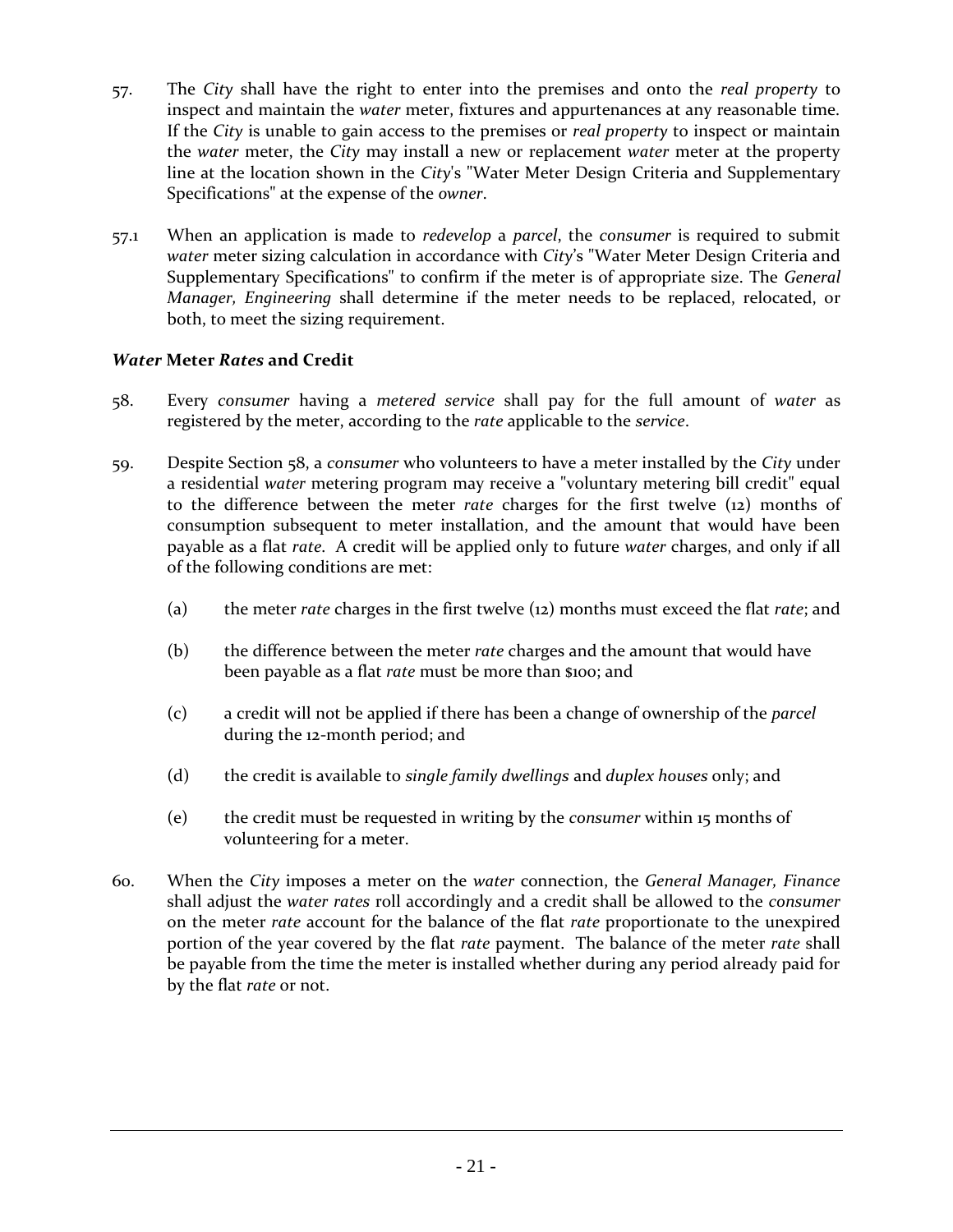61. If a meter sticks or fails to indicate correctly the quantity of *water* which is passing or which has passed through it, or if the meter cannot be accessed, the *City* shall be entitled to charge for the *water* according to the average consumption for the twelve (12) months immediately preceding the date upon which the meter was last known to be in order, or based on consumption measured by the new or repaired meter for four (4) months, whichever is higher.

#### <span id="page-25-0"></span>**Responsibility for Maintenance of** *Water* **Meters**

- 62. The meter is owned and maintained by the *City*. The meter chamber, lid, fixtures and appurtenances other than the meter are owned and maintained by the *owner*.
- 63. The *City* shall maintain and repair or replace all meters, regardless of size, when rendered unserviceable through fair wear and tear. Where replacement or repair of any meter is rendered necessary by the act, neglect, or carelessness of the *owner* or occupant of any *parcel*, any expense caused to the *City* shall be charged against and collected from the *owner* of the *parcel*.
- 64. The *Owner* of a *parcel* shall maintain full and unobstructed access to the meter and meter chamber to allow the *City* to read and maintain the meter. Where maintenance of any meter is rendered necessary by the act, neglect, or carelessness of the owner or occupant of any premises, any expense caused to the City shall be charged against and collected from the owner or occupant of the premises.

#### <span id="page-25-1"></span>**Testing of** *Water* **Meters**

- 65. When any *consumer* notifies the *City*, in writing, that an account for *service* for any past time is excessive the *City* shall arrange to have the meter tested at the *consumer's* expense.
- 66. Before making a test outlined in Section 65, the *consumer* requesting the test shall pay the fee in accordance with Schedule "D-1".

#### <span id="page-25-2"></span>**Refunds on** *Water* **Meter Charges Due to Inaccuracy of** *Water* **Meter**

- 67. The City will consider refunds, adjustments and/or meter repair or replacement only when the meter testing result indicates that the percentage accuracy of the meter is less than  $95\%$  or greater than  $105\%$ .
- 68. If the test outlined in Section 65 shows that the percentage accuracy is greater than 105%, the meter testing fee shall be refunded to the *consumer*, the water meter will be replaced or repaired, and the *consumer*'s account for *service* shall be adjusted accordingly.
- 69. If the test outlined in Section 65 shows that the percentage accuracy is less than 95% the meter testing fee shall be retained by the *City*.
- 70. Deleted.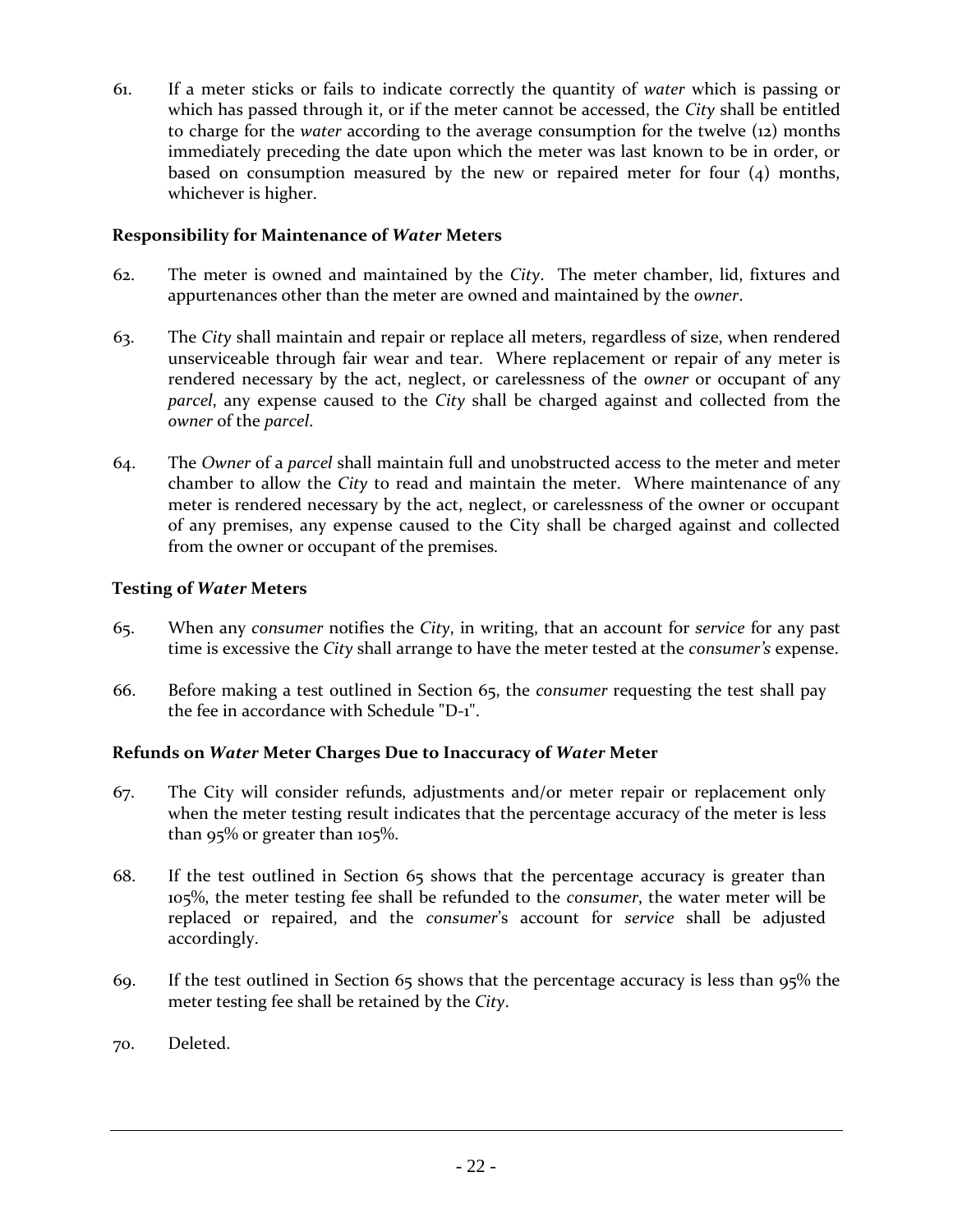#### **Leak Adjustment**

- 70A.1 Notwithstanding the provisions of Sections 67 through Section 69 of this By-law, where a concealed leak, or a leak that cannot be reasonably detected through normal daily observation, is discovered in the *water* pipes, taps, fittings or appurtenances located within the *consumer*'s *parcel*, the leak must be repaired by the *consumer* to the satisfaction of the *General Manager, Engineering* within one (1) week of discovery.
- 70A.2 A *consumer* may apply for an adjustment to the utility bill for the *parcel* by completing and submitting to the *City* the "Leak Adjustment Request Form" together with proof that the leak has been repaired. If the request for a leak adjustment is approved, the *City* shall provide a credit to the *consumer's* account.

#### **PART 10 –** *FIRE SERVICE*

- <span id="page-26-0"></span>71. All *fire services* shall be installed so that *water* used or which could be used for other than fire purposes, shall be metered and all costs shall be borne by the *owner*.
- 72. Deleted.
- 73. If it is found that *water* on any *fire service* is being used for other than fire fighting purposes the *General Manager, Engineering* may shut off the *service* until a meter has been installed on the *service* at the expense of the *owner*. The meter shall be fire rated.
- 74. All meters used on *fire services* shall be of a make and design approved by the *General Manager, Engineering*.
- 75. For all new construction, except *single family dwelling* and *duplex house*, where a *fire service* is required, a dedicated *service* for the sole purpose of fire fighting shall be provided by the *owner* with no connection to any domestic service.
- 75.1 All new *fire services* must have a *detector meter backflow preventer* installed and tested as specified in the *Cross Connection Control By-law*.
- 75.2 When an application is made to *redevelop* a *parcel* with an existing dedicated *fire service water* main without a *detector meter backflow preventer* or when a larger *fire service* is requested by the *owner*, or a replacement *fire service* is required in this By-law, a new *detector meter backflow preventer* shall be installed and tested as specified in the *Cross Connection Control By-law*.
- 75.3 The full amount of any *water* consumption recorded by the *detector meter backflow preventer* on the *fire service* will be charged by the *City* to the *owner* at the user *rates* set out in Schedule "C" of this By-law.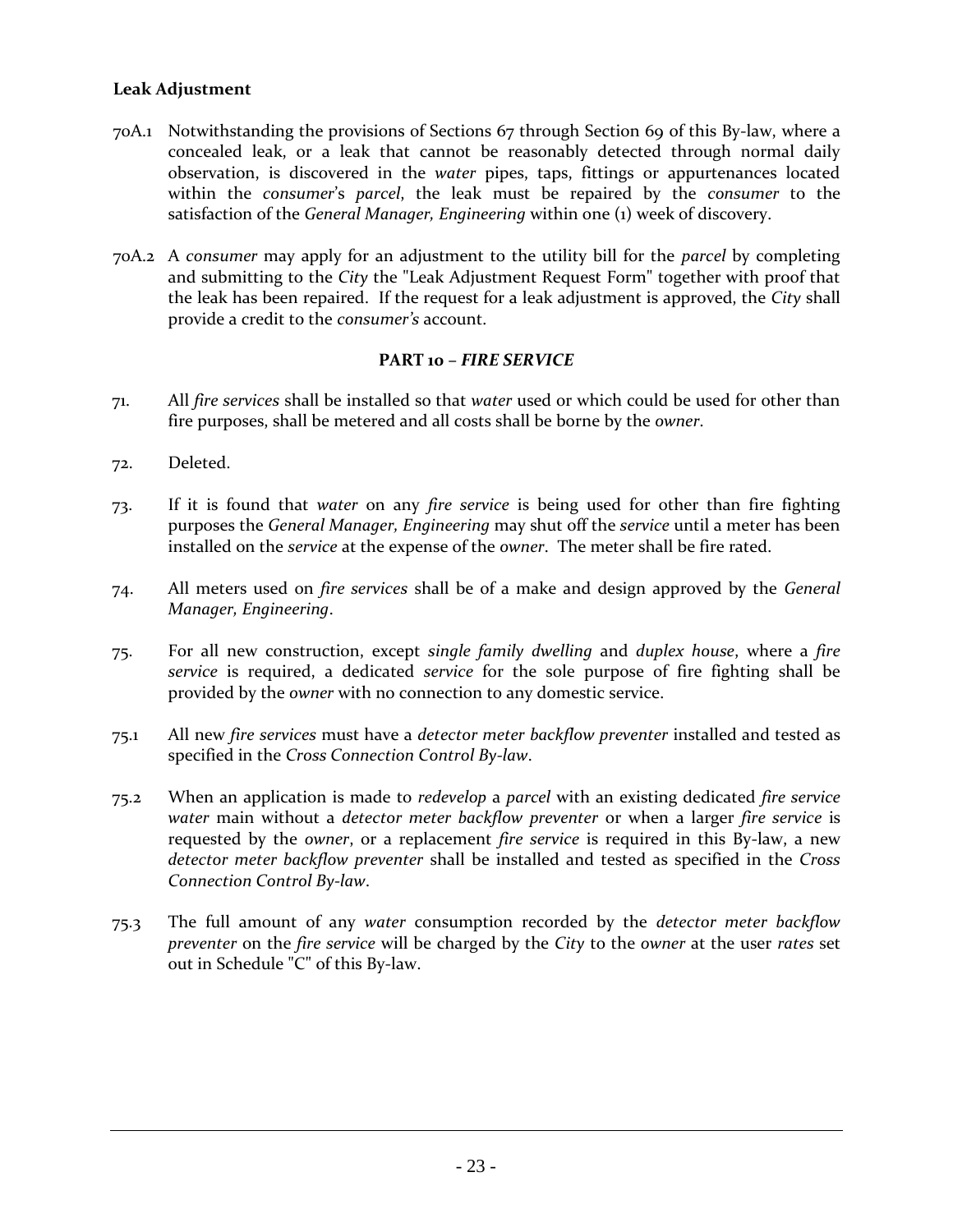- 75.4 When, in the sole opinion of *General Manager, Engineering*, there is a continuous amount of *water* consumption recorded by the *detector meter backflow preventer* on a *fire service*, the *owner* of the *parcel* shall allow access for a *City* employee or agent to conduct inspections within and around the *parcel* to identify any connection between the *fire service* and the domestic *service connections*. The cost of such inspection shall be borne by the *owner* of the *parcel*.
- 75.5 The *owner* shall rectify any connection between the *fire service* and domestic *service connection* by disconnecting all inter-connections. All costs associated with this requirement, including the application for plumbing permit, shall be the responsibility of the *owner*. Such work shall be completed within the time specified in the notice given by the *City*. Failure to comply may result in the termination of *water* supply to the *parcel*.

#### <span id="page-27-0"></span>*Fire Service* **Connection Costs**

76. The cost of installing each *fire service* including the cost of the meters, *backflow preventer*, and all piping, valves and fittings as provided for in this Part of this By-law, shall be borne by the *owner* of the *parcel*.

#### **PART 11 –** *WATER MAIN EXTENSIONS*

#### <span id="page-27-2"></span><span id="page-27-1"></span>**General Conditions**

- 77. Deleted.
- 78. The cost of constructing a *water main extension* may be shared by the *City* and the *owners* of the *benefiting lands* in accordance with the provisions and subject to the limitations in this By-law.
- 79. *Water main extensions* for which the *City* bears any portion of the cost, shall only proceed provided the costs are:
	- (a) recoverable in part or whole from each of the existing as well as future *parcels* of land that will be served by the *water main extensions*;
	- (b) within the limit of the funds allocated for these purposes within the budget of the *City's water* utility; and
	- (c) not excessive, as determined by the *Council*.

# <span id="page-27-3"></span>*Water Main Extensions* **for Irrigation or Agriculture**

- 80. *Water main extension*s for the purposes of irrigation or agriculture shall not be considered.
- 81. A *water main extension* for domestic *service* to a *parcel* in the agricultural land reserve, may be considered.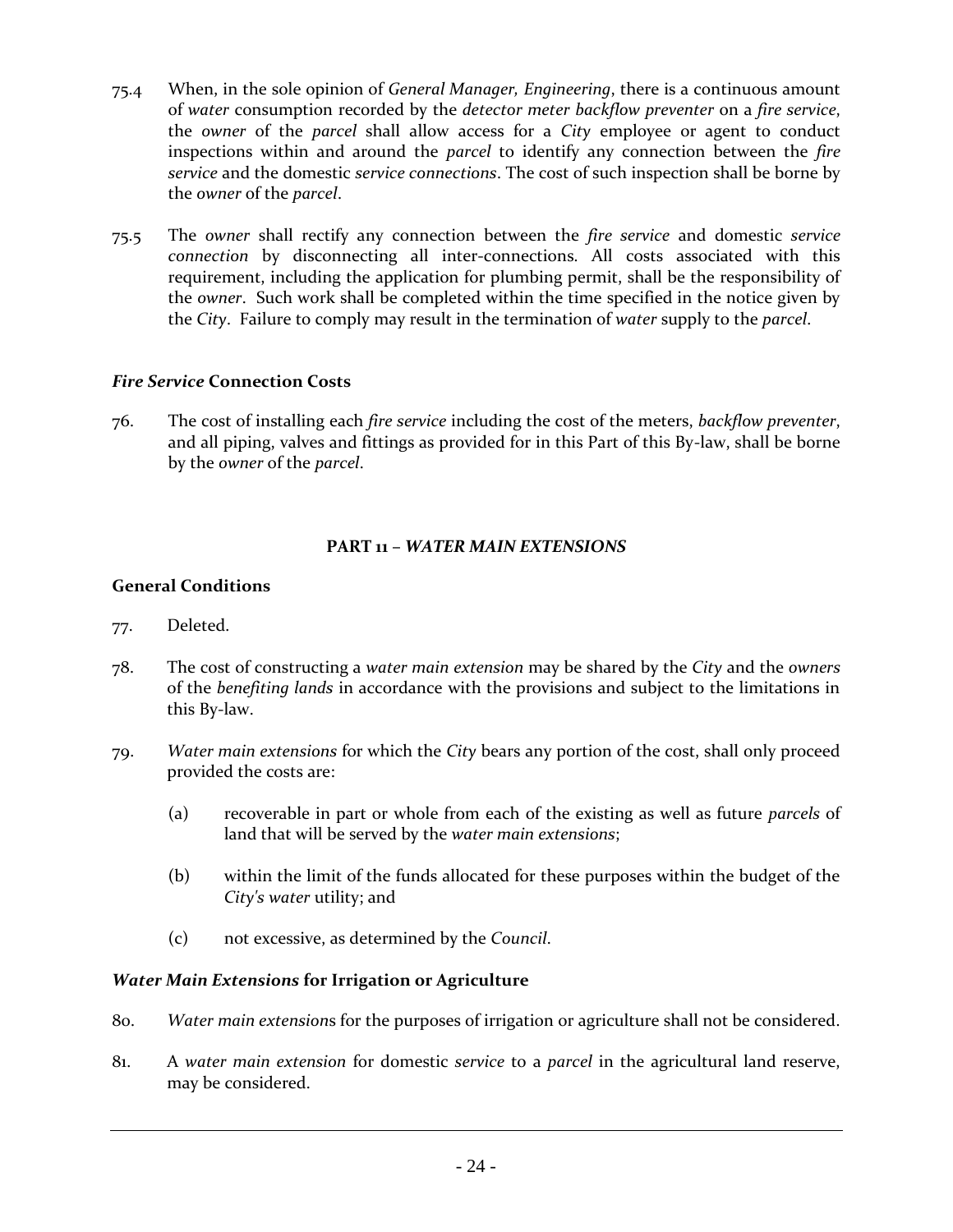82. *Water main extension*s to *service* a *parcel* in the agricultural land reserve shall only be considered where the *owner* of the *parcel* so *serviced* acknowledges the restrictive nature of the *water* supply which includes *water* supply only for essential purposes such as normal household requirements including sanitation, human consumption and food preparation. Subject to the availability of *water* in excess of these purposes, *water* may also be used for other less essential, aesthetic enhancing purposes, such as lawn and *garden irrigation*, car washing and other cleaning processes. Such use to be in compliance with the provisions set out within the *City*'s "Drinking Water Conservation Plan By-law, 2004, No. 15454" as may be amended or replaced from time to time. *Water* supply to a *parcel* may be shut off by the City if the *water* supplied to the *parcel* is used for nonessential, aesthetic enhancing purposes when the *waterworks system* does not have the capability to support such usage.

#### <span id="page-28-0"></span>**Application for** *Water Main Extensions*

- 83. All applications for a *water main extension* shall be made in writing to the *General Manager, Engineering* by the *owner* or *owners* of the *parcel* to be served by the extension. The *General Manager, Engineering* shall, as soon as convenient, determine the practicality and feasibility of the extensions and communicate its findings to the *applicant* along with the estimated costs payable by the *applicant*, where the work is determined feasible.
- 84. The cost payable by an *applicant* shall be the *actual cost* to extend the *waterworks* on a legally designated road-allowance or a right-of-way acceptable to the *General Manager, Engineering*, in accordance with the current *design and construction standards* adopted by the *City*. The *water main extension* shall commence from the most suitable existing *waterworks system* as determined by the *General Manager, Engineering* having sufficient surplus capacity and pressure to provide *water* to the *benefiting lands* on the extension, to a point opposite the farthest boundary of the last *parcel* to be served by the extension or to such other point where the *General Manager, Engineering*, in his or her discretion to be exercised reasonably, decides such extension should end. In addition, the costs of *service connection(s)* to each *parcel* of the applicant's property to be served by the extension and the costs of right-of-way acquisitions, shall be added to the costs payable. Where rightsof-way are required for the construction of any portion of such extension, all the costs incurred in connection with the rights-of-way shall be added to and form part of the costs in providing such extension.
- 85. Subject to the provisions of Sections 87 and 88, the *applicant* wishing to front-end the costs and proceed with the extension of the *waterworks system* shall deposit an amount equal to the *General Manager, Engineering's* estimate of the costs, prior to any construction being undertaken.
- 86. The *applicant* shall enter into a *water main extension* agreement as required by the *City*.

#### <span id="page-28-1"></span>*Water Main Extensions* **Proposed for Construction By An** *Applicant*

87. The *General Manager, Engineering* may approve construction of a *water main extension* by an *applicant* wishing to front-end its costs subject to the *applicant*'s acceptance of the conditions listed in Schedule "F" attached hereto and forming a part to this By-law.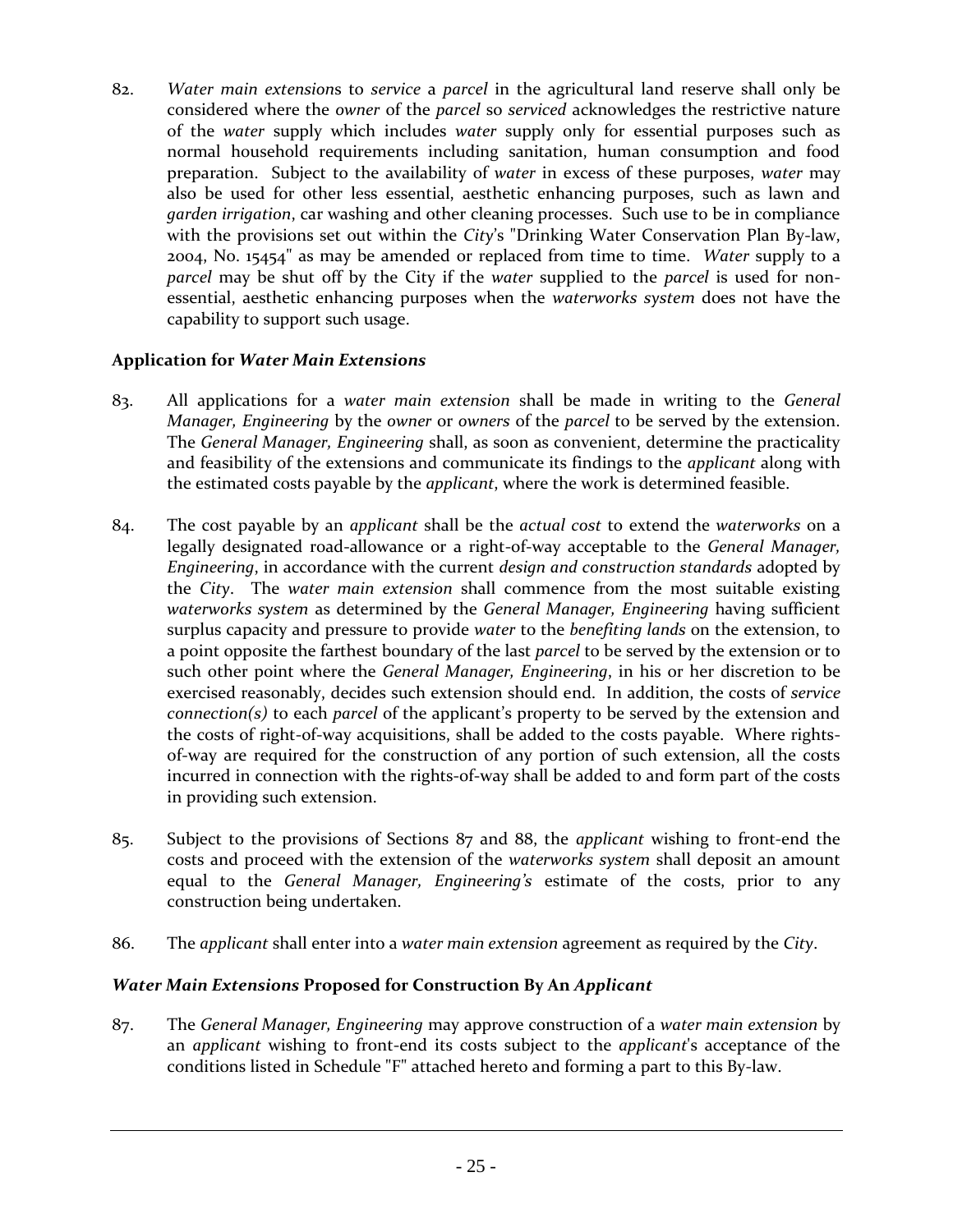- 88. An *applicant* wishing to construct a *water main extension* at the *applicant's* expense shall:
	- (a) enter into an agreement with the *City* containing the conditions listed in Schedule "F" to this By-law, and
	- (b) pay to the *City* all fees in accordance with Schedule "F" to this By-law.

#### <span id="page-29-0"></span>**Refunds**

89. An *applicant* who wishes to front-end the costs, may apply to the *General Manager, Engineering* for refunds.

#### <span id="page-29-1"></span>**Upsizing of** *Water* **Mains**

90. Where any *water main extension* is to be undertaken pursuant to the provisions of this Bylaw and where the *City*, in its discretion, determines a main of greater capacity should be installed than is required to provide *service* to the lands for which an application for extension has been made, the applicant will upsize the *water* main and the *City* shall pay the cost of providing such excess capacity, provided however that the proposed extension does not create an excessive burden for the *City* and the funds required are available. This provision shall apply only to upsizing of a *water* main of larger than 200mm diameter for single family residential zones, 250mm diameter for other residential, industrial, commercial and institutional zones, and 250mm for the town centres as defined in the *Design and Construction Standards.*"

#### <span id="page-29-2"></span>**Recovery of** *City***'s Costs**

91. Where the *City* has incurred capital costs in the expansion of the *waterworks system*, the *owner* of the *benefiting land*, shall pay the *local service tax* or *latecomer* charges prescribed under the applicable by-law, contract or agreement.

#### <span id="page-29-3"></span>**General Provisions**

- 92. Notwithstanding the provisions of this By-law, the *City* shall not be obligated to construct any *water main extension* or approve construction of any *water main extension* by an *applicant*:
	- (a) if the supply of *water* available for distribution within the *waterworks system,* or any part of it, is inadequate to meet the needs of the *consumers* already receiving *service*; or
	- (b) if the existing *waterworks system* from where the extension is to be made is of inadequate capacity to supply the additional *service* proposed; or
	- (c) if the extension may create unfavorable impact, such as *water* quality impact, to the existing *waterworks* or to the *parcel* to be served by the *water main extension*.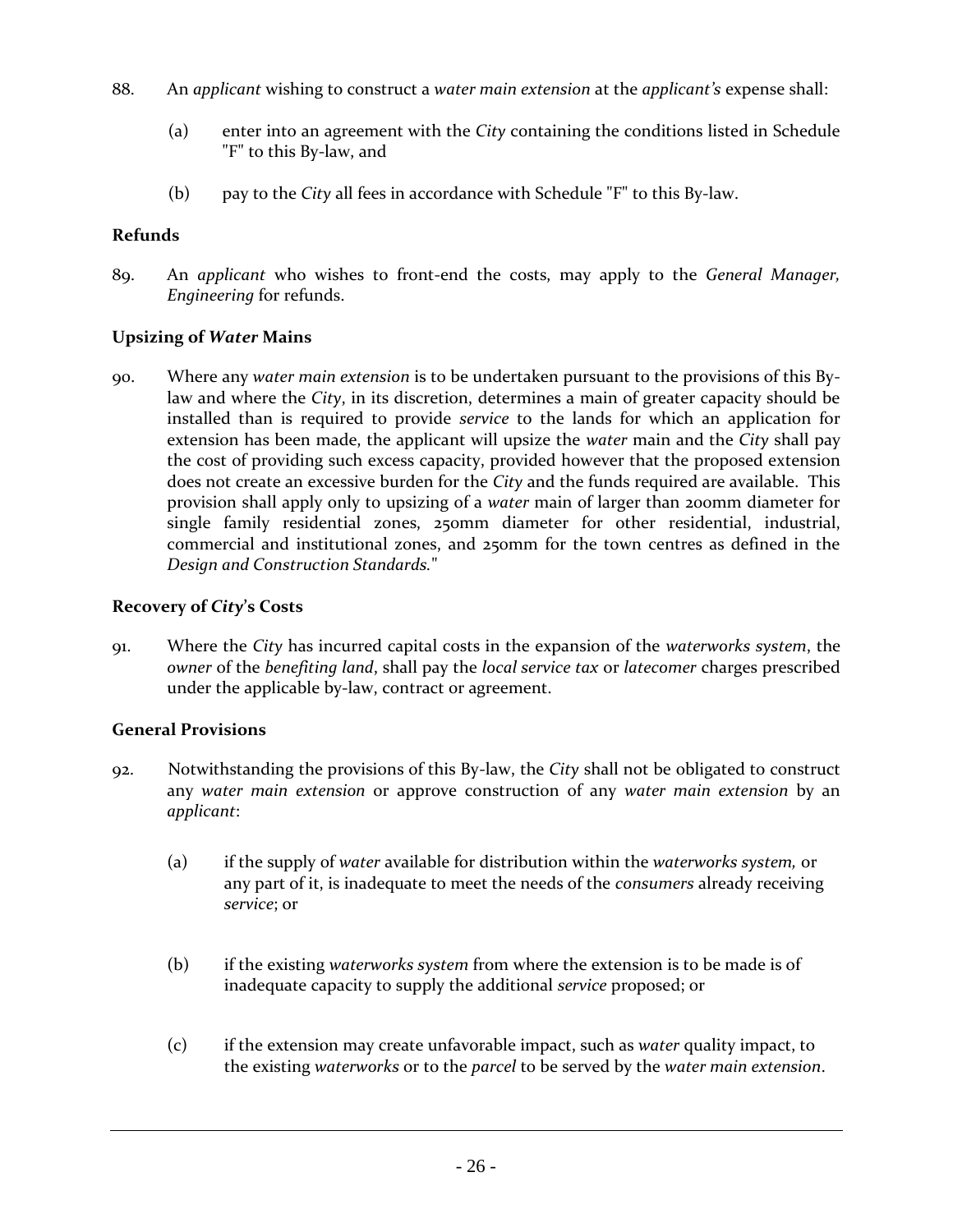- 93. No provisions of this By-law shall be deemed to or be held to limit or restrict in any way the *Council* from exercising full jurisdiction and control over the operation of the *water system*, and the fact that any extension may have been installed without cost to the *City*, shall not in any way exempt the *persons* receiving *service* from any regulation, *rates*, order or by-law of the *City*, nor shall the payment of part or all of the construction costs by any *applicant* for *service* be construed as a guarantee by the *City* with respect to continuity or adequacy of *service*, or other conditions as outlined in Section 16.
- 94. No provisions of this By-law shall be deemed to or be held to exempt any *person* from payment of the *connection charges*, user *rates* or *frontage* taxes which may, from time to time, be imposed with respect to the *waterworks system* or any other by-law of the *City*.
- 95. All the provisions of this By-law with respect to *water main extension* shall be applicable as appropriate, to the expansion of the *waterworks system*.

#### **PART 12 –** *RATES***, FEES AND CHARGES**

#### <span id="page-30-1"></span><span id="page-30-0"></span>**Establishing** *Water Rates,* **Fees and Charges**

- 96. It shall be lawful for the *Council* from time to time to fix *water rates* to be paid by *consumers* of *water* for the *water* supplied from the *works.*
- 97. The *rates* which shall be payable in respect of existing flat *rate services* shall be in accordance with Schedule "B" to this By-law.
- 98. The *rates* which shall be payable in respect of *metered services* shall be in accordance with Schedule "C" to this By-law.
- 99. The *rates* types which shall be applicable in respect of designated uses shall be in accordance with Schedule "D" to this By-law.
- 100. The fees which shall be payable in respect of hydrant use, *water* filling station use, *construction service connection* application, requests for turning off and on *water services* and *water* meter testing and removal shall be in accordance with Schedule "D-1" to this Bylaw.
- 101. The fees which shall be payable in respect of all *service connections* shall be in accordance with Schedule "E" to this By-law.

#### <span id="page-30-2"></span>*Water Service Rates***, Fees and Charges**

102. The *rates,* fees and charges enumerated in Schedules "B", "C", "D-1", and "E" are hereby imposed and levied for *water* supplied or ready to be supplied by the *City* and for connections to the mains of the *City*, and all *rates,* fees and charges shall form a charge on the *parcels* of the respective *owners* using the *water* and may be recovered in the same manner and by the same means as overdue taxes.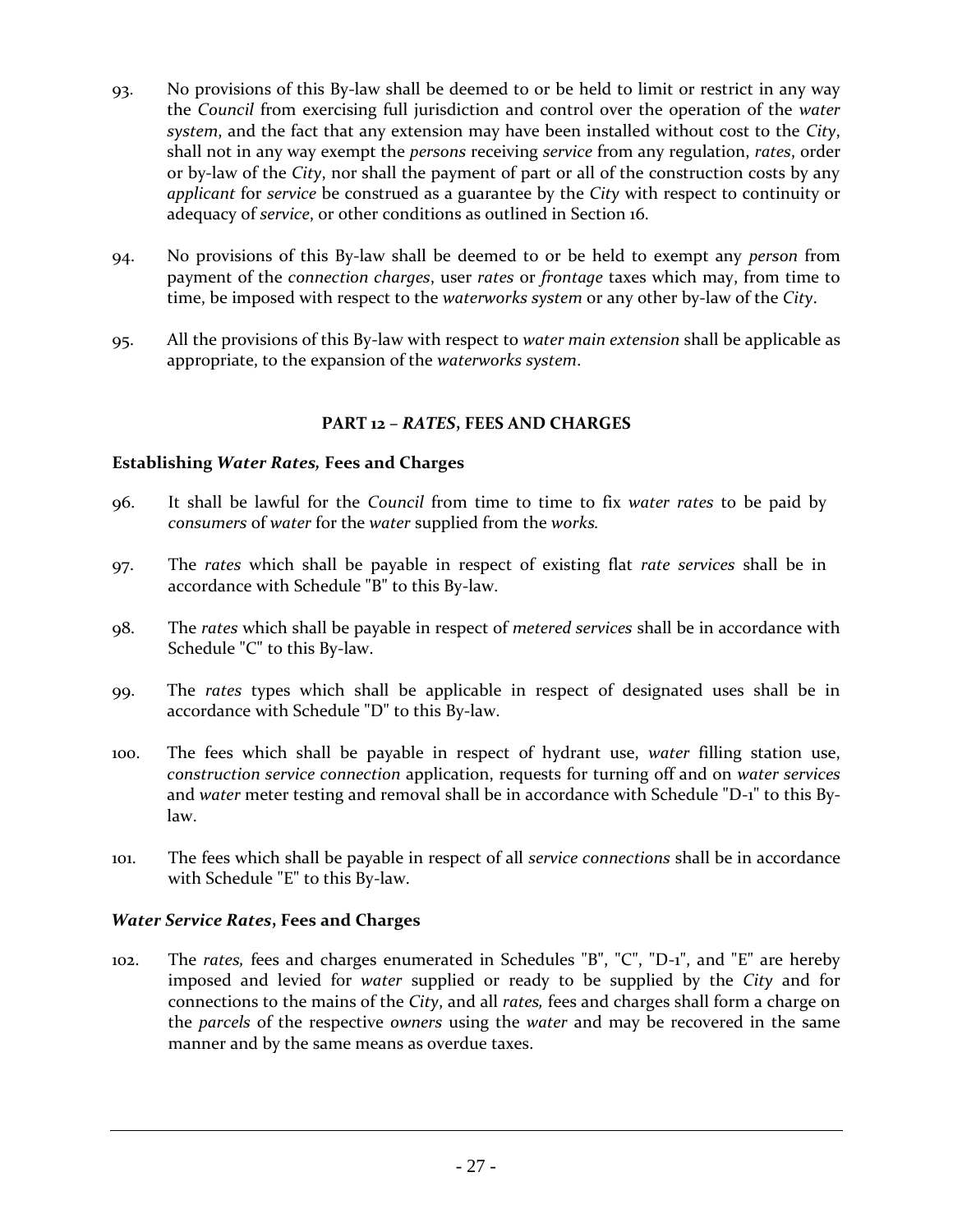- 102.1 The user *rates* levied pursuant to this By-law in no way legalize the use for which the *rates* are being charged, which may or may not be in contravention of other *City* by-laws. In charging the *rates*, no determination of compliance with other *City* by-laws has been made and should the use of land and premises contravene any of the by-laws now or in the future, the *City* reserves the right to enforce those by-laws in accordance with their provisions.
- 103. All accounts for *water service* and meter *rates* shall be due and payable at the office of the *General Manager, Finance* at the City Hall in the *City*, or payable to the *person* or *persons* who may be authorized by the *Council* from time to time to receive them.
- 104. No rebate, refund or credit whatsoever of any moneys paid or payable for *water service* shall be made except as provided in this By-law.
- 105. No prepayment for any *service* shall prevent the amount of any increase being charged to and collected from any *consumer*.
- 106. The *City* shall furnish to any *consumer* or ratepayer on request one copy of a statement showing the *rates,* fees and charges for the time being in force for each type of *service*.
- 107. For all new construction of residential strata buildings to which a new *service connection* is made during a year, a prepaid user *rate* will be payable at the time of building permit application at the *rate* established in Schedule "D-1" for each strata unit proposed to be constructed. The prepaid *rate* will be nonrefundable and applied as a credit to the strata property's metered utility account.

#### **PART 13 – OFFENCES AND PENALTIES**

#### <span id="page-31-1"></span><span id="page-31-0"></span>**Offences**

- 108. Every *person* who violates any of the provisions of this By-law or who suffers or permits any act or thing to be done in contravention of any of the provisions of this By-law, or who neglects to do or refrains from doing anything required to be done by any of the provisions of this By-law, or who does any act, or who violates any of the provisions of this By-law shall be deemed to be guilty of an infraction and liable to the penalties imposed in this By-law.
- 108.1 If any *person* fails to carry out the work required by any provision of this By-law, the *City*  may enter the *parcel* to undertake the required work and bill the *owner* for the *actual cost* incurred by the *City* in carrying out the work. The costs shall be paid by the *owner* upon demand, and if remaining unpaid after the  $31<sup>st</sup>$  day of December of the year in which the work is done, shall be deemed to be taxes in arrears on the *parcel* and will be dealt with in the same manner as *City* taxes."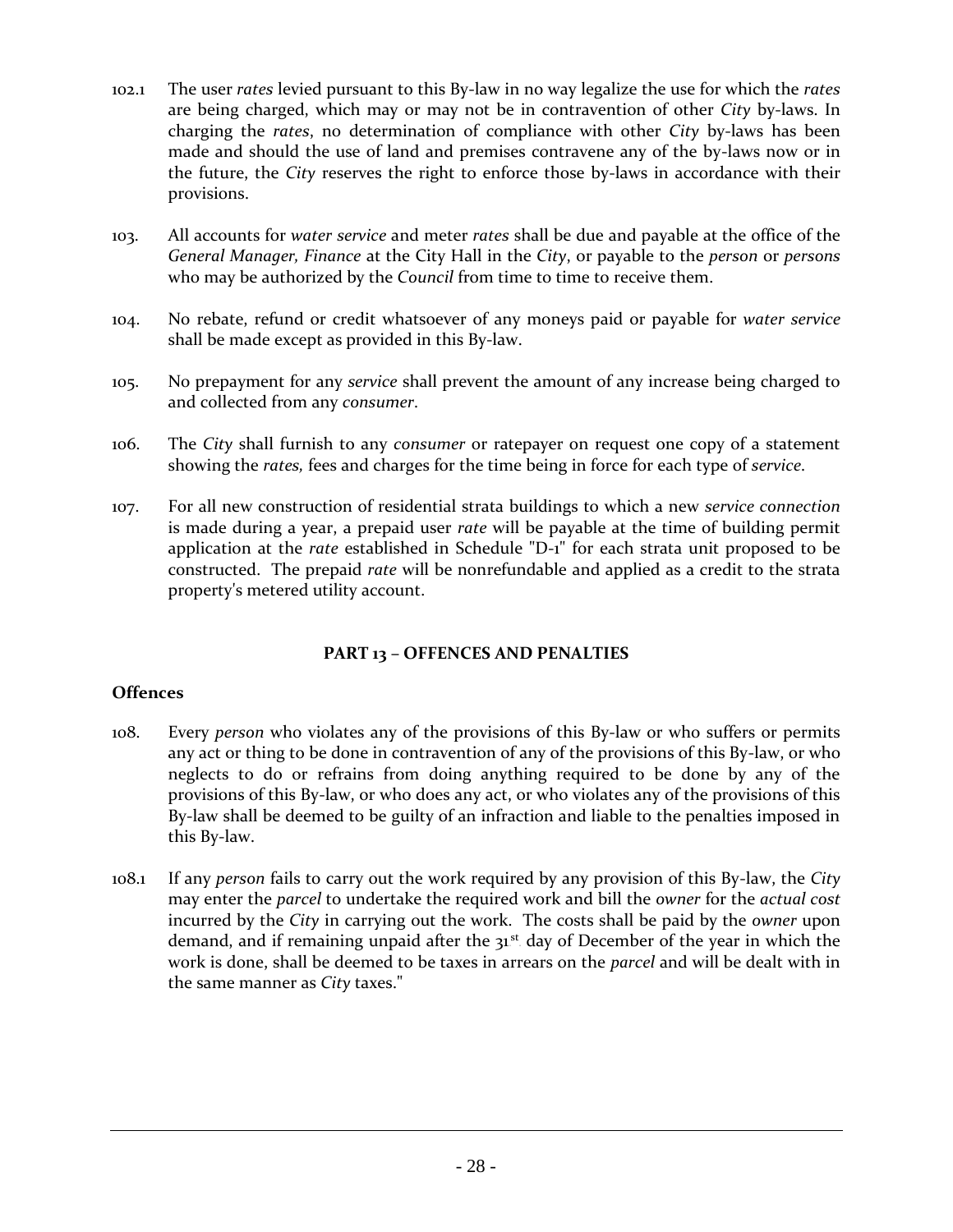#### <span id="page-32-0"></span>**Penalties**

- 109. Every *person* who violates any of the provisions of this By-law, or who suffers or permits any act or thing to be done in contravention of this By-law, or who refuses, omits, or neglects to fulfill, observe, carry out, or perform any duty or obligation imposed by this By-law is liable, on summary conviction, to a fine of not less than the sum of One Hundred Dollars (\$100.00), but not exceeding the sum of Ten Thousand Dollars (\$10,000.00).
- 110. Where there is an offence that continues for more than one day, separate fines may be issued for each day or part thereof in respect of which the offence occurs or continues.
- 111. Any *person* who contravenes any provision of this By-law is liable to the *City* for and must indemnify the *City* from all costs, expenses, damages and injuries resulting from the contravention. This does not in any way limit any other provision or any other remedy the *City* may have under this By-law or otherwise at law.
- 112. The *City* may enforce compliance with the stipulations within this By-law or non-payment of fines by shutting off the provision of *water services* being supplied to the user or discontinuing the service thereof.
- 113. Nothing in this By-law limits the *City* from utilizing any other remedy that is otherwise available to the *City* at law.

#### **PART 14 – EFFECTIVE DATE**

<span id="page-32-1"></span>114. This By-law shall come into effect on the 14th day of May, 2007.

#### **PART 15 – SEVERABILITY**

<span id="page-32-2"></span>115. Each provision of this By-law is severable from each other provision, and, if any provision is determined to be void or unenforceable in whole or in part, this determination shall not be deemed to affect or impair the validity of any other provision, unless a Court otherwise determines.

#### **PART 16 – REPEAL**

- <span id="page-32-3"></span>116. "Surrey Waterworks Regulation By-law, 1969, No. 2932" and amendments thereto, and "Surrey Water Main Extension Regulation By-Law, 1992, No. 11345" and amendments thereto are hereby repealed.
- READ A FIRST TIME on the 12th day of March, 2007.

READ A SECOND TIME on the 12th day of March, 2007.

READ A THIRD TIME on the 12th day of March, 2007.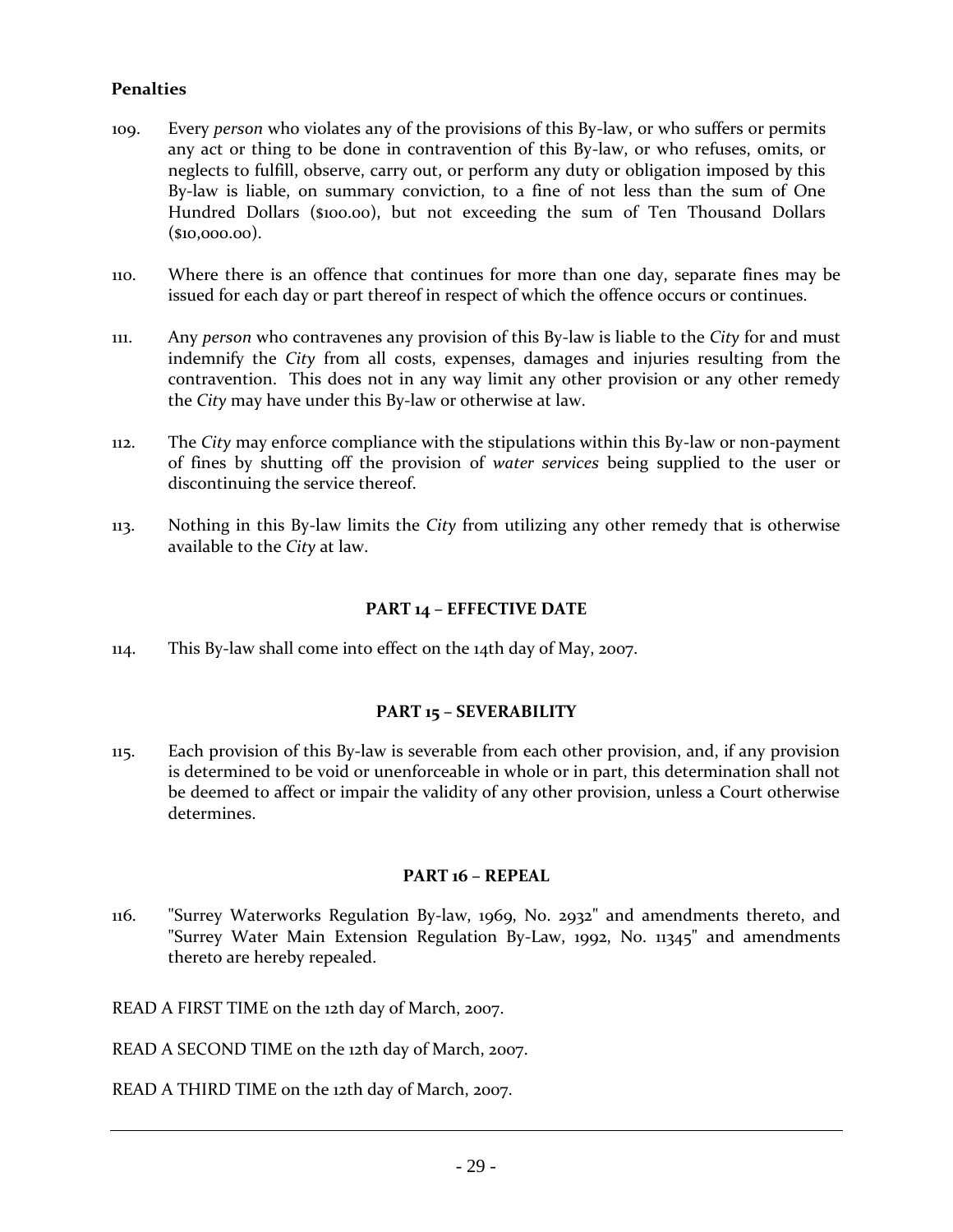RECONSIDERED AND FINALLY ADOPTED, signed by the Mayor and Clerk, and sealed with the Corporate Seal on the 14th day of May, 2007.

> \_\_\_\_\_\_\_\_\_\_\_\_\_\_\_\_\_\_\_\_\_\_\_\_\_\_\_\_ MAYOR

\_\_\_\_\_\_\_\_\_\_\_\_\_\_\_\_\_\_\_\_\_\_\_\_\_\_\_\_

https://surreybc.sharepoint.com/sites/lscouncilandcommittees/bylaws/regulatory bylaws/byl reg 16337/byl reg 16337 2021 12 24.docx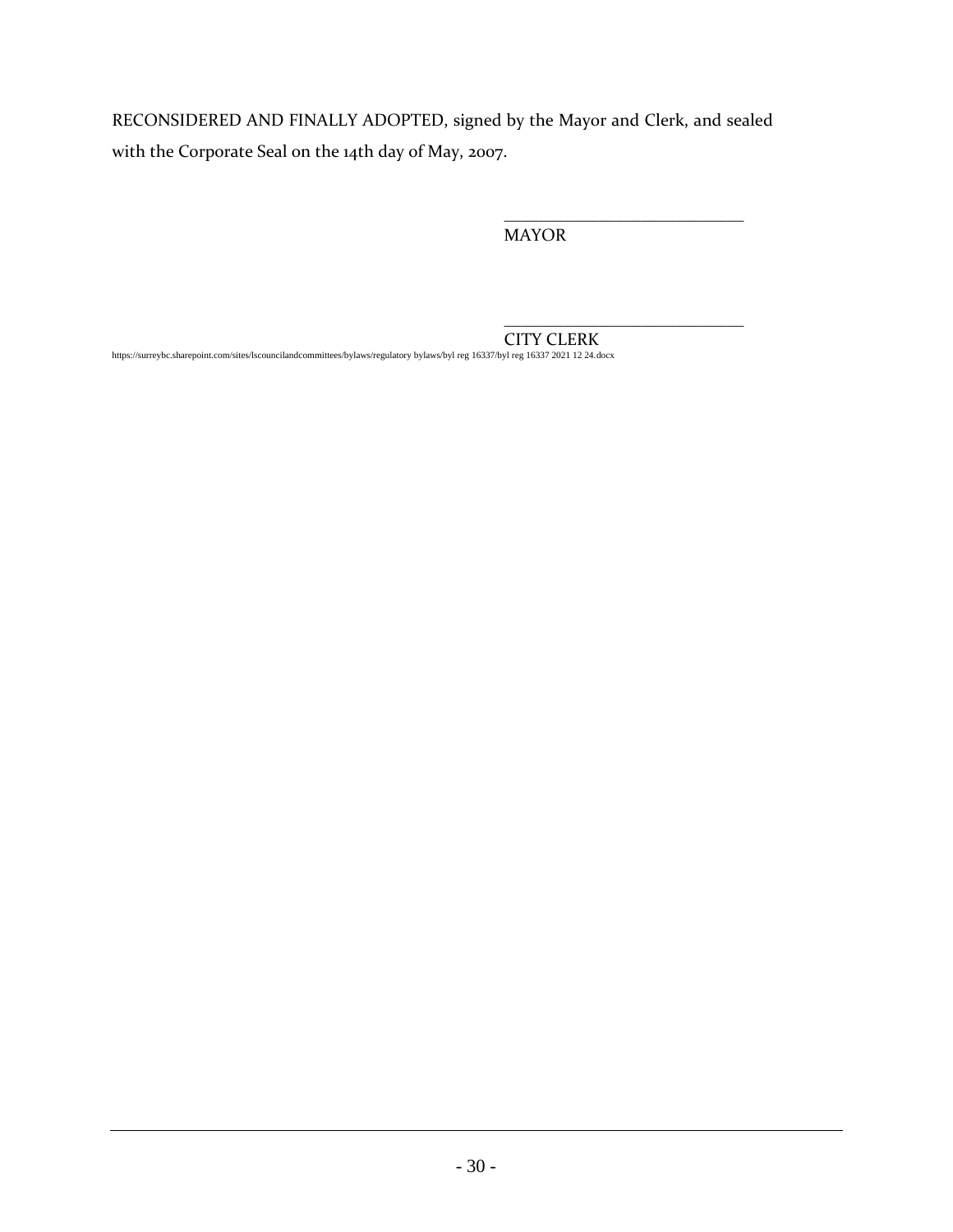|     | <u>SURREY WATERWORKS REGULATION AND CHARGES BY-LAW, 2007, NO. 16337 - SCHEDULE "A"</u>                                             |  |                                                                                                                                                                                                                                              |
|-----|------------------------------------------------------------------------------------------------------------------------------------|--|----------------------------------------------------------------------------------------------------------------------------------------------------------------------------------------------------------------------------------------------|
| TO: | CITY OF SURREY (the " $City$ ")                                                                                                    |  |                                                                                                                                                                                                                                              |
|     | The General Manager, Engineering Department.                                                                                       |  |                                                                                                                                                                                                                                              |
|     | <b>APPLICATION FOR WATER SERVICE CONNECTION</b>                                                                                    |  |                                                                                                                                                                                                                                              |
|     | I/WE, the undersigned                                                                                                              |  | being the registered owner(s)                                                                                                                                                                                                                |
|     |                                                                                                                                    |  | in the New Westminster Land Title Office (the "Owner") of those lands and premises in the City of Surrey, in the Province of                                                                                                                 |
|     | British Columbia known and described as:                                                                                           |  |                                                                                                                                                                                                                                              |
|     |                                                                                                                                    |  |                                                                                                                                                                                                                                              |
|     |                                                                                                                                    |  |                                                                                                                                                                                                                                              |
|     | Legal Description: Lot ________ Block ______ Quarter Section ______ Township _______ Range ______ Plan _______<br>(the "Property") |  |                                                                                                                                                                                                                                              |
|     | apply for a water service connection to the Property (the "Connection").                                                           |  |                                                                                                                                                                                                                                              |
|     | The purpose for which the water service is required:                                                                               |  |                                                                                                                                                                                                                                              |
|     |                                                                                                                                    |  |                                                                                                                                                                                                                                              |
|     |                                                                                                                                    |  |                                                                                                                                                                                                                                              |
|     |                                                                                                                                    |  |                                                                                                                                                                                                                                              |
|     |                                                                                                                                    |  | In consideration of the provision of the Connection by the <i>City</i> to the <i>Owner</i> and other good and valuable consideration (the                                                                                                    |
|     |                                                                                                                                    |  | receipt and sufficiency of which is acknowledged) the <i>Owner</i> , jointly and severally (where applicable) covenants and agrees                                                                                                           |
|     | with the <i>City</i> as follows:                                                                                                   |  |                                                                                                                                                                                                                                              |
| 1.  |                                                                                                                                    |  | That the Connection, if approved, will be subject to all conditions and limitations in Surrey Waterworks Regulation                                                                                                                          |
|     |                                                                                                                                    |  | Bylaw, 2007, No _____, as amended or replaced from time to time, including subsequent to the date of this                                                                                                                                    |
|     | Agreement, (the "Bylaw");                                                                                                          |  |                                                                                                                                                                                                                                              |
| 2.  |                                                                                                                                    |  | To duly pay all the charges, rates, fees and taxes as prescribed by the Bylaw or bylaws of the City pertaining to the                                                                                                                        |
|     | supply of water under the Connection;                                                                                              |  |                                                                                                                                                                                                                                              |
| 3.  |                                                                                                                                    |  | To release, indemnify and save harmless the City, its elected and appointed officials, employees and agents from and<br>against any and all liability, actions, causes of actions, claims damages, expenses, costs, debts, demands or losses |

 $\overline{\phantom{a}}$ initials

- suffered or incurred arising out of the breakdown or malfunction of a water facility, system or the Connection; 4. To obtain from any purchaser, lessee, tenant or other transferee or occupier of the Property and to deliver to the *City*, an agreement to be bound by the terms of this Agreement. Provided that this agreement is obtained, then the *Owner* shall not be liable under any of the covenants and agreements contained herein where such liability arises by reason of an act or omission occurring **after** the *Owner* ceases to have any further interest in the Property;
- 5. That the *City* is not required or is under no obligation in law or equity to prosecute or enforce this Agreement in any way whatsoever; and
- 6. That nothing in the Bylaw shall be interpreted to mean that the *City* gives any assurance to the *Owner* with respect to the quality, pressure, quantity or continuance of the supply of water.

| *Witness:            |                        |
|----------------------|------------------------|
| Name                 | **(Signature of Owner) |
| Address              | (Please Print Name)    |
| Occupation           |                        |
|                      | **(Signature of Owner) |
| as to all signatures | (Please Print Name)    |
|                      |                        |

\* The witness to the signature(s) of the *Owner* cannot be a *City* employee or a person residing at the Property.<br>\*\* Only the registered *Owner* may sign this agreement (no agents).

Only the registered *Owner* may sign this agreement (no agents).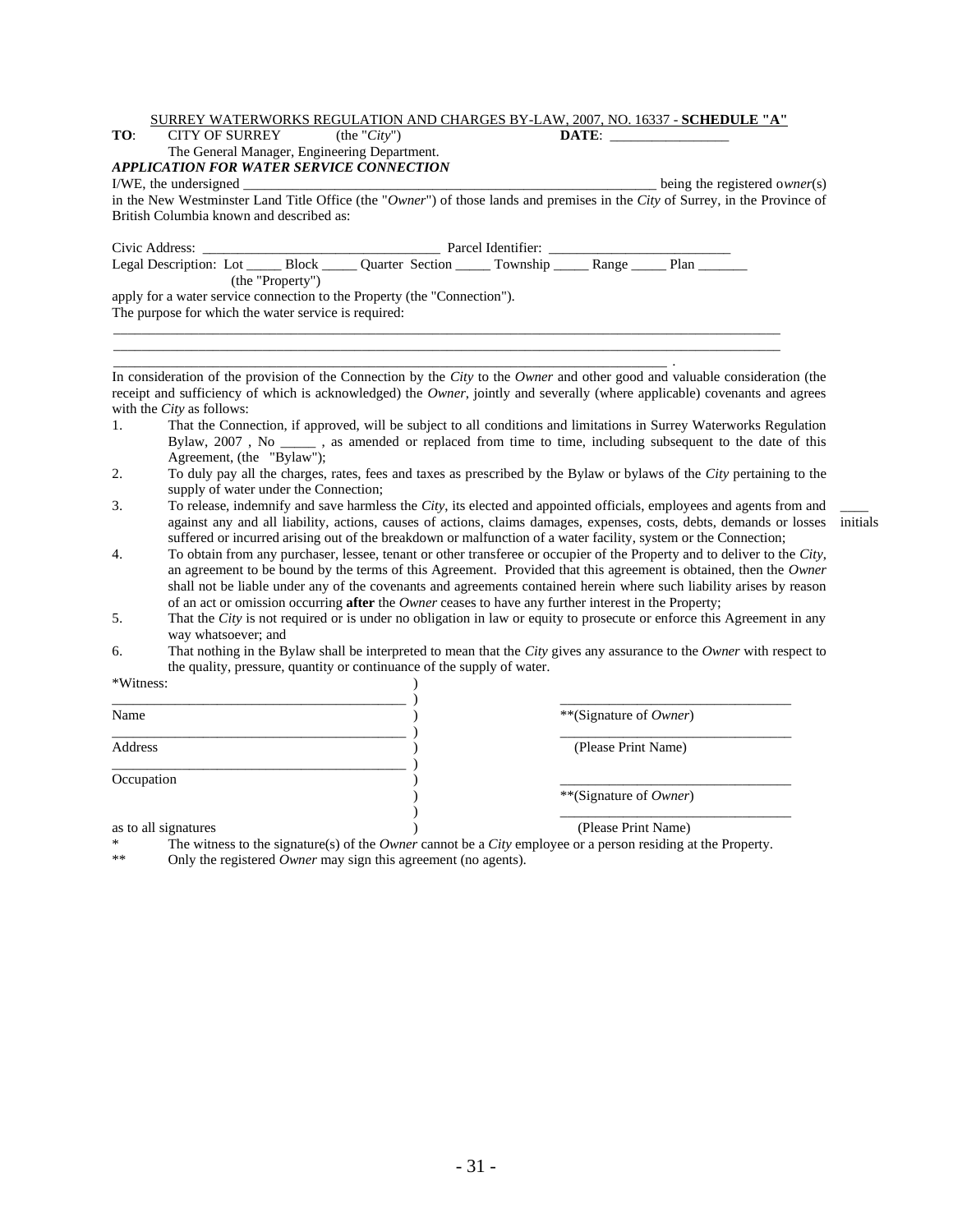|  | SURREY WATERWORKS REGULATION AND CHARGES BY-LAW. 2007. NO. 16337 - <b>SCHEDULE "A-1"</b> |
|--|------------------------------------------------------------------------------------------|
|  |                                                                                          |

| CITY OF SURREY $(the "City")$<br>TO:                                                                                         |  |  | DATE:                                 |  |
|------------------------------------------------------------------------------------------------------------------------------|--|--|---------------------------------------|--|
| The General Manager, Engineering Department.                                                                                 |  |  |                                       |  |
| APPLICATION FOR A TEMPORARY WATER SERVICE CONNECTION                                                                         |  |  |                                       |  |
|                                                                                                                              |  |  | being the registered <i>owner</i> (s) |  |
| in the New Westminster Land Title Office (the "Owner") of those lands and premises in the City of Surrey, in the Province of |  |  |                                       |  |
| British Columbia known and described as:                                                                                     |  |  |                                       |  |
|                                                                                                                              |  |  |                                       |  |
| Legal Description: Lot _______ Block _______ Quarter _______ Section _______ Township _______ Range ______ Plan _______      |  |  |                                       |  |
| (the "Property")                                                                                                             |  |  |                                       |  |
| apply for a temporary water service connection to the Property (the "Temporary Connection").                                 |  |  |                                       |  |
| The purpose for which the water service is required:                                                                         |  |  |                                       |  |
|                                                                                                                              |  |  |                                       |  |
|                                                                                                                              |  |  |                                       |  |

In consideration of the provision of the Temporary Connection by the *City* to the *Owner* and other good and valuable consideration (the receipt and sufficiency of which is acknowledged) the *Owner*, jointly and severally (where applicable) covenants and agrees with the *City* as follows:

- 1. That the Temporary Connection, if approved, will be subject to all conditions and limitations in Surrey Waterworks Regulation Bylaw, 2007 , No \_\_\_\_\_ , as amended or replaced from time to time, including subsequent to the date of this Agreement, (the "Bylaw");
- 2. That the *City* may discontinue the Temporary Connection at its option with three months written notice;

\_\_\_\_\_\_\_\_\_\_\_\_\_\_\_\_\_\_\_\_\_\_\_\_\_\_\_\_\_\_\_\_\_\_\_\_\_\_\_\_\_\_\_\_\_\_\_\_\_\_\_\_\_\_\_\_\_\_\_\_\_\_\_\_\_\_\_\_\_\_\_\_\_\_\_\_\_\_ .

- 3. To duly pay all the charges, rates, fees and taxes as prescribed by the Bylaw or bylaws of the *City* pertaining to the supply of water under the Temporary Connection;
- 4. To maintain the connecting pipe between the Temporary Connection and the Property in good condition at all times;
- 5. To support any application or petition by other *Owner*(s) for extension of a water main which will provide service directly to the Property;
- 6. To release, indemnify and save harmless the *City*, its elected and appointed officials, employees and agents from and against any and all liability, actions, causes of actions, claims damages, expenses, costs, debts, demands or losses suffered initialsor incurred arising out of the breakdown or malfunction of a water facility, system or the Temporary Connection;
- 7. To obtain from any purchaser, lessee, tenant or other transferee or occupier of the Property and to deliver to the *City*, an agreement to be bound by the terms of this Agreement. Provided that this agreement is obtained, then the *Owner* shall not be liable under any of the covenants and agreements contained herein where such liability arises by reason of an act or omission occurring **after** the *Owner* ceases to have any further interest in the Property;
- 8. That the *City* is not required or is under no obligation in law or equity to prosecute or enforce this Agreement in any way whatsoever; and
- 9. That nothing in the Bylaw shall be interpreted to mean that the *City* gives any assurance to the *Owner* with respect to the quality, pressure, quantity or continuance of the supply of water.
- 10. To register a restrictive covenant pursuant to Section 219 of the Land Title Act R.S.B.C. 1996, c. 250 as amended or replaced from time to time, in a form acceptable to the *City,* on title to the Property, identifying all the requirements of the temporary water service connection as stated in the By-law.

| *Witness:            |                        |  |
|----------------------|------------------------|--|
| Name                 | **(Signature of Owner) |  |
| Address              | (Please Print Name)    |  |
| Occupation           |                        |  |
|                      | **(Signature of Owner) |  |
|                      |                        |  |
| as to all signatures | (Please Print Name)    |  |

- \* The witness to the signature(s) of the *Owner* cannot be a *City* employee or a person residing at the Property.
- \*\* Only the registered *Owner* may sign this agreement (no agents).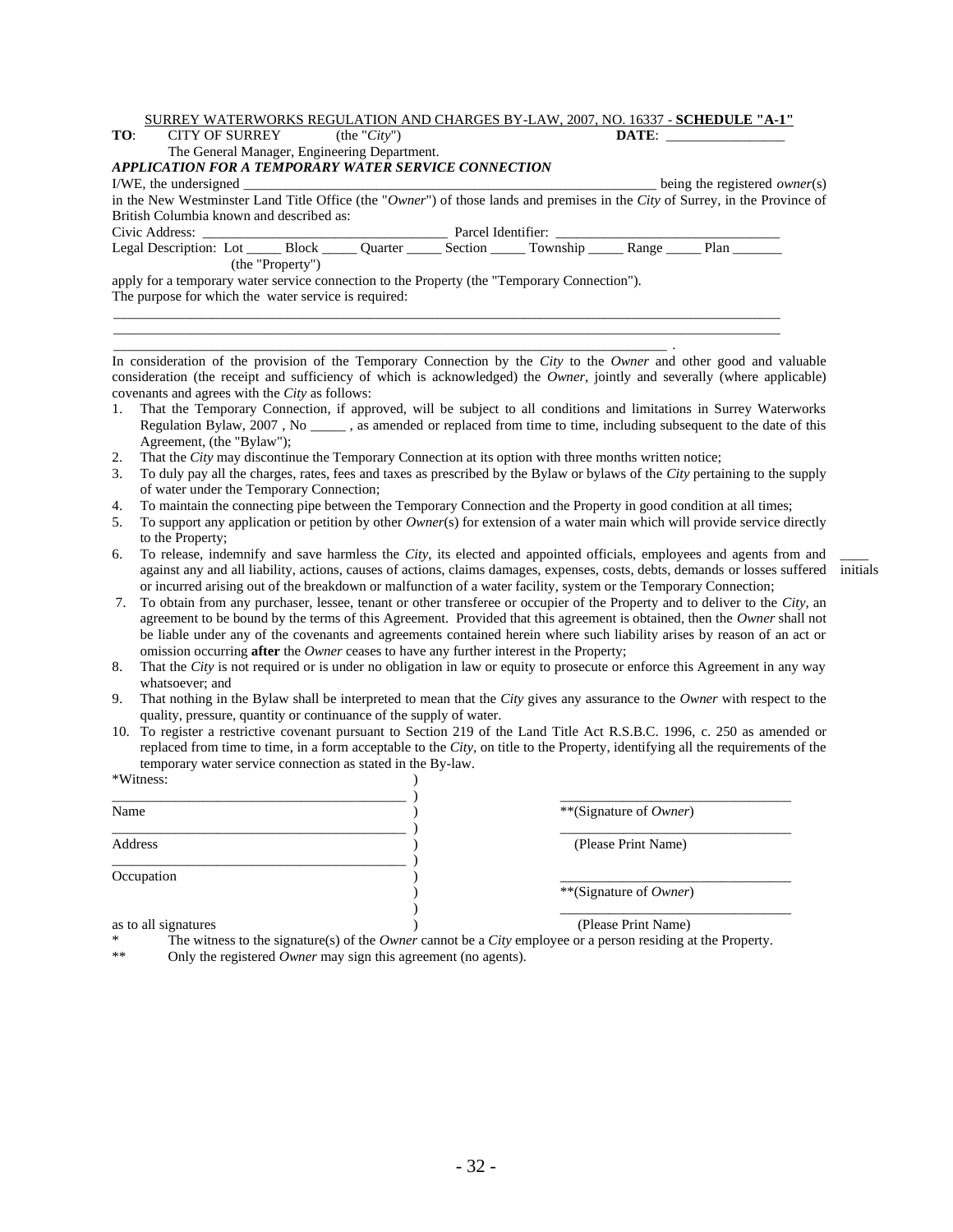|            |                                                                                                                    |                              |                                                     |                        | SURREY WATERWORKS REGULATION AND CHARGES BY-LAW, 2007, NO. 16337 - SCHEDULE "A-2"                                                                                                                                                         |          |
|------------|--------------------------------------------------------------------------------------------------------------------|------------------------------|-----------------------------------------------------|------------------------|-------------------------------------------------------------------------------------------------------------------------------------------------------------------------------------------------------------------------------------------|----------|
| TO:        | <b>CITY OF SURREY</b>                                                                                              |                              | (the "City")                                        |                        | DATE:                                                                                                                                                                                                                                     |          |
|            | The General Manager, Engineering Department.<br>APPLICATION FOR WATER SERVICE CONNECTION TO AGRICULTURAL LANDS     |                              |                                                     |                        |                                                                                                                                                                                                                                           |          |
|            | I/WE, the undersigned                                                                                              |                              |                                                     |                        | being the registered <i>owner</i> (s)                                                                                                                                                                                                     |          |
|            |                                                                                                                    |                              |                                                     |                        |                                                                                                                                                                                                                                           |          |
|            | British Columbia known and described as:                                                                           |                              |                                                     |                        |                                                                                                                                                                                                                                           |          |
|            |                                                                                                                    |                              |                                                     |                        |                                                                                                                                                                                                                                           |          |
|            |                                                                                                                    |                              |                                                     |                        |                                                                                                                                                                                                                                           |          |
|            | (the "Property")<br>apply for a water service connection to the Property (the "Connection") for the purpose of:    |                              |                                                     |                        |                                                                                                                                                                                                                                           |          |
|            | domestic use only                                                                                                  |                              |                                                     |                        | domestic use plus less essential use, e.g., lawn irrigation, car washing                                                                                                                                                                  |          |
|            |                                                                                                                    |                              |                                                     |                        | In consideration of the provision of the Connection by the City to the Owner and other good and valuable consideration (the                                                                                                               |          |
|            |                                                                                                                    |                              |                                                     |                        | receipt and sufficiency of which is acknowledged) the Owner, jointly and severally (where applicable) covenants and agrees                                                                                                                |          |
|            | with the City as follows:                                                                                          |                              |                                                     |                        |                                                                                                                                                                                                                                           |          |
| 1.         |                                                                                                                    |                              |                                                     |                        | That the Connection, if approved, will be subject to all conditions and limitations in Surrey Waterworks Regulation                                                                                                                       |          |
|            |                                                                                                                    |                              |                                                     |                        | and Charges By-law, 2007, No. 16337, as may be amended or replaced from time to time, including subsequent to                                                                                                                             |          |
| 1.1        | the date of this Agreement, (the "Bylaw");                                                                         |                              |                                                     |                        | That water is supplied only for essential purposes such as normal household requirements including sanitation,                                                                                                                            |          |
|            |                                                                                                                    |                              |                                                     |                        | human consumption and food preparation. Subject to the availability of water in excess of these purposes, water                                                                                                                           |          |
|            |                                                                                                                    |                              |                                                     |                        | may also be used for other less essential, aesthetic enhancing purposes, such as lawn and <i>garden irrigation</i> , car                                                                                                                  |          |
|            | washing and other cleaning processes.                                                                              |                              |                                                     |                        |                                                                                                                                                                                                                                           |          |
| 2.         |                                                                                                                    |                              |                                                     |                        | To duly pay all the charges, rates, fees and taxes as prescribed by the Bylaw or bylaws of the City pertaining to the                                                                                                                     |          |
|            | supply of water under the Connection;                                                                              |                              |                                                     |                        |                                                                                                                                                                                                                                           |          |
| 3.         |                                                                                                                    |                              |                                                     |                        | To not rely upon the water supplied to the Property for the purpose of fire protection or fire-fighting or any other                                                                                                                      |          |
|            | uses excepting essential household uses;                                                                           |                              |                                                     |                        |                                                                                                                                                                                                                                           |          |
| 3.1        | purposes when the City water system does not have the capability to support such usage;                            |                              |                                                     |                        | That the water supply to the parcel may be shut off if the water is used for less essential, aesthetic enhancing                                                                                                                          |          |
| 4.         |                                                                                                                    |                              |                                                     |                        | That provision of the Connection to the Property may result in increased water use which may affect the efficient                                                                                                                         |          |
|            |                                                                                                                    |                              |                                                     |                        | functioning of the septic sewage disposal system on the Property. In connection therewith the Owner agrees to                                                                                                                             |          |
|            |                                                                                                                    |                              |                                                     |                        | monitor and maintain any such septic sewage disposal system in accordance with the health standards and practices                                                                                                                         | initials |
|            | applicable to such septic sewage disposal system;                                                                  |                              |                                                     |                        |                                                                                                                                                                                                                                           |          |
| 5.         |                                                                                                                    |                              |                                                     |                        | To release, indemnify and save harmless the City, its elected and appointed officials, employees and agents from and                                                                                                                      | initials |
|            |                                                                                                                    |                              |                                                     |                        | against any and all liability, actions, causes of actions, claims damages, expenses, costs, debts, demands or losses                                                                                                                      |          |
|            | including without limitation:                                                                                      |                              |                                                     |                        | suffered or incurred arising out of the breakdown or malfunction of a water facility, system or the Connection,                                                                                                                           |          |
|            | (a)                                                                                                                |                              |                                                     |                        | damages, death, injury or harm arising from the deliberate and inherent inability of the domestic water                                                                                                                                   |          |
|            |                                                                                                                    |                              | distribution system to provide fire protection, and |                        |                                                                                                                                                                                                                                           |          |
|            | (b)                                                                                                                |                              |                                                     |                        | damages, injury or harm to the Owner's septic sewage disposal system arising from the provision of water                                                                                                                                  |          |
|            |                                                                                                                    | by the City to the Property; |                                                     |                        |                                                                                                                                                                                                                                           |          |
| 6.         |                                                                                                                    |                              |                                                     |                        | To obtain from any purchaser, lessee, tenant or other transferee or occupier of the Property and to deliver to the City,                                                                                                                  |          |
|            |                                                                                                                    |                              |                                                     |                        | an agreement to be bound by the terms of this Agreement. Provided that this agreement is obtained, then the Owner<br>shall not be liable under any of the covenants and agreements contained herein where such liability arises by reason |          |
|            | of an act or omission occurring <b>after</b> the <i>Owner</i> ceases to have any further interest in the Property; |                              |                                                     |                        |                                                                                                                                                                                                                                           |          |
| 7.         |                                                                                                                    |                              |                                                     |                        | That the City is not required or is under no obligation in law or equity to prosecute or enforce this Agreement in any                                                                                                                    |          |
|            | way whatsoever; and                                                                                                |                              |                                                     |                        |                                                                                                                                                                                                                                           |          |
| 8.         |                                                                                                                    |                              |                                                     |                        | That nothing in the Bylaw shall be interpreted to mean that the City gives any assurance to the Owner with respect to                                                                                                                     |          |
|            | the quality, pressure, quantity or continuance of the supply of water.                                             |                              |                                                     |                        |                                                                                                                                                                                                                                           |          |
| *Witness:  |                                                                                                                    |                              |                                                     |                        |                                                                                                                                                                                                                                           |          |
|            |                                                                                                                    |                              |                                                     | **(Signature of Owner) |                                                                                                                                                                                                                                           |          |
| Name       |                                                                                                                    |                              |                                                     |                        |                                                                                                                                                                                                                                           |          |
| Address    |                                                                                                                    |                              |                                                     | (Please Print Name)    |                                                                                                                                                                                                                                           |          |
|            |                                                                                                                    |                              |                                                     |                        |                                                                                                                                                                                                                                           |          |
| Occupation |                                                                                                                    |                              |                                                     |                        |                                                                                                                                                                                                                                           |          |
|            |                                                                                                                    |                              |                                                     | **(Signature of Owner) |                                                                                                                                                                                                                                           |          |
|            |                                                                                                                    |                              |                                                     | (Please Print Name)    |                                                                                                                                                                                                                                           |          |
|            | as to all signatures                                                                                               |                              |                                                     |                        |                                                                                                                                                                                                                                           |          |

\* The witness to the signature(s) of the *Owner* cannot be a *City* employee or a person residing at the Property.

\*\* Only the registered *Owner* may sign this agreement (no agents).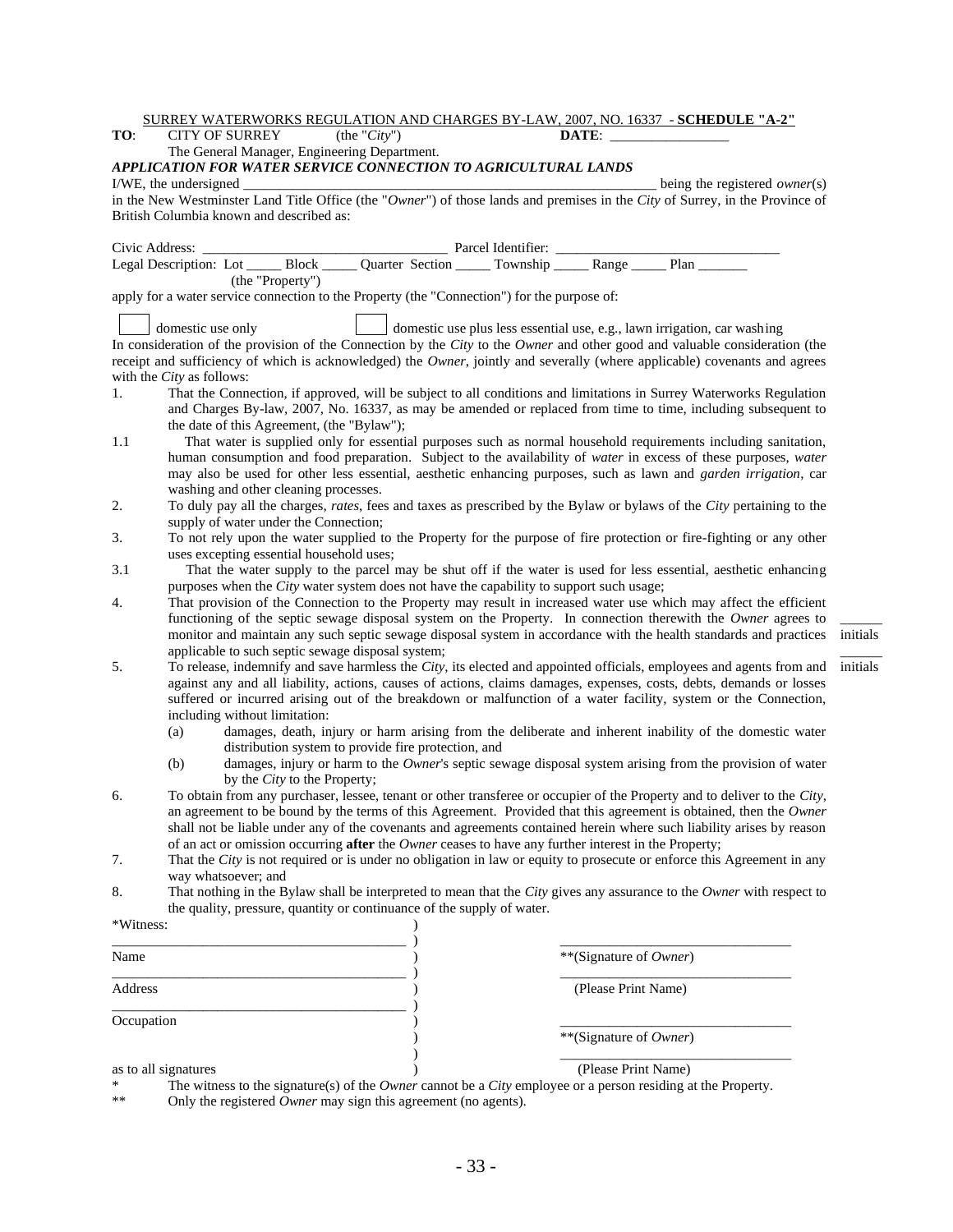# UURREY WATERWORKS REGULATION AND CHARGES BY-LAW, 2007, NO. 16337 SCHEDULE "B"

# <span id="page-37-0"></span>*FLAT RATE CHARGES – EFFECTIVE JANUARY 1, 2022*

- 1. The following minimum flat *rate* charges for *water services* shall apply to all of the *waterworks system* and its existing connections within the *City*. Categories of charges are based on actual use of the property.
	- a. To every existing single *dwelling unit*, including those within a strata lot; to every existing church; to every existing *duplex house*; to every existing *commercial unit* with a *single dwelling unit* attached thereto and having plumbing fixtures installed in the *dwelling unit* only:

Annual Flat *Rate* - if paid before April 2 nd: \$1,015.00

b. To each additional *dwelling unit* located within the structure of a single family *dwelling unit:*

Annual Flat *Rate* - if paid before April 2 nd: \$392.00

*c.* To all existing *apartment houses*, and townhouses for each *dwelling unit* contained therein:

Annual Flat *Rate* - if paid before April 2 nd: \$392.00

d. To every existing commercial building containing one (1) *commercial unit* that is not able to be metered:

Annual Flat *Rate* - if paid before April 2 nd: \$2,030.00

*e.* To all existing commercial buildings containing two (2) or more *commercial units* that are not able to be metered:

Annual Flat *Rate* - if paid before April 2<sup>nd</sup>: \$2,030.00

- 2. The *rates* levied on a *parcel* do not in any way legalize the use of land and premises, which might be in breach of other *City* bylaws. In levying the *rates*, no determination of compliance with other *City* bylaws has been made and should the use of land and premises breach any of its bylaws now or in the future, the *City* reserves the right to enforce those bylaws in accordance with their conditions.
- 3. Annual user charges are subject to a 5% penalty if paid after the first annual due date of April 2<sup>nd</sup> and a further 5% penalty if paid after the second annual due date of July 2<sup>nd</sup>. All flat rate charges including penalties if left unpaid on December  $31<sup>st</sup>$  of the year will be considered taxes payable the following year.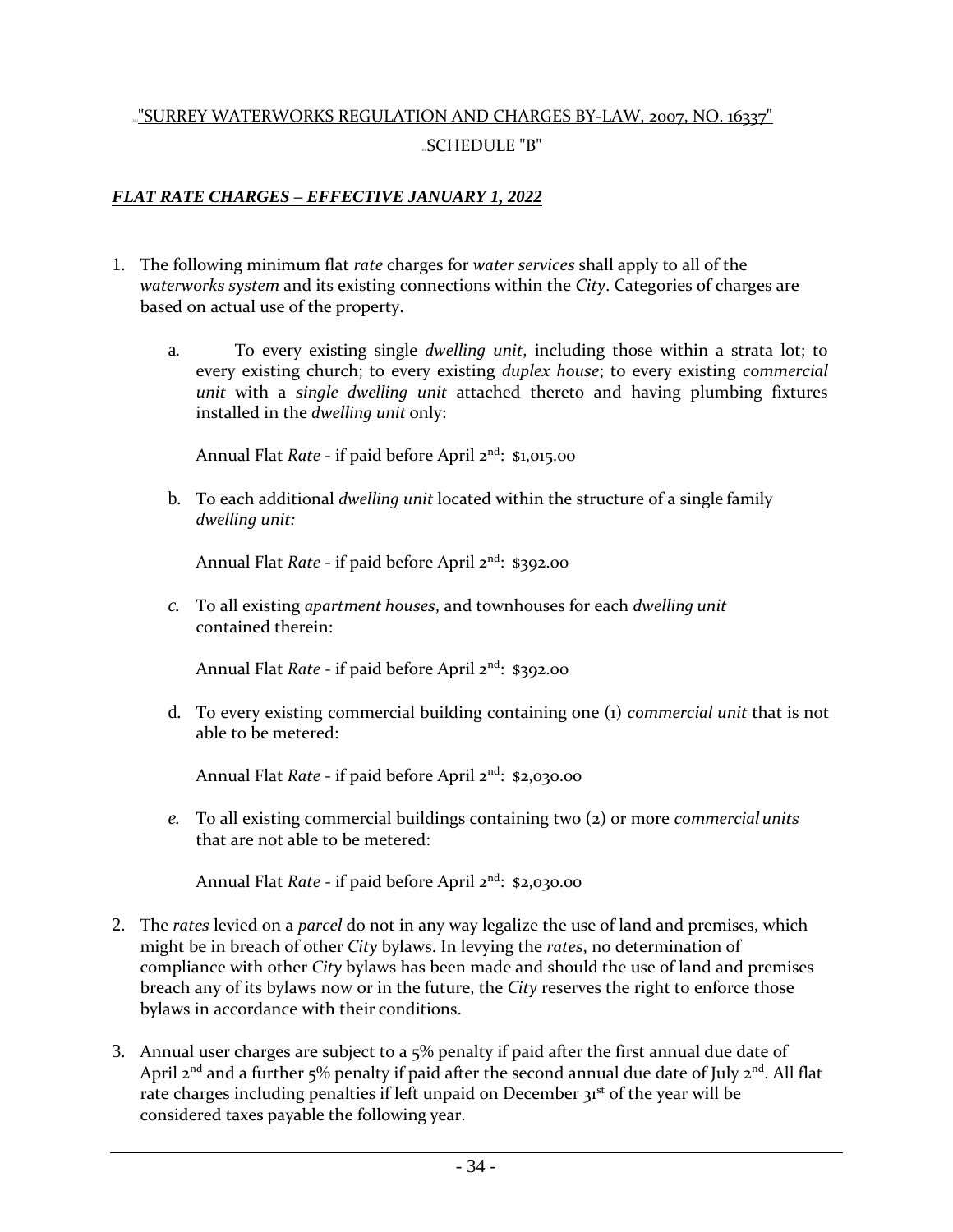#### "SURREY WATERWORKS REGULATION AND CHARGES BY-LAW, 2007, NO. 16337"

# SCHEDULE "C"

#### <sup>U</sup>*UUSER RATES FOR METER CONSUMPTION<sup>U</sup> – EFFECTIVE JANUARY 1, 2021*

- 1. All water meters shall be read and billed three times per calendar year on a periodic fourmonth basis.
- 2. All metered accounts shall be due and payable on the second (2) day of the month following the month in which the account is rendered and are subject to a penalty of five percent (5%) if the amount for that period is paid after the due date. User *rates* including penalties if left unpaid on December 31<sup>st</sup> of the year will be considered taxes payable the following year."
- 3. The following meter *rates* shall apply to *water* consumption within the *City* from metered service connections to the *waterworks system*:
	- a. The base charge per meter will be as follows:

| $16$ to $19$ mm | \$22.00 per four-month period;  |
|-----------------|---------------------------------|
| $25$ mm         | \$27.00 per four-month period;  |
| $38 \text{ mm}$ | \$34.00 per four-month period;  |
| 50 mm           | \$45.00 per four-month period;  |
| 75 mm           | \$89.00 per four-month period;  |
| 100 mm          | \$103.00 per four-month period; |
| 150 mm          | \$195.00 per four-month period; |
| 200 mm          | \$228.00 per four-month period; |
| 250 mm          | \$228.00 per four-month period; |
|                 |                                 |

b. The *water* consumption *rate* for all meter types will be \$1.1863 per cubic meter.

PROVIDED FURTHER, that any metered connection serving premises, which, if it were not for the metered installation, would be rated in accordance with the provisions of Schedule "B" to this Bylaw, the full annual fee shall be charged, prorated by the number of days in the full months remaining in the calendar year in which service starts.

4. Adjustment Due to Faulty Meter

Where a meter is found defective when read, and has not indicated correctly the volume of water which has passed through it, the provisions of Sections 67 through 69 of this Bylaw shall apply, and the *rates* billed for that period or month shall be computed accordingly.

5. Undetected Leaks

The leak adjustment described in Sections 70A.1 and 70A.2 of this By-law will be calculated based on the average *water* usage of the *parcel* during the preceding twelve (12) months or other available data at the *City*'s discretion. The *water* consumption *rate* charged will be the user *rate*s for meter consumption as stated in Schedule "C" of this By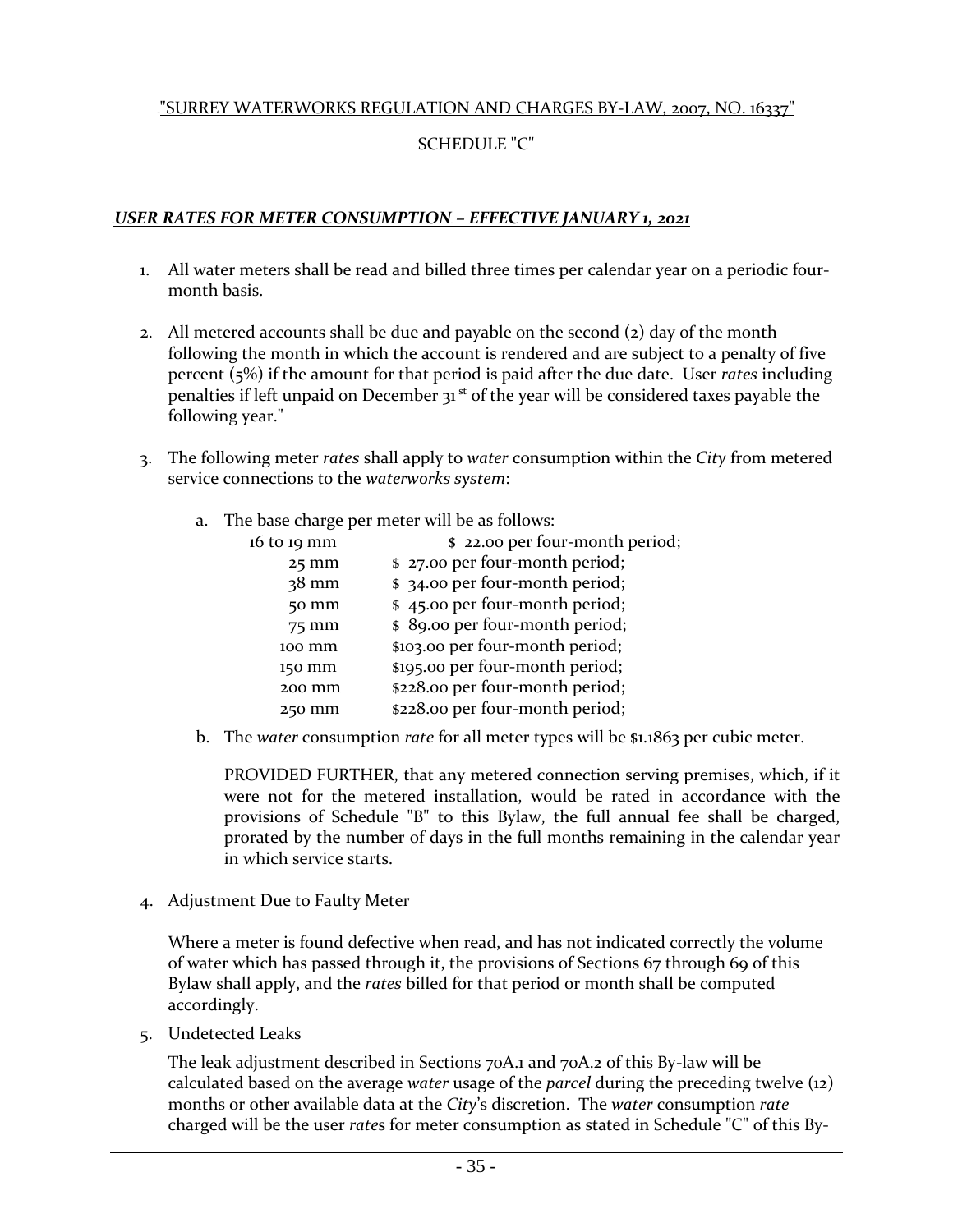law, including any applicable base charges and applicable sewer charges. The *water* consumption in excess of the average consumption over the preceeding twelve (12) months will be charged at \$0.8444 per cubic meter.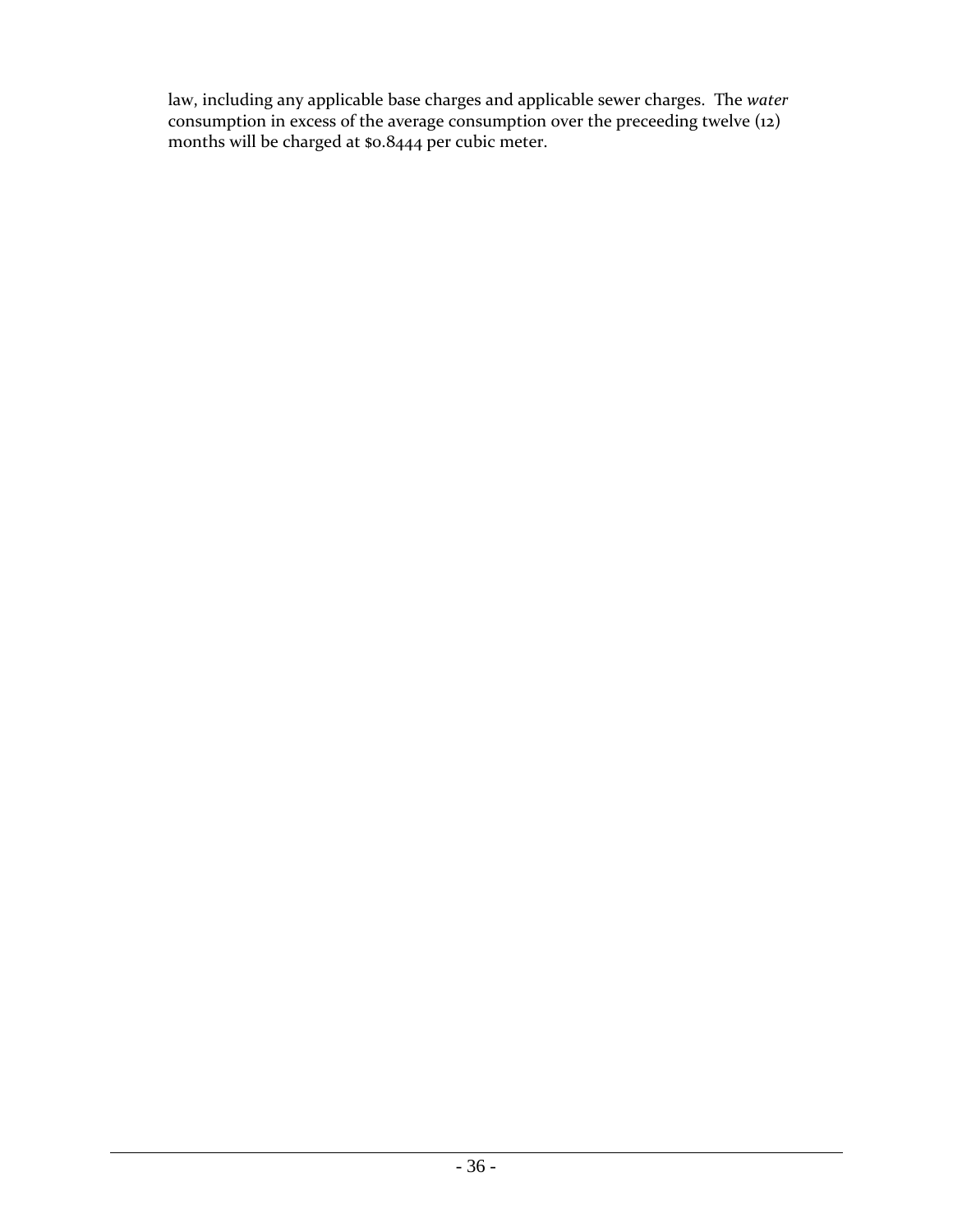#### "SURREY WATERWORKS REGULATION AND CHARGES BY-LAW, 2007, NO. 16337" SCHEDULE "D" USER *RATE* CATEGORIES

| Apartment houses and multiple dwellings | Minimum flat rate or metered services   |
|-----------------------------------------|-----------------------------------------|
| (Existing) (except condominiums)        |                                         |
| Apartment houses and multiple dwellings | By metered service only                 |
| (new)                                   |                                         |
| Auto courts and Mobile Home Parks       | By metered service only (subject to     |
|                                         | minimum charge)                         |
| Boarding houses                         | By metered service only                 |
| Cemetery                                | By metered service only                 |
| Churches (Existing)                     | Minimum flat rate or metered services   |
| Churches (New)                          | By metered service only                 |
| Combination - small commercial premises | Minimum flat rate or metered service    |
| (Existing)                              |                                         |
| Combination - small commercial premises | By metered service only                 |
| (New)                                   |                                         |
| Commercial premises and industrial      | By metered service only                 |
| premises                                |                                         |
| Condominiums (Existing)                 | Minimum flat rate to each owner or each |
|                                         | strata lot; or metered services         |
| Hotel and lodging houses                | By metered service only                 |
| Service connection (temporary)          | By metered service only                 |
| Other special uses                      | By metered service only                 |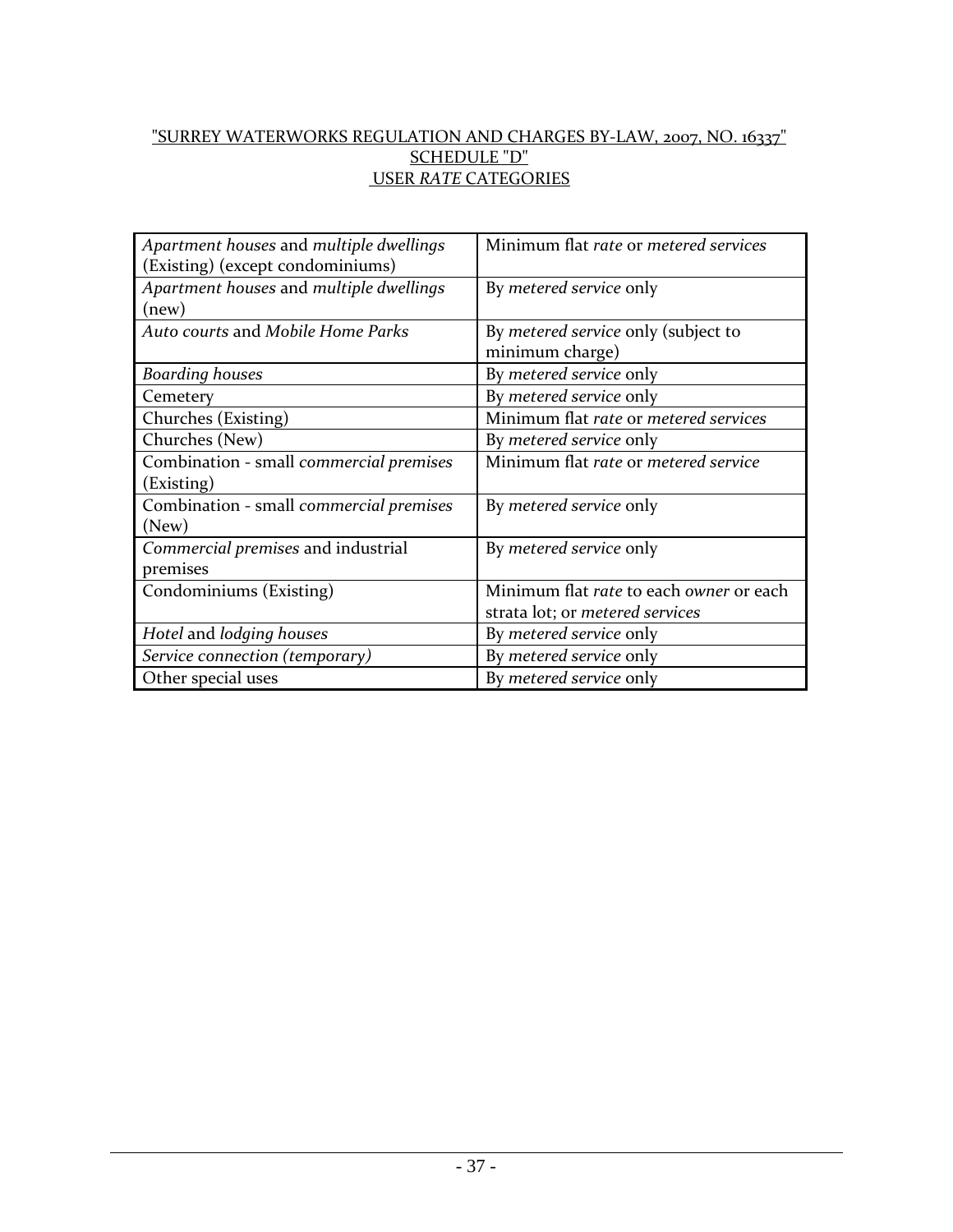#### "SURREY WATERWORKS REGULATION AND CHARGES BY-LAW, 2007, NO. 16337" SCHEDULE "D-1" **SPECIAL FEES**

# 1. FOR USE OF CITY'S WATER FOR CONSTRUCTION PURPOSES

| 1.1. | FOR USE OF CITY'S WATER FILLING STATION<br>Registration to use water filling station<br>Water usage from water filling station | \$38.00 per card<br>As set out in Schedule<br>"C" of this By-law,<br>Section $3(b)$ |
|------|--------------------------------------------------------------------------------------------------------------------------------|-------------------------------------------------------------------------------------|
| 1.2  | FOR USE OF CONSTRUCTION SERVICE CONNECTION                                                                                     |                                                                                     |
|      | New service connection                                                                                                         | As set out in Schedule<br>"E" of this By-law,<br>Section A                          |
|      | Abandonment of service connection                                                                                              | 100% of actual cost                                                                 |
|      | Turn On/Off water service connection                                                                                           | (Treated as<br>Temporary turn on/off<br>of water service, item<br>2 below)          |
|      | Water usage from construction service<br>connection                                                                            | As set out in Schedule<br>"C" of this By-law,<br>Section $3(b)$                     |
| 1.3  | FOR USE OF CITY'S HYDRANT FOR WATER SUPPLY                                                                                     |                                                                                     |
|      | Fee for initial application for a permit to use a<br>$\bullet$<br>City hydrant                                                 | \$200.00                                                                            |
|      | Fee for further extension of the initial<br>permit period                                                                      | \$200.00                                                                            |
|      | For Water usage from hydrant                                                                                                   | \$150.00/day                                                                        |
|      | Damage Deposit for Hydrant use                                                                                                 | 100% of actual cost                                                                 |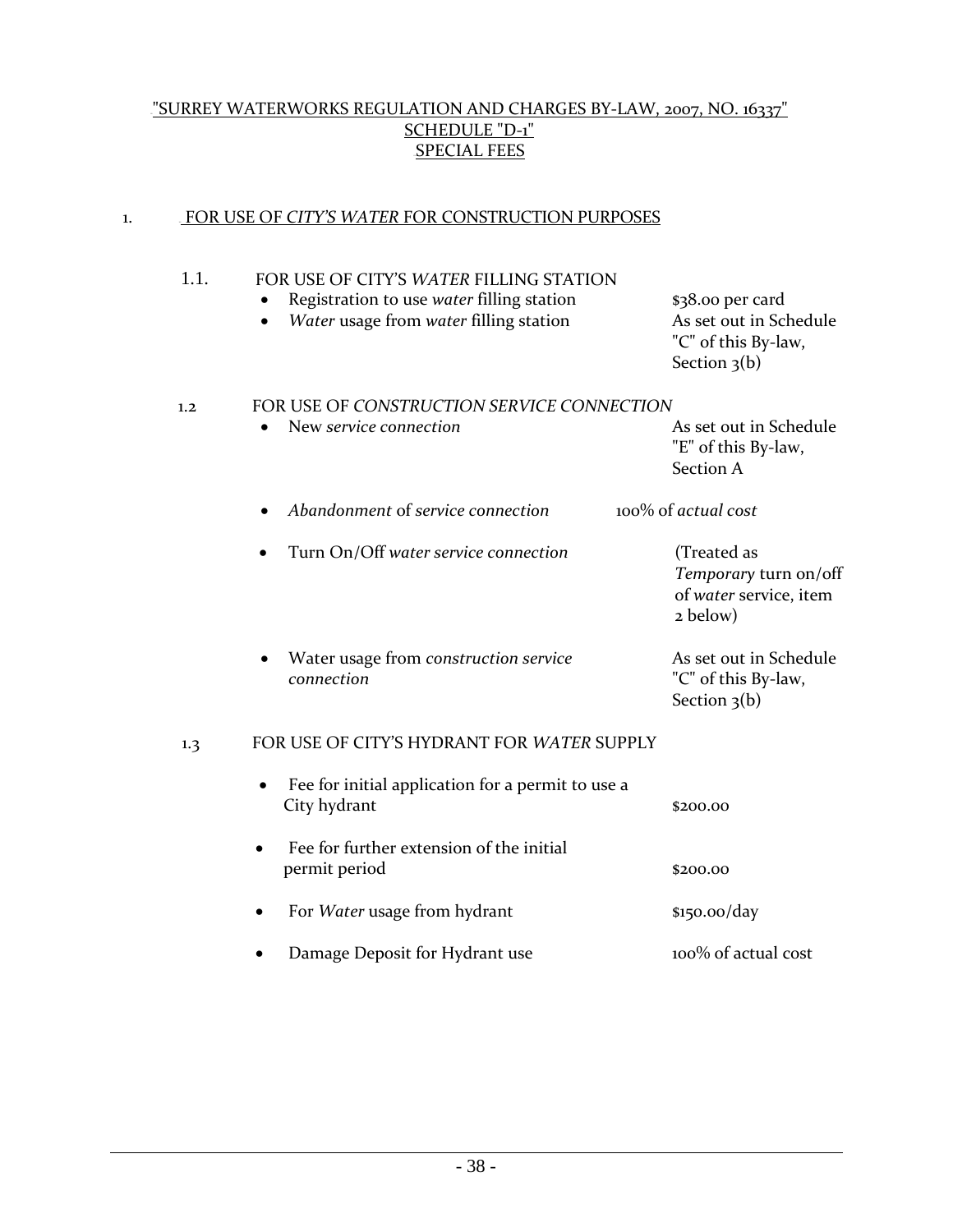| 2.               | FOR TURNING OFF AND TURNING ON OF SERVICES<br>Permanent abandonment                                                     | 100% of actual cost                                                                                                    |
|------------------|-------------------------------------------------------------------------------------------------------------------------|------------------------------------------------------------------------------------------------------------------------|
|                  | Temporary turn off / on of water service<br>- during regular City working hours<br>- outside regular City working hours | As set out in<br>"Surrey Fee-Setting<br>By-law, 2001, No.<br>14577" as may be amended or<br>replaced from time to time |
| $\overline{3}$ . | FOR TESTING OF WATER METERS                                                                                             |                                                                                                                        |
|                  | For 16mm and 19mm $(3/4)$ <sup>"</sup> ) meter                                                                          | \$240.00                                                                                                               |
|                  | For $25$ mm $(1")$ meter                                                                                                | \$240.00                                                                                                               |
|                  | For $38$ mm $(1\frac{1}{2})$ meter                                                                                      | \$450.00                                                                                                               |
|                  | For 50 mm $(zn)$ meter                                                                                                  | \$450.00                                                                                                               |
|                  | For $75$ mm $(3)$ <sup>"</sup> ) meter                                                                                  | \$625.00                                                                                                               |
|                  | For 100 mm $(4")$ meter                                                                                                 | \$625.00                                                                                                               |
|                  | For $150$ mm $(6")$ meter                                                                                               | \$625.00                                                                                                               |
|                  | For meters over 150mm (6")                                                                                              | \$625.00                                                                                                               |
| 4.               | FOR REMOVAL OF WATER METER                                                                                              |                                                                                                                        |
|                  | For 19mm water meter                                                                                                    | 100% of actual cost                                                                                                    |
|                  | For meter larger than 19mm                                                                                              | 100% of actual cost                                                                                                    |
| 5.               | FOR PREPAID NEW RESIDENTIAL STRATA CONSTRUCTION                                                                         |                                                                                                                        |

For each strata unit to be constructed  $$104.00$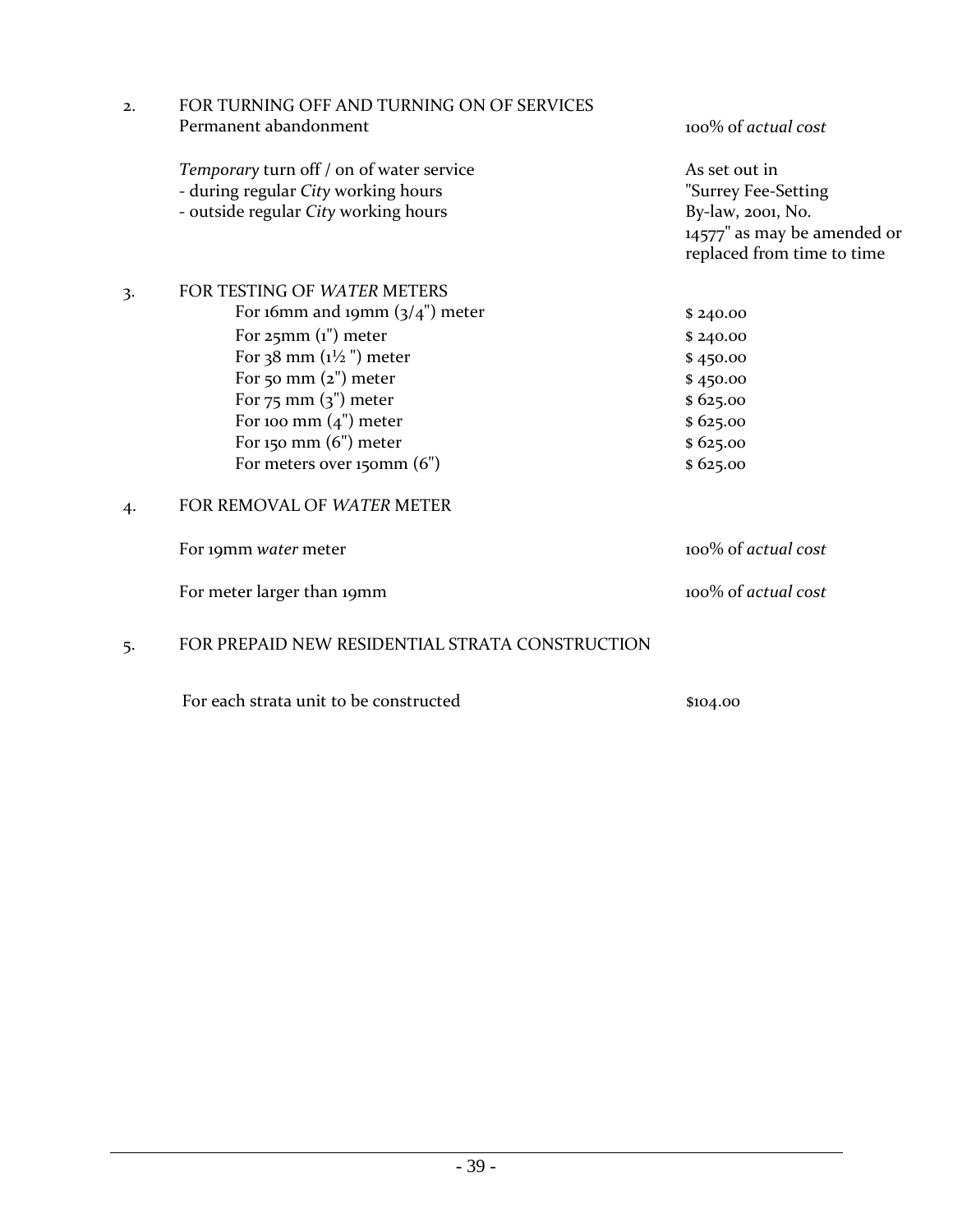#### "SURREY WATERWORKS REGULATION AND CHARGES BY-LAW, 2007, NO. 16337" "SCHEDULE "E"

#### CONNECTION CHARGES

The following fees shall be charged for all *water service connections* and shall be payable in advance and prior to connection:

| A. All new connections 100% of <i>actual cost</i>                                                      |                                                                                                                        |
|--------------------------------------------------------------------------------------------------------|------------------------------------------------------------------------------------------------------------------------|
| B. Existing connections                                                                                | As set out in the "Surrey"<br>Fee-Setting By-law, 2001,<br>No. $14577$ ," as amended or<br>replaced from time to time. |
| C. Meter 25 mm<br>diameter or smaller<br>for single family and<br>بالمتابع والمنافذ والمستندر المستندا | \$350.00                                                                                                               |

duplex residential construction where connection, meter box, and meter setter have been provided by developer or *consumer*